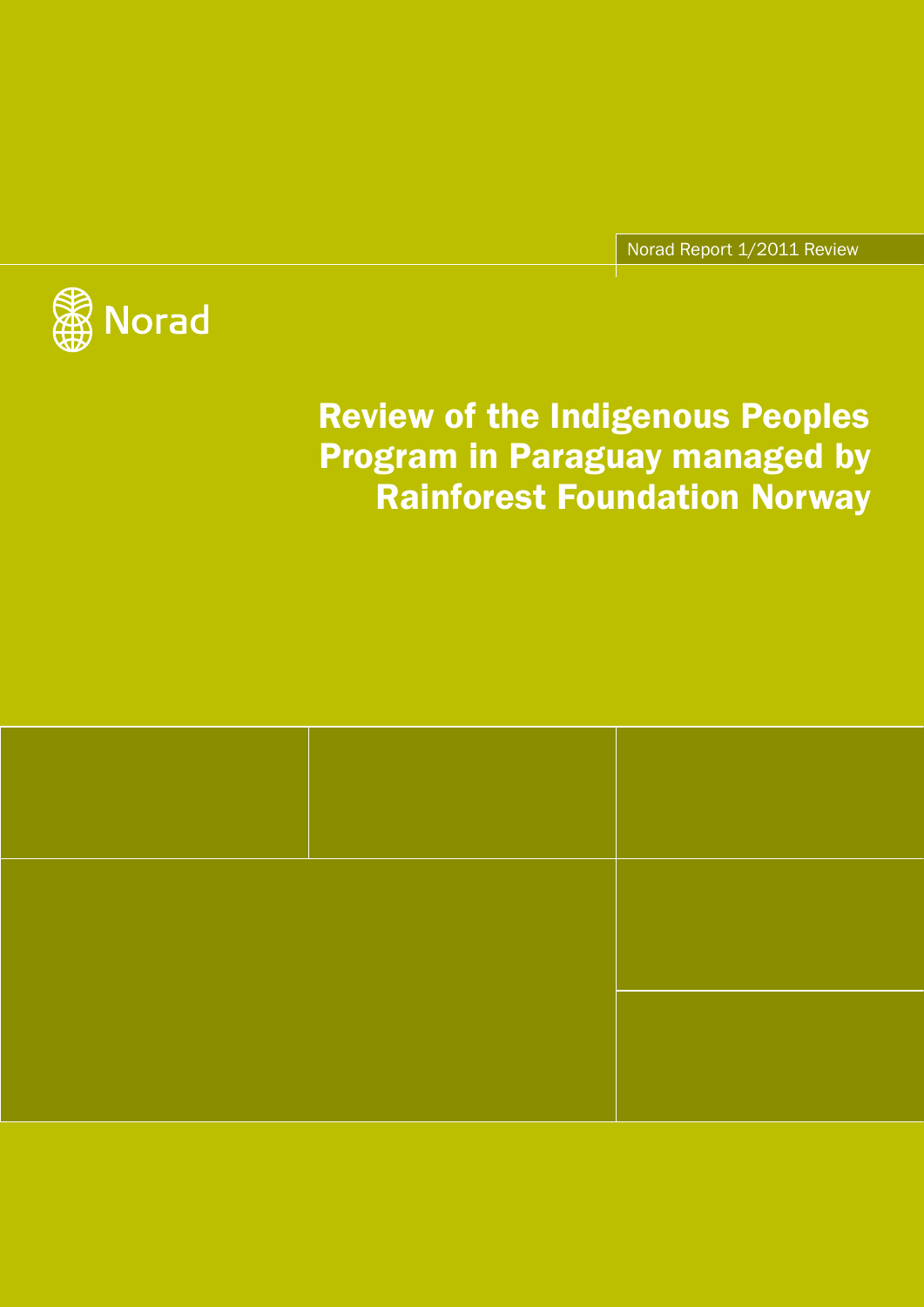Norwegian Agency for Development Cooperation

P.O. Box 8034 Dep, NO-0030 OSLO Ruseløkkveien 26, Oslo, Norway Phone: +47 22 24 20 30 Fax: +47 22 24 20 31

ISBN 978-82-7548-536-4 ISSN 1502-2528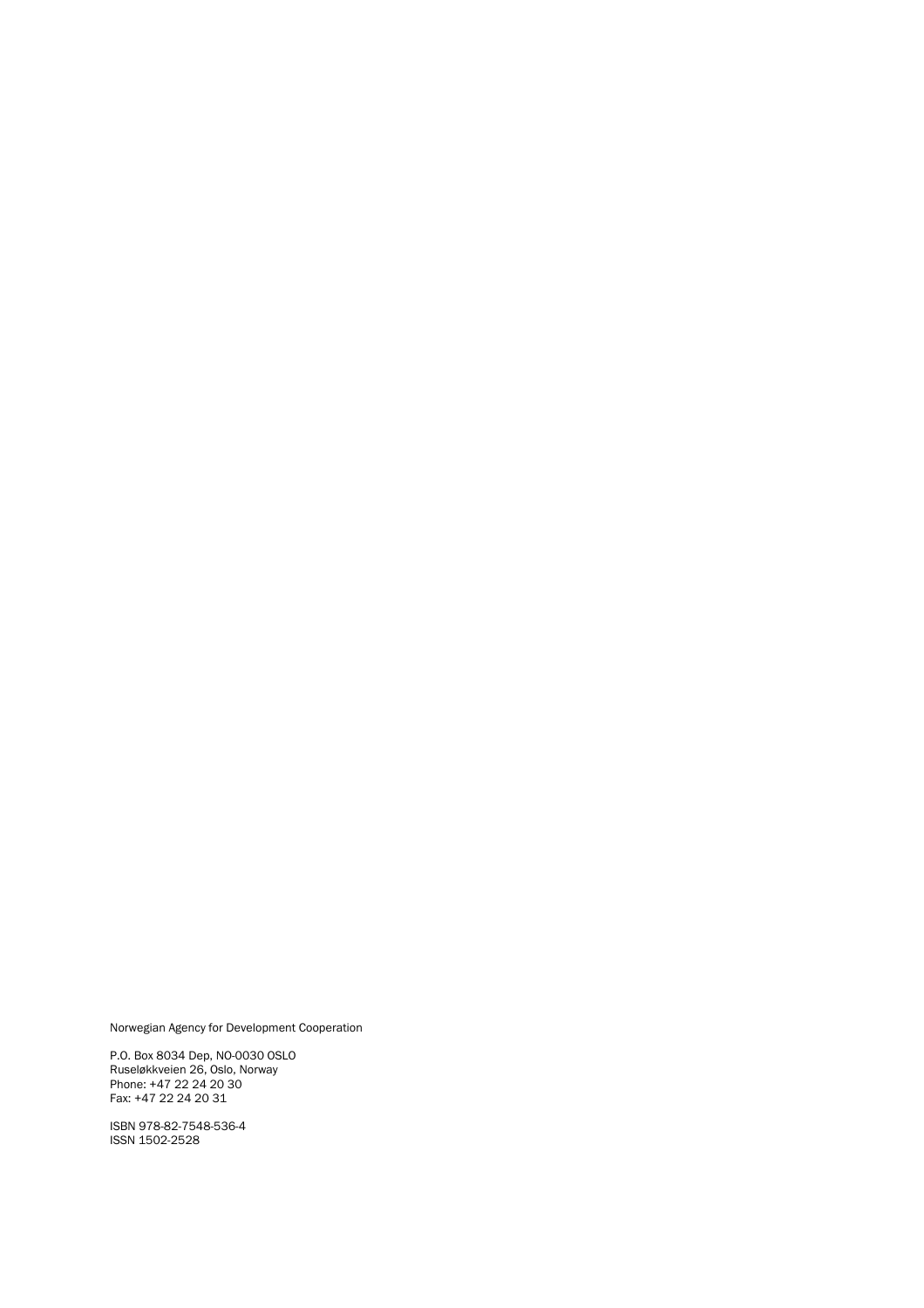# Review of the Indigenous Peoples Program in Paraguay managed by Rainforest Foundation Norway

Final Report





Oslo, December 2010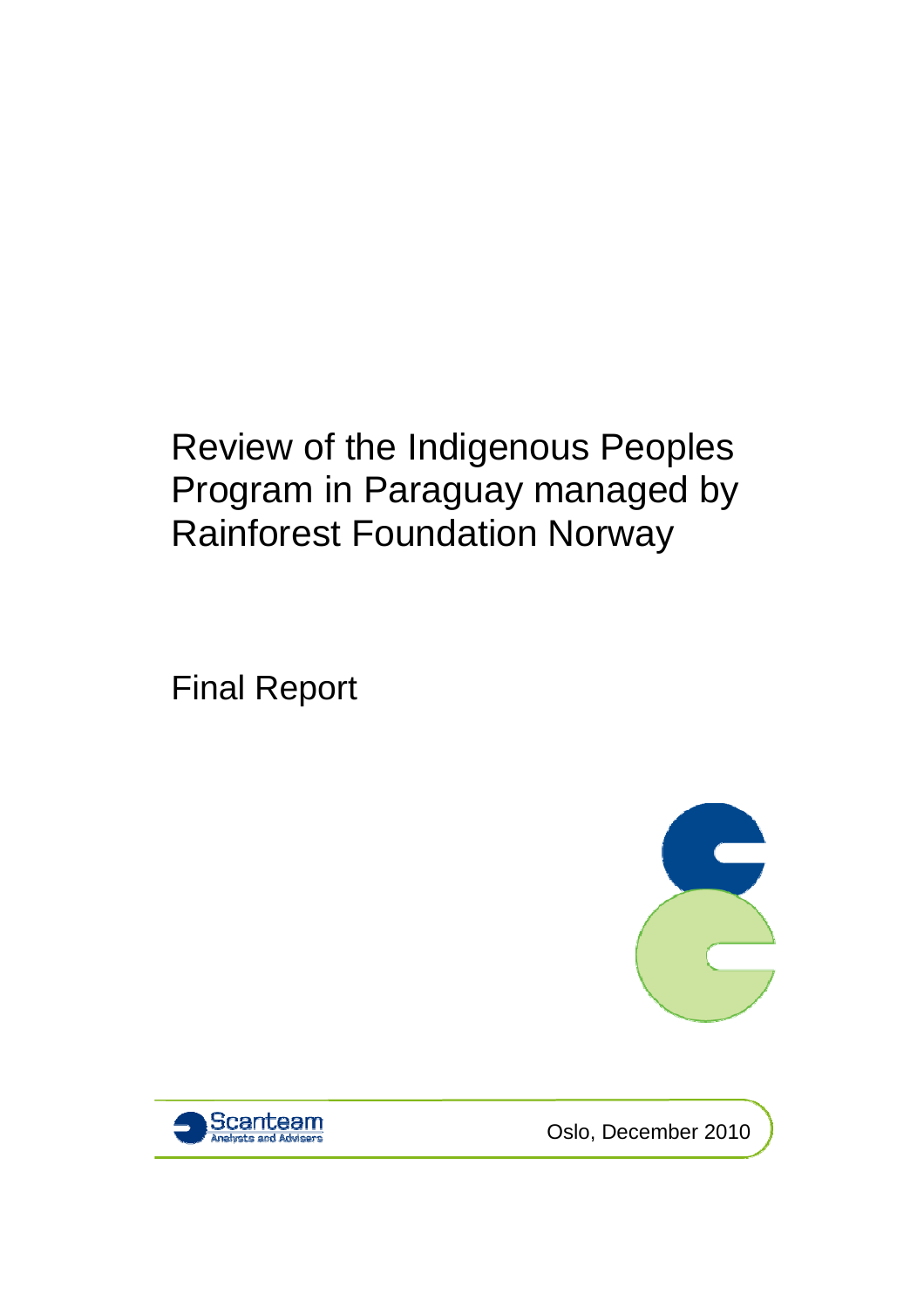| Project: | Review of the Indigenous Peoples Program in Paraguay<br>managed by RFN |
|----------|------------------------------------------------------------------------|
| Client:  | Norad – Civil Society Department                                       |
| Period:  | October - December 2010                                                |

Task Team:

Mr. Manolo **Sánchez**, Scanteam, team leader

Ms. Cynthia **Fernández,** local consultant, team member

Quality Assuror:

Mr. Erik **Whist**, Scanteam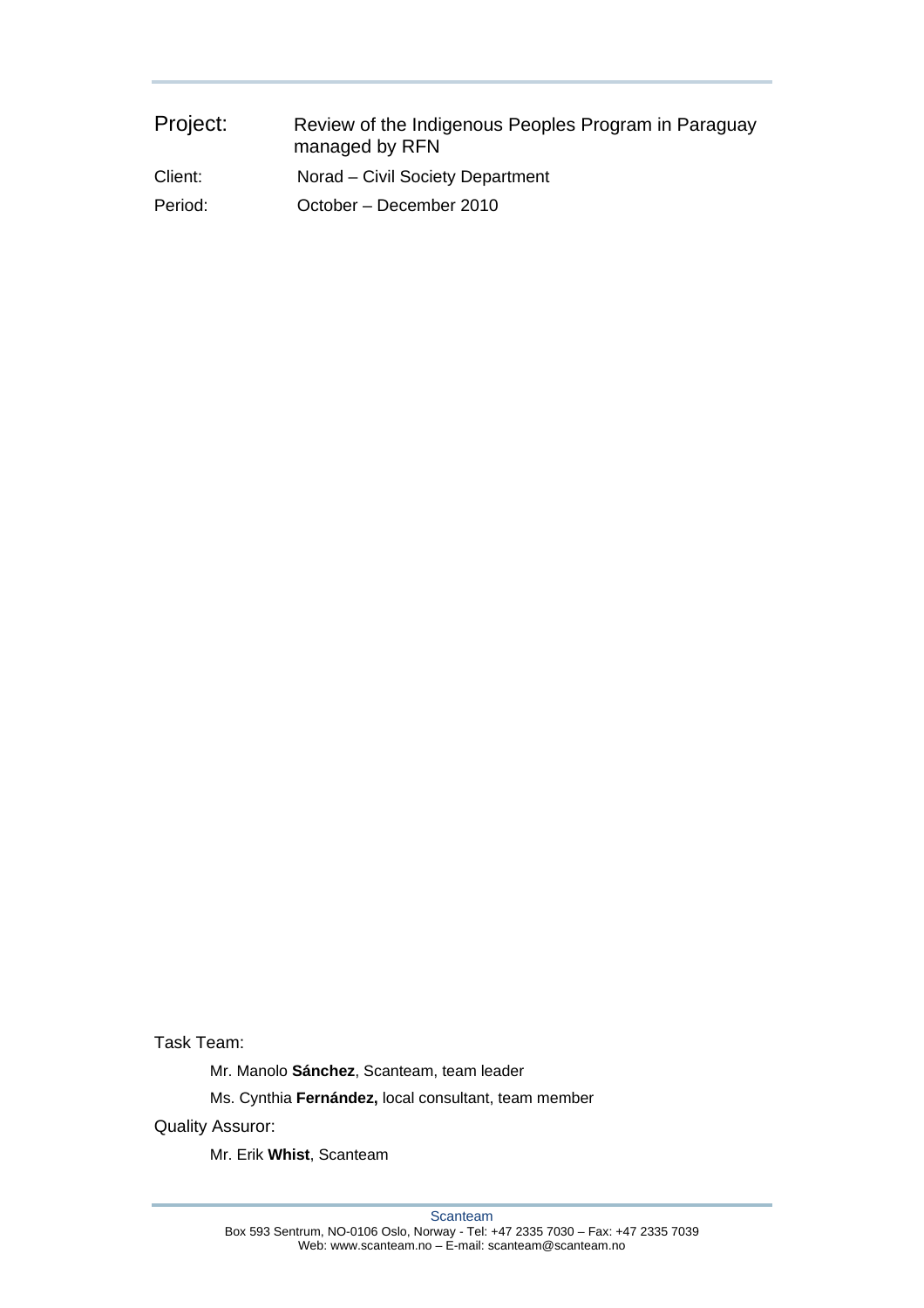# **Contents**

| 1                       |                                                           |  |
|-------------------------|-----------------------------------------------------------|--|
| 1.1                     |                                                           |  |
| 1.2                     |                                                           |  |
| 1.3                     |                                                           |  |
| 1.4                     |                                                           |  |
| 1.5                     |                                                           |  |
| $\overline{2}$          |                                                           |  |
| 2.1                     |                                                           |  |
| 2.2                     |                                                           |  |
| 3                       |                                                           |  |
| 3.1                     | The Program for Indigenous Peoples in Paraguay 13         |  |
| 3.2                     |                                                           |  |
| 3.3                     | Assessment of Program using DAC evaluation criteria 19    |  |
| 3.4                     |                                                           |  |
| 3.5                     | Other actors who support Indigenous Peoples in Paraguay22 |  |
| $\overline{\mathbf{4}}$ |                                                           |  |
| 4.1                     |                                                           |  |
| 4.2                     |                                                           |  |
|                         | Annex A: RFN's Counterparts and Main Project Results 26   |  |
|                         |                                                           |  |
|                         |                                                           |  |
|                         |                                                           |  |
|                         | Annex E: Map of Indigenous Peoples, by Province, 2002  44 |  |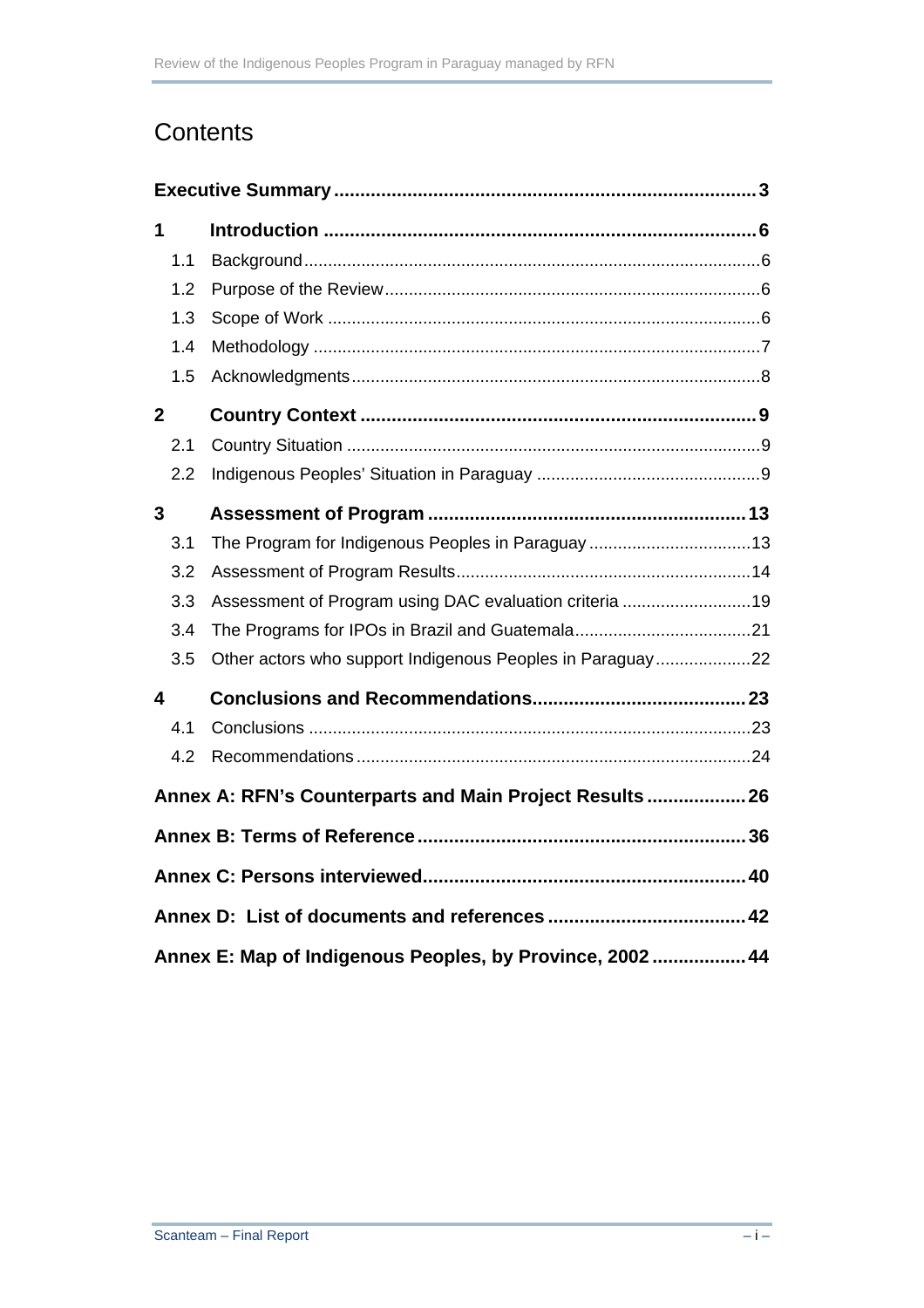# Abbreviations and Acronyms

| <b>ACIDI</b>    | Asociación de Comunidades Mbya-Guarani de Itapúa                    |  |
|-----------------|---------------------------------------------------------------------|--|
| <b>AECID</b>    | Agencia Española de Cooperación Internacional para el<br>Desarrollo |  |
| <b>CAPI</b>     | Coordination for the Self-determination of Indigenous Peoples       |  |
| <b>CLIBCH</b>   | Indigenous Leaders Organization of Bajo Chaco                       |  |
| <b>CIPAE</b>    | Committee of Churches for Emergency Aid                             |  |
| <b>CODEHUPY</b> | Coordinadora de Derechos Humanos Paraguay                           |  |
| <b>DAC</b>      | Development Assistance Committee                                    |  |
| <b>FAFO</b>     | Institute for Labour and Social Research                            |  |
| <b>FIAN</b>     | FoodFirst Information and Action Network                            |  |
| <b>GACII</b>    | Grupo de Acompañamiento a Comunidades Indígenas - Itapúa            |  |
| <b>GAT</b>      | Gente, Ambiente y Territorio                                        |  |
| IA Court HR     | Inter-American Court of Human Rights                                |  |
| <b>IACHR</b>    | Inter-American Commission of Human Rights                           |  |
| <b>INDI</b>     | Paraguayan Institute for Indigenous Affairs                         |  |
| IA              | Iniciativa Amotocodie                                               |  |
| <b>ICCO</b>     | Inter Church Organization for Development Cooperation               |  |
| <b>ILO</b>      | International Labour Organization                                   |  |
| <b>IO</b>       | Indigenous Organization/s                                           |  |
| <b>IPOs</b>     | Indigenous Peoples' Organizations                                   |  |
| <b>INDERT</b>   | Instituto Nacional para el Desarrollo Rural y de la Tierra          |  |
| <b>NNE</b>      | Nengvaanemkeskama Nempayvaam Enlhet (research group)                |  |
| <b>NGO</b>      | Non Governmental Organization                                       |  |
| <b>OPIT</b>     | Organización Payipie Ichadie Totobiegosode                          |  |
| PCI             | Pro Comunidades Indígenas                                           |  |
| <b>PLRA</b>     | Partido Liberal Radical Aunténtico                                  |  |
| <b>RFN</b>      | Rainforest Foundation Norway                                        |  |
| SAI             | Servicio de Apoyo al Indígena                                       |  |
| <b>SEAM</b>     | Secretariat for the Environment                                     |  |
| <b>TOR</b>      | Terms of Reference                                                  |  |
| <b>UNAP</b>     | Unión de Nativos Ayoreo de Paraguay                                 |  |
| <b>UNDP</b>     | <b>United Nations Development Programme</b>                         |  |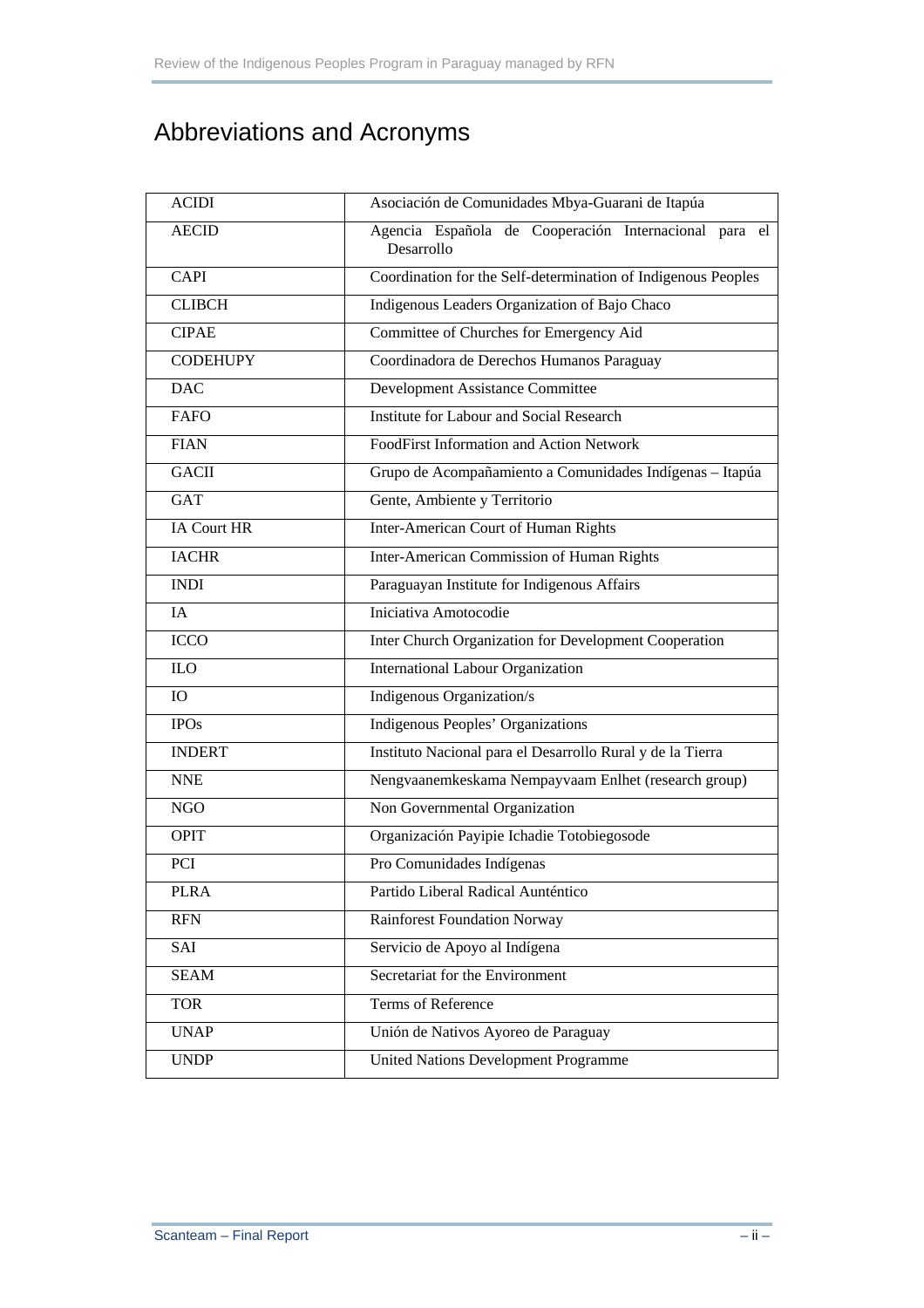# Executive Summary

The Norwegian Program for Indigenous Peoples has been supporting pro indigenous NGO and indigenous organizations' projects since the end of the 1980s. As far as could be ascertained by the review team, the support to indigenous peoples in Paraguay started in the 1990s through the NGOs SAI and PCI. In 2006, Norad transferred the administrative and technical follow up responsibility of the programs in Peru and Paraguay to Rainforest Foundation Norway (RFN). The current cooperation agreement Norad‐RFN for the period 2008‐2012 is inclusive of the support to indigenous peoples in Peru and Paraguay. The budget for the two programs of direct support to indigenous peoples in Peru and Paraguay for the period 2008‐2012 is NOK 12,5 million per year, of which NOK 4.7 million were allocated to Paraguay in 2009. The program in Paraguay has grown from four NGO counterparts in 2006 to 12 counterparts in 2010, both NGOs and indigenous organizations.

Norad hired Scanteam to carry out a review of the program for indigenous peoples in Paraguay between October and December 2010. The review was carried out by a Scanteam consultant and a local consultant from Paraguay. The field work in Paraguay was conducted during 18‐29 October.

According to the Terms of Reference (TOR), "The purpose of the review is to examine to what extent RFN through the Indigenous Peoples Program has achieved *results* (outcome and, if possible, likelihood of achieving impact) according to agreed program plans, and to assess the *value added* of RFN to the program in Paraguay. The review will also inform Norad's and RFN's decision on whether and how to continue the program in Paraguay." The TOR also asked the team to assess the following aspects of the program: (i) effectiveness; (ii) relevance; (iii) sustainability; (iv) efficiency; (v) valued added of RFN; (vi) Monitoring and Evaluation system/ mechanisms; (vii) Risk management by RFN and partners; (viii) Anti‐corruption measures.

### *Conclusions*

- 1. The Program for Indigenous Peoples in Paraguay, supported by Norad and administered and followed up by RFN since 2006, has been highly relevant to the needs and vision of the indigenous peoples and organizations, particularly regarding recuperation and protection (legal assurance) of their ancestral territories. The program is also very relevant to the country's own process to achieve democratic development with equity and dignity for all citizens.
- 2. The program has been effective in strengthening the capacity and competence of indigenous organizations, particularly in the last five years. Some of the indigenous umbrella organizations are now able to be effective advocates of indigenous peoples' rights vis-à-vis the State. The program has contributed to the legal success of territorial claims of indigenous communities in the Chaco regions and in the Itapúa province, as well as to the efforts by two counterparts to take three cases to the Inter‐ American Court of Human Rights, which culminated in three sentences against the State handed down by the Court for rights' violations of three indigenous communities in El Chaco. It has also contributed to the promotion and recuperation of cultural identity, leadership training and capacity development, and to significant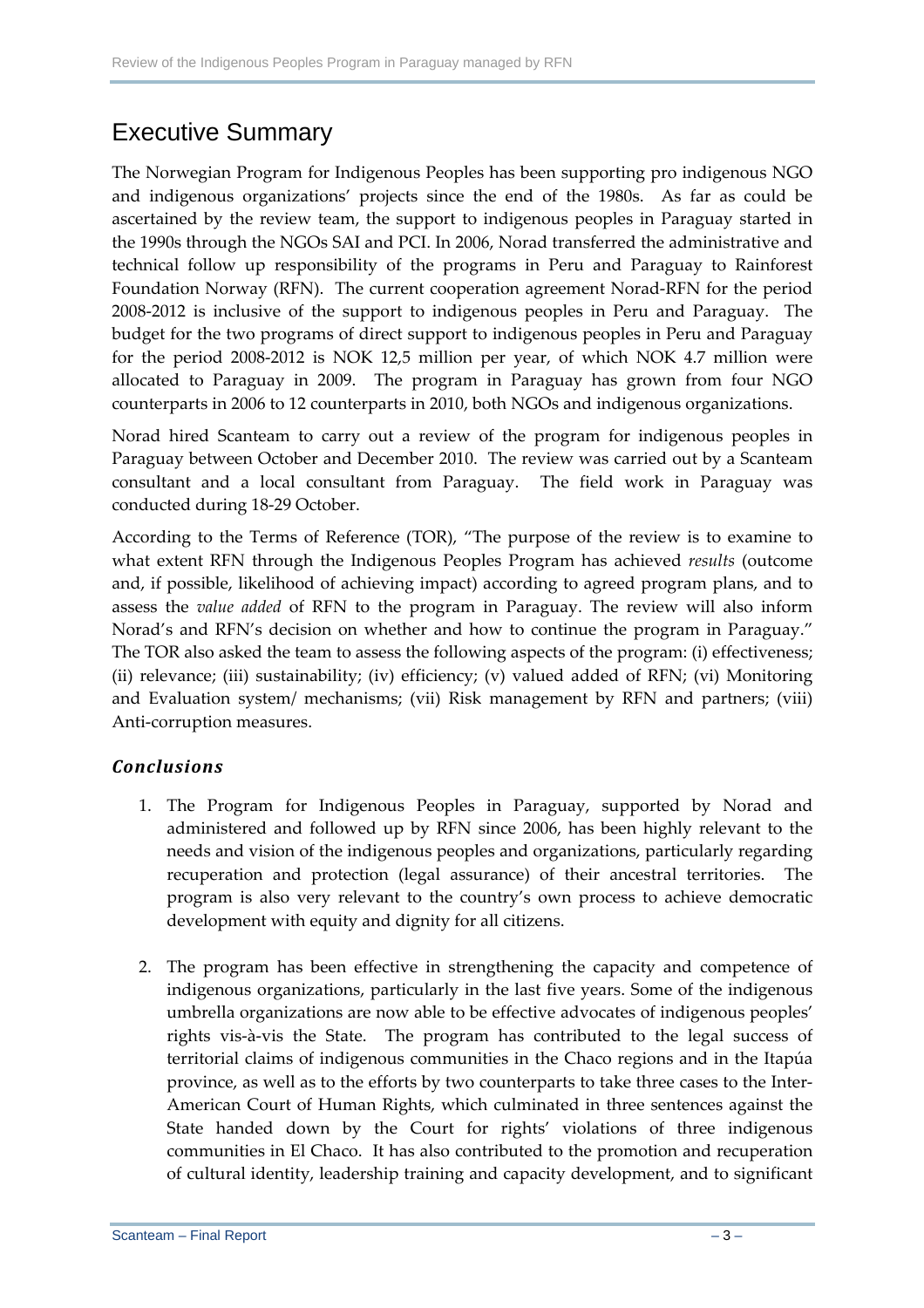advances in indigenous bilingual education and indigenous teachers' training, the latter especially in the eastern part of the country.

- *3.* Rainforest Foundation has contributed since 2006 with a friendly but professional dialogue process with the twelve counterparts of the program. In particular, RFN has **added value** regarding (i) better planning instruments and provision of training in planning by results; (ii) good monitoring routines and instruments for submitting applications, narrative and financial reports, annual work plans, etc.; (iii) the modality of three‐way contracts, where indigenous organizations are also signing counterparts and in some cases are able to receive direct funding, is positive and creates trust among the parties; (iv) it has established direct dialogue with pertinent state institutions such as INDI and SEAM, a process that gives visibility to the program at the national level and at the same time RFN is aware of the point of view of the Government; it also serves as a bridge of communication between counterparts and INDI/SEAM, and adds legitimacy to their work. Overall, almost all counterparts in Paraguay are satisfied with the administrative and technical follow up performance of RFN. Some, however, identified a problem with communication in general. A few expressed that RFN's technical monitoring and follow up system should include in‐depth discussions on the content, process and results at the project level*.*
- 4. In spite of the positive program results, and the significant advances in capacity and competence by indigenous organizations, the current Paraguayan context still presents high risks for a program that promotes indigenous peoples' rights. There are several external factors (e.g., hostile judiciary and congress, powerful interest groups who are completely opposed to the territorial rights and life vision of indigenous peoples, weak government, etc.) that could in the near future be stumbling blocks for new achievements or even inhibit the positive effects that the program has had so far. As this program is essentially about strengthening the capacity of indigenous organizations to be credible advocates of indigenous peoples' rights, there is a need to incorporate a discussion on risk identification and management in the planning process.

#### *Recommendations*

1. **Norad should continue the program for indigenous peoples in Paraguay through the current agreement period with RFN (through 2012), and possibly beyond the current commitment.** The reasons for this are: (i) this is a program that has been effective in contributing to the strengthening of the capacity and competence of emerging and credible indigenous organizations in the country; (ii) the program has had tangible results in territorial restitution/ recovery for indigenous communities, protection of isolated groups, and also in the promotion of cultural identity and indigenous education; (iii) the positive outcomes achieved so far through the program are not completely consolidated, and the indigenous peoples and their organizations, being minorities, will continue to face a hostile environment in the near future; and (iv) the process to achieve full respect of indigenous peoples' rights is a long term one.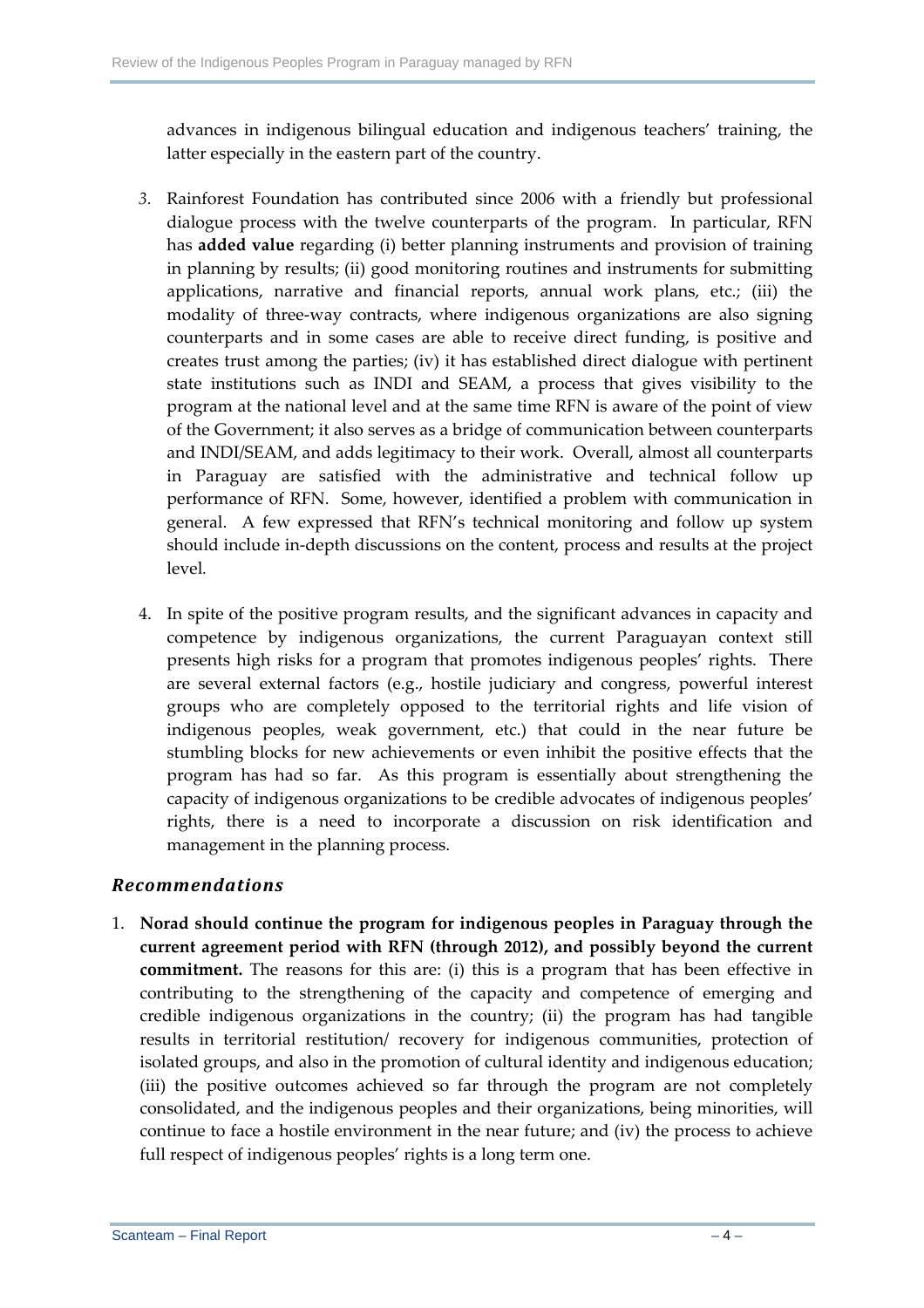Although, based on the above reasoning and current findings, the review team believes that this support model for indigenous peoples in Paraguay is good and should be continued after 2012, a final review/evaluation (in 2012) should re-evaluate the situation and results, and give recommendations on whether and how to continue the program.

- 2. **Norad and RFN should maintain the number of counterparts as is, and the current partner configuration of NGO and corresponding indigenous organization should also be maintained**. There are several reasons for this: (i) The modality introduced by RFN since 2006, pairing an NGO with an indigenous organization, has worked well and has contributed to increased competence and capacity of indigenous organizations in the last five years. The indigenous organizations themselves are satisfied with this arrangement because they have benefited from the expertise and advice of the NGO staff, particularly on legal matters, and at the same time have gradually increased their management and administrative capacity; (ii) the three-way annual contracts (RFN-NGO‐IO) gave indigenous organizations both rights and responsibilities towards the program, and a sense of belonging to a serious effort and process; (iii) even though there are positive results at project level and outcomes at program level, the long term objective of consolidating the capacity and competence of indigenous organizations has not been fully achieved; (iv) although this program supports only a small group of indigenous organizations in Paraguay, this group of indigenous organizations is one of the most representative and credible in the country; and (v) given that very few donors support the theme of indigenous peoples' rights in Paraguay, the support from Norad/ RFN is very important to all counterparts.
- 3. **RFN should improve the process and methods of communication and exchange with the counterparts, so that the dialogue is of mutual benefit.** In particular, the monitoring visits to Paraguay, to the extent possible, should include substantive conversations on the content and results of each counterpart's project, in addition to discussions on the administrative and monitoring requirements of the contract.
- 4. **RFN and Counterpart organizations in Paraguay should, towards the end of each year, conduct a joint analysis of the national and regional context and the risks faced by the program and projects, including a practical plan on how to manage/ mitigate these risks.** In addition, each counterpart should include in its annual application and work plan a short analysis of the risks/ external factors for project implementation in the local area, and a discussion on how these identified risks will be managed/ mitigated.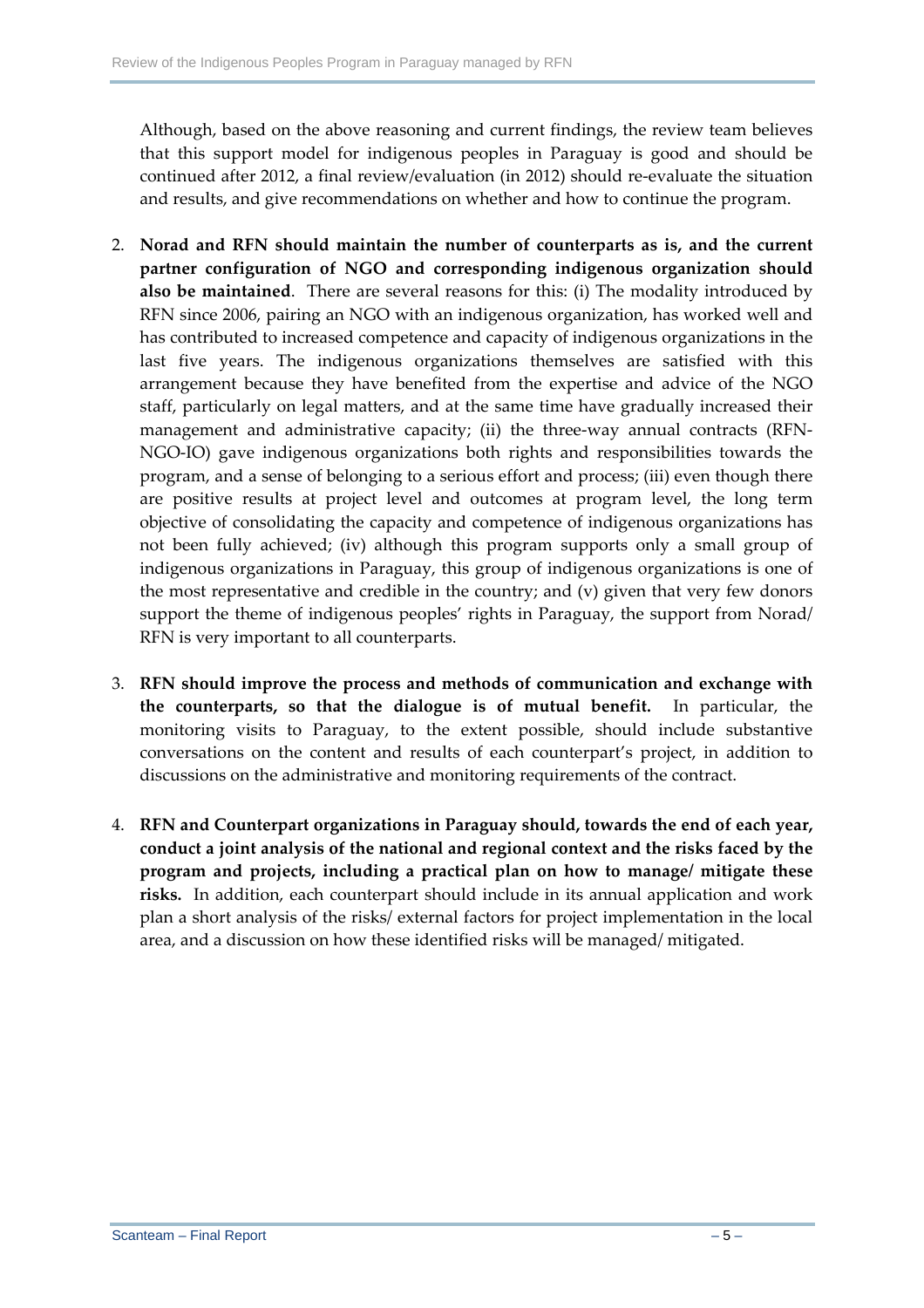# 1 Introduction

# 1.1 Background

The Norwegian Program for Indigenous Peoples has been supporting pro indigenous NGO and indigenous organizations' projects in several countries since 1983. As far as could be ascertained by the review team, the support to indigenous peoples in Paraguay started in the 1990s through the NGOs SAI and PCI. In 2005, Norad assessed the possibility of transferring the administrative and technical follow up responsibility of the programs in Peru and Paraguay to Rainforest Foundation Norway (RFN). After discussions with RFN, an addendum to the framework cooperation agreement (2003‐2007) was signed in January 2006. Thus, Rainforest Foundation assumed the responsibility to manage and follow up these two programs from 2006. An additional NOK 7 million were added to the budget for the period 2006‐2007, as part of the signed Addendum. The current cooperation agreement Norad‐RFN for the period 2008‐2012 is inclusive of the support to indigenous peoples in Peru and Paraguay. In RFN's program document/ application 2008‐2012, the program is called "Program 1b: Direct support to indigenous peoples in Peru and Paraguay". The budget for the two programs of direct support to indigenous peoples in Peru and Paraguay for the period 2008‐2012 is NOK 12,5 million per year, of which NOK 4.7 million were allocated to Paraguay in 2009.<sup>1</sup> The program in Paraguay has grown from four NGO counterparts in 2006 to 12 counterparts in 2010, both NGOs and indigenous organizations.

This review focuses on the results of the program for indigenous peoples in Paraguay. Although several counterparts have been supported by Norad in Paraguay since the 1990s and particularly since 2000, the results of the program for indigenous peoples in Paraguay had not been externally reviewed or evaluated before this review. This review was carried out by a consultant from Scanteam, as team leader, and a local consultant hired by Scanteam. The field work of the review took place in Paraguay from 18‐29 October 2010.

# 1.2 Purpose of the Review

According to the Terms of Reference (TOR), "The purpose of the review is to examine to what extent RFN through the Indigenous Peoples Program has achieved *results* (outcome and, if possible, likelihood of achieving impact) according to agreed program plans, and to assess the *value added* of RFN to the program in Paraguay. The review will also inform Norad's and RFN's decision on whether and how to continue the program in Paraguay."

### 1.3 Scope of Work

<u> 1989 - Johann Barn, mars eta bainar eta politikaria (h. 1989).</u>

The TOR also asks the review team to assess related aspects of the program using DAC criteria for evaluation, namely: (i) effectiveness; (ii) relevance; (iii) sustainability; (iv) efficiency; (v) valued added of RFN; (vi) Monitoring and Evaluation system/ mechanisms;

<sup>&</sup>lt;sup>1</sup> According to RFN's accounting data, the program's budget in Paraguay went from NOK 3.32 million in 2006 with four partners to NOK 4,7 million in 2009 with 12 partners.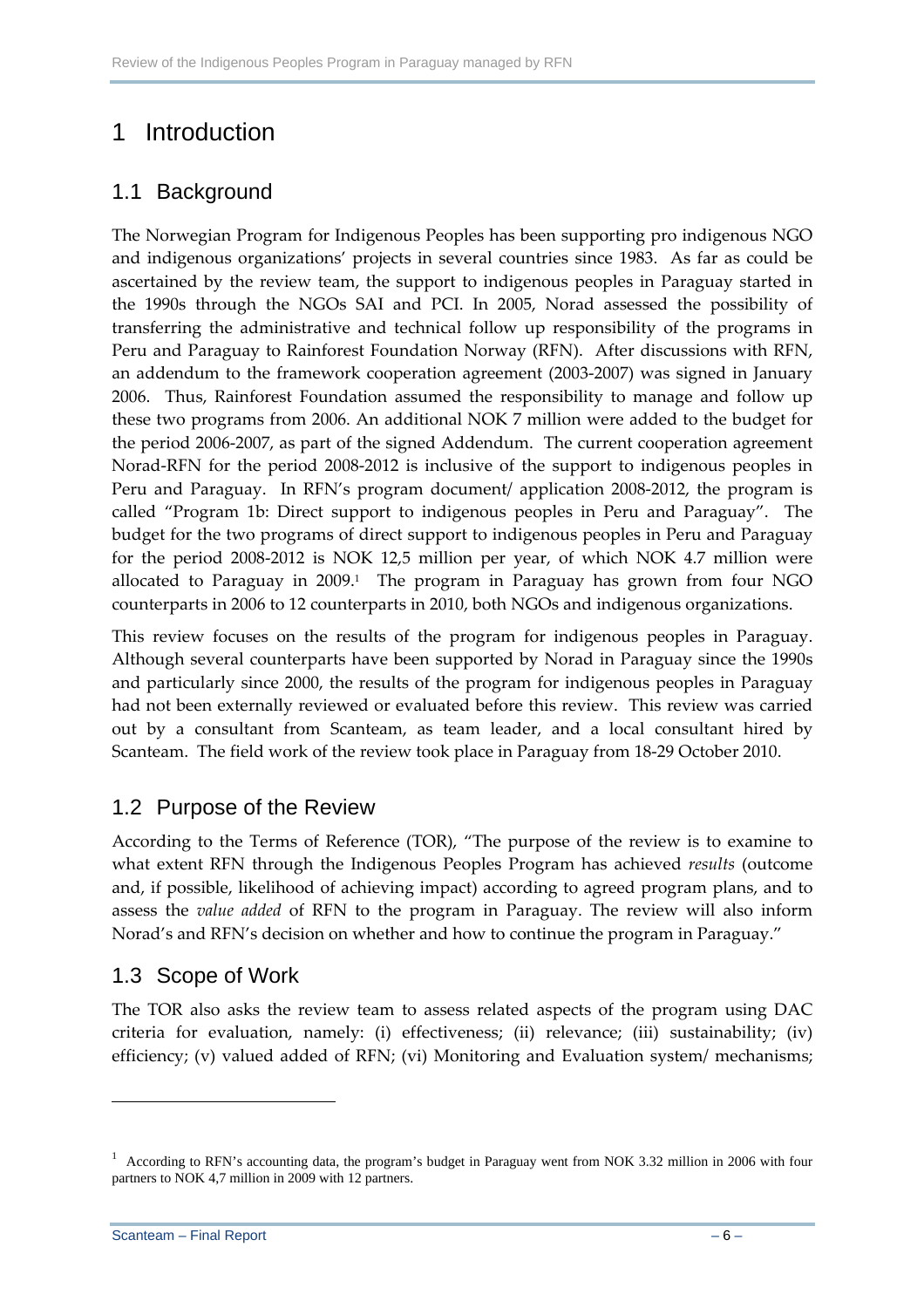(vii) Risk management by RFN and partners; (viii) Anti‐corruption measures. Please see Annex A Terms of Reference for full version of TOR and review questions.

### 1.4 Methodology

The review team used the following methods to collect data before and during the field work phase in Paraguay.

*Preparation phase*: (i) review of relevant documents in Norway and (ii) interviews of key persons at Norad and RFN conducted.

*Field work phase*:

- (i) Additional document review conducted, as complementary documents were provided by counterparts (tri-partite agreements, specific project work plans, publications produced, etc.);
- (ii) Collective meetings with counterparts in Asunción and Filadelfia (Chaco) to present and discuss the review's objectives, two-week Agenda and process/ methodology;
- (iii) Individual interviews, using a flexible interview guide, with each of the 12 counterparts (both NGO and indigenous organizations), in Asunción and Filadelfia, Chaco, and Amambay/ Canindeyu;
- (iv) Visits to five indigenous communities, beneficiaries of the program, including flexible group meetings/ open-ended interviews/ dialogue with community members, leaders of community associations and women's commissions. The five indigenous communities visited are located in the western provinces of Alto Paraguay and Presidente Hayes (Chaco), and the eastern provinces of Amambay and Canindeju;
- (v) Interviews with independent observers in Asunción and Filadelfia;
- (vi) Interviews with relevant government institutions, such as INDI; and
- (vii) Presentation/ discussion of the review's preliminary findings and conclusions to counterparts, in Asunción.

It is important to note that even with only two weeks of field work in Paraguay, the team used the twelve days available to travel more than 2.000 km by land, in order to reach counterparts and a sample of beneficiary communities in El Chaco (western Paraguay) and Amambay/ Canindeju (eastern Paraguay). This effort made it possible not only to talk to and interview all RFN's counterparts, but also to have direct contact and dialogue with beneficiary indigenous communities and their leaders/ associations in four provinces (*departamentos)* of the country. Due to time constraints and distance, the team did not travel to Itapúa. Instead both ACIDI and GACII, PCI's counterparts, were invited to come to Asunción for an interview and to participate in the last day's presentation.

Combining document review with interviews of all counterparts, plus visits to a sample of indigenous communities in the two main regions of the country, allowed the team to have an overview of the program as a whole and its results. The visits to a sample of indigenous communities who are program beneficiaries, and the open-ended dialogue sustained in group meetings during those visits, were particularly useful for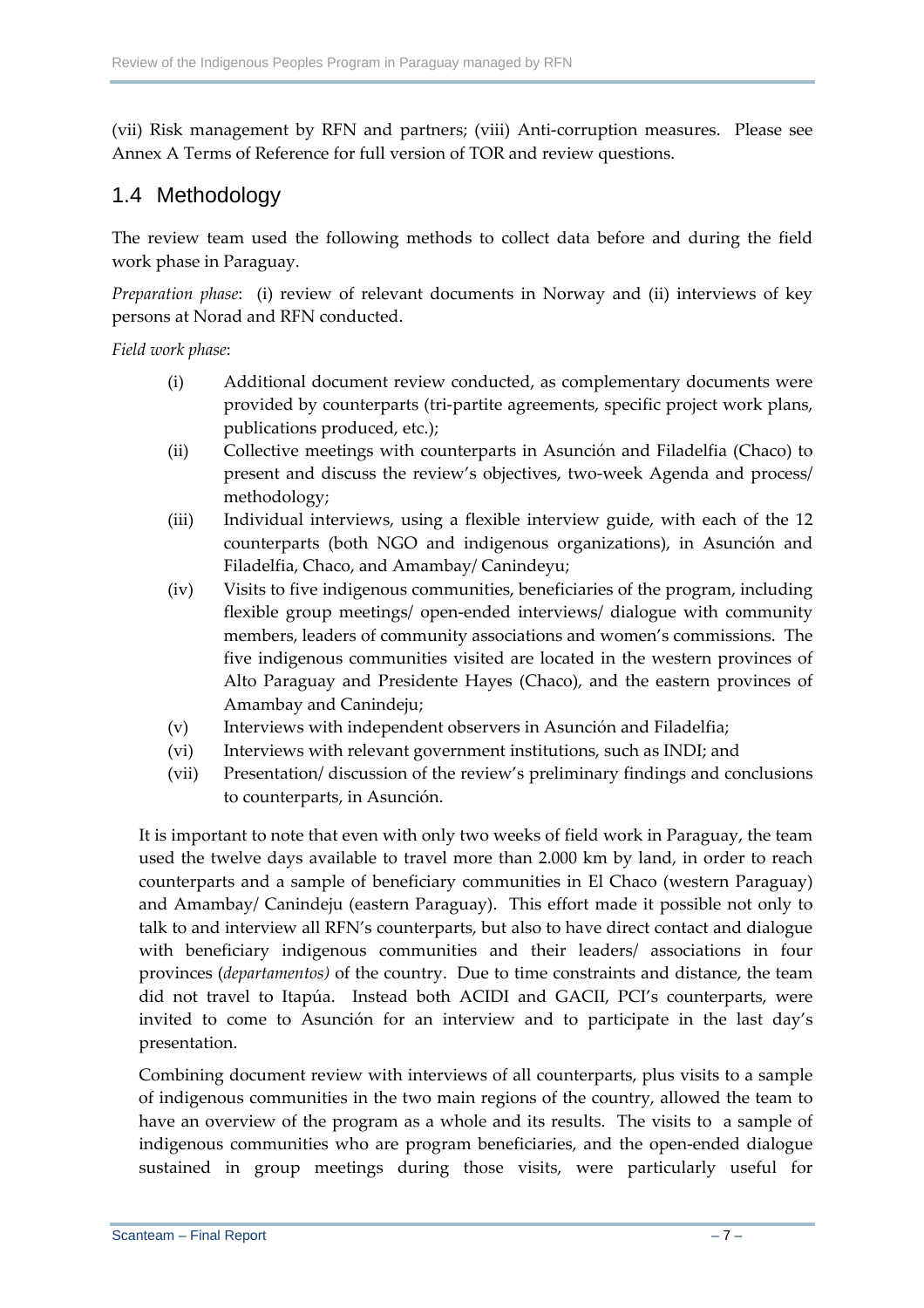understanding the beneficiaries' perceptions, and assess *in situ* the living conditions and situation of the indigenous peoples in Paraguay.

One *limitation* of the field work phase is that the team did not have sufficient time to go into in‐depth analysis of the specific results of each project implemented by all 12 counterparts between 2006 and 2010. It focuses, rather on the overall program results achieved in relation to the program objectives and expected results of RFN's Program Document 2008-2012. However, key results achieved by projects of each counterpart during the period 2006-2010 are presented in Annex A. The project documentation provided by program counterparts to RFN (annual applications, work plans, narrative and financial reports, etc.) for the year 2009 and some for 2010, were used as reference.

### 1.5 Acknowledgments

The review team is grateful to Norad and RFN for the assistance in the preparation of this review. The assistance of RFN to provide program and project documentation and facilitate direct communication with the counterparts during preparation phase is greatly appreciated. We also appreciated the willingness of all counterparts in Paraguay to meet with us and to assist us with the complicated logistics of the Agenda in Paraguay. Special thanks to Jorge Vera of GAT who functioned as counterpart liaison to the review team for the facilitation of information and communication with all counterparts during the preparation and field work period.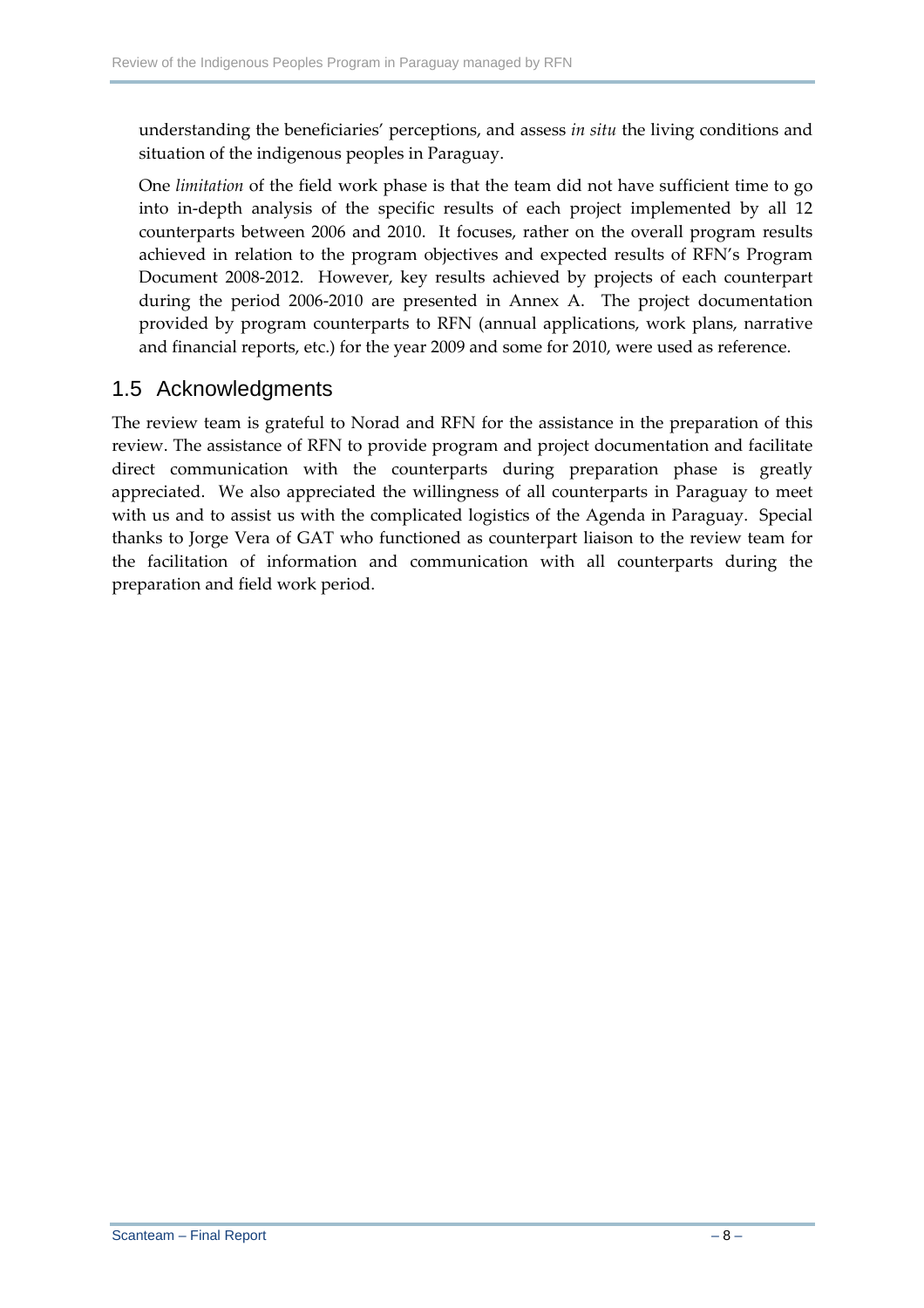# 2 Country Context

# 2.1 Country Situation

Paraguay, a landlocked country located in South America, has an area of 406.752 km2 and an estimated population of 6.5 million, of which more than 58% is urban and 42% rural. The country is young, as 59.3% of the population is under 30 years of age. The group of 65+ years of age represents 7% of the population. According to the Home Survey (EH 2009), the rate of open unemployment is 6,4%, and underemployment affects 25,1% of the population. Approximately half of those who are salaried receive less than the minimum salary (approximately US\$ 410) in their main occupation. 12% of the population is connected to the internet.

According to the National Agricultural Census (2008), land concentration was kept more or less intact since the last census of 1991. Eighteen years ago, 1,55% owned 81,32% of the land, and today 2,06% of the population owns 85,5% of the land. Another fact is that while the segment of farms of 20 to 50 hectares decreased by 27,5%, the segment of properties 500 hectares or more increased by 56,9%. This progressive concentration of land and the increase of large farms has a direct correlation with the economic and development model applied in the country. Paraguay is the sixth major producer of soya in the world and the ninth largest exporter of beef. By contrast, 38% of the population lives in poverty and 19% in extreme poverty.

Fernando Lugo's election and ascension to power in August 2008 broke with more than 60 years of political dominance of the Colorado Party. The expectations were high, also among indigenous communities, but his political alliance has not been able to keep most of the promises due to lack of strength in Parliament and corruption of key institutions such as the judiciary. The disenchantment with the Lugo administration was reflected in the recent municipal elections where the right‐wing Colorado Party won 15 of 19 provincial capitals and gathered more than 220.000 more votes than Lugo's PLRA alliance.

# 2.2 Indigenous Peoples' Situation in Paraguay

*Introduction.* The indigenous population in Paraguay has suffered from a historical loss of their territories (particularly in the last 50 years), marginalization and discrimination, violation of their rights, and state policies based on a top-down "assistancialist aid" and "assimilation" concepts and policies towards them. Being a minority population, they have struggled to make their voices heard, and have systematically been denied their legitimate rights as recognized in the current Constitution and specific legislation of the country, and those rights stated in international conventions signed and ratified by Paraguay, such as ILO Convention 169, and the American Convention on Human Rights.

*Statistics and Socio‐economic indicators.* According to the 2008 National Survey of Indigenous Homes (EHI‐2008), the first in the history of the country, the total indigenous population is now 108.308 persons, 19.138 more than the number given by the Census 2002 which registered an indigenous population of 89.169 people. The indigenous populations constitute almost 2% of the total population. The same survey also notes that 38,9% of indigenous persons over the age of 15 are illiterate. 71% of those who work are involved in primary sector jobs (agriculture, cattle ranches, fishing and hunting, forest exploitation, etc.)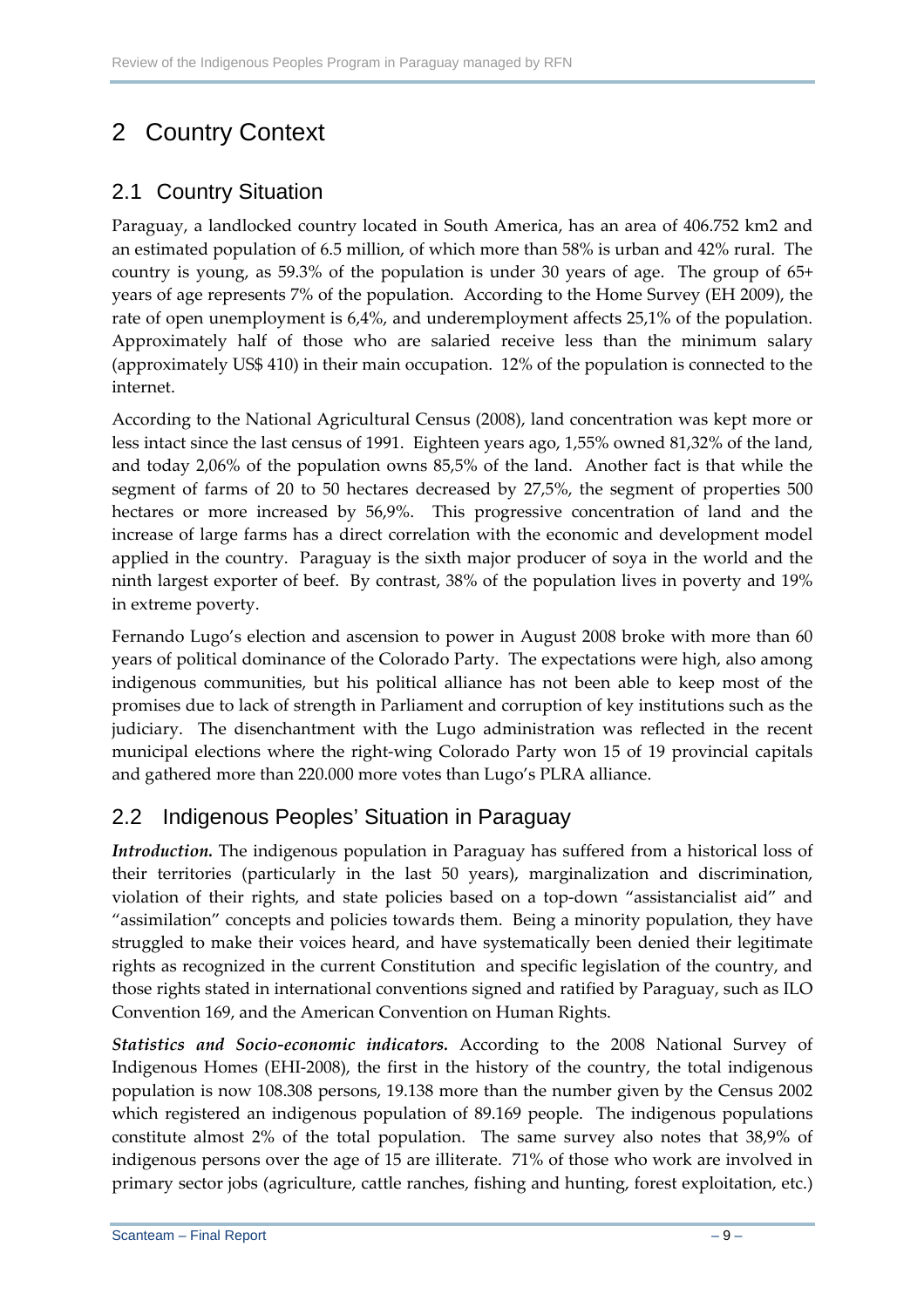and receive an average salary of 778.000 guaranies (approximately US\$ 190). The child mortality rate of children of less than five years of age, non indigenous, is 19 for each 1000 live births; in the case of the indigenous population, child mortality rate is 98 for each 1000 births. Child malnutrition among indigenous is much higher than the national average in children of less than five years of age (DGEEC 2008). All social and economic indicators pertaining to indigenous communities are low compared to the national average or those of the non indigenous population. This points to systematic discrimination and exclusion of indigenous peoples, as clearly stated in CODEHUPY2's Human Rights Reports 2007‐2009.

*Ethnic groups and geographical distribution.* Currently, there are 20 ethnic groups and 5 linguistic families (see table below). 50.8% of the population live in the eastern region (good land for crops and good sources of water), and 49,2% in the western region (dry land).

| Linguistic Family <sup>3</sup> | <b>Ethnic Group</b> |
|--------------------------------|---------------------|
| 1. GUARANI                     | Guaraní Occidental  |
|                                | Aché                |
|                                | Ava Guaraní         |
|                                | Mbyá                |
|                                | Paî Tavyterâ        |
|                                | Guaraní Ñandéva     |
| 2.LENGUA                       | Toba Maskoy         |
| <b>MASKOY</b>                  | Lengua Enlhet Norte |
|                                | Lengua Enxet Sur    |
|                                | Sanapaná            |
|                                | Toba                |
|                                | Angaite             |
|                                | Guaná               |
| 3. MATACO                      | Nivaclé             |
| <b>MATAGUAYO</b>               | Maká                |
|                                | Manjui              |
| 4. ZAMUCO                      | Ayoreo              |
|                                | Chamacoco Ybytoso   |
|                                | Chamacoco Tomarâho  |
| 5. GUAICURU                    | Toba Qom            |

Although the Western Region or Chaco covers 60% of the national territory, only 2,5% of the total national population lives there. By contrast, 40% of the Chaco population is indigenous, compared to 1% indigenous in the eastern regions. Fifteen of the twenty ethnic groups are represented in Chaco. However, indigenous people are treated in Chaco as a source of cheap labor for large farms, cattle ranches, etc. Regarding land rights, about 45% of indigenous communities do not have property rights to the land on which they live.

Legal and Institutional framework. There is a coherent legal framework in Paraguay regarding indigenous peoples' rights. Paraguay's 1992 Constitution is one of the most advanced in Latin America in this regard (Barié:2003). Chapter V, articles 62‐67 of the Constitution, is dedicated to cultural, territorial and self‐management rights of indigenous

<u> 1989 - Johann Barn, mars ar breithinn ar chuid ann an t-</u>

<sup>2</sup> Coordinator of Human Rights in Paraguay (an NGO that coordinates a human rights network of 25 CSO) http://www.codehupy.org/index.php?option=com\_docman&task=cat\_view&gid=18&Itemid=12 3 Source: DGEEC, EHI, 2008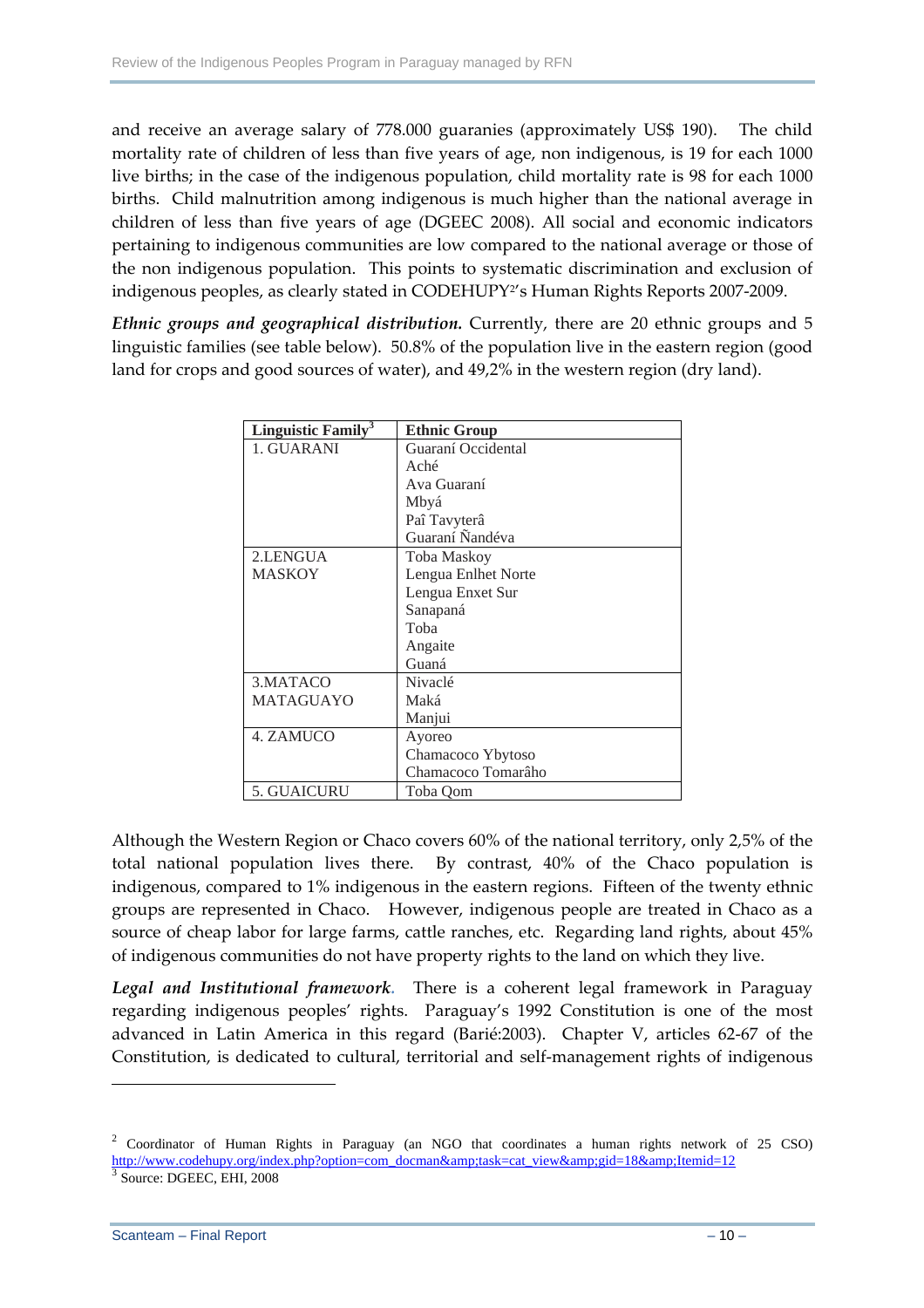peoples. Specifically, this chapter recognizes: the pre‐existence of indigenous peoples (art. 62); right to cultural identity and own habitat, application of indigenous law and own organization systems (art. 63); right to communal property, provision of land by the State, protection against displacement (art. 64); right to participation (art. 65); right to intercultural education and respect for cultural characteristics, defense against economic exploitation and depredation of their territory (art. 66); exemption from military service and public taxation. In addition, bilingual education (Spanish and Guaraní) is recognized (art. 77), as well as declaring the country as "pluricultural and bilingual" and that the official languages of the country are Spanish *(Castellano)* and Guaraní (art. 140).

In addition to the Constitution, there is specific legislation for indigenous peoples and other which makes specific reference to them: Law No. 904/81 Statute of Indigenous Communities; Law 43/89, establishes legal instructions to regulate indigenous settlements, particularly regarding those lands in dispute with private owners; Law No. 26/92 Law of Wildlife; Law No. 294/93 Environmental Impact Evaluation; Law No. 352/94 Protected Wild Areas; Law No. 1286/98 Penal Code (first effective recognition of indigenous law); Law No. 1264/98 General Law of Education; Law No. 1863/02 Agrarian Statute. In spite of the coherence of the legal framework, in practice the rights of indigenous peoples have been largely disrespected due to structural discrimination and racism, slow transition to representative democracy, limited advocacy capacity of indigenous organizations, loopholes in the current legislation, and the failure of the State's model towards indigenous peoples (Barié 2003, Tierraviva, PCI, GAT).

On the latter point, the policy of the State towards indigenous peoples has been implemented through the Paraguayan Institute of Indigenous Affairs (INDI) since 1975. Since at least 1981, when the law on indigenous communities was passed, INDI has suffered from repeated scandals, corruption, a top-down ("assistencialist") vision towards indigenous peoples, and a chronic lack of funds (CODEHUPY 2008, p. 537). The current director confirmed that INDI is underfunded, and that Parliament, for political reasons, may not be willing to increase INDI's budget in the years to come, thus hindering INDI's capacity to comply, on behalf of the State, with obligations towards indigenous peoples.

The lack of response from the State to the demands for respect of indigenous peoples' rights, particularly regarding territorial claims, have forced some indigenous communities to take their cases to both the Inter‐American Commission of Human Rights (IACHR) and the Inter‐ American Court of Human Rights (IA Court HR). In 1996, the first case was taken to the IACHR by the indigenous communities of Lamenxay and Keylyephapopyet of the Enxet people, with legal assistance from Tierraviva and the Center for Justice and International Law (CEJIL). The case's main legal base was the American Convention on Human Rights.<sup>4</sup> The case was solved in favor of the communities and led to the restitution of 21.884 hectares of traditional territory. The Inter‐American Court of Human Rights has issued three sentences against the Paraguayan state for violations of rights of indigenous peoples. Two of the sentences were given in 2005, one in favor of the indigenous community Yakye Axa ,

<sup>&</sup>lt;sup>4</sup> Paraguay is a State-party to this Convention since August 1989, and has recognized the jurisdiction of the Court for disputes since March 1993.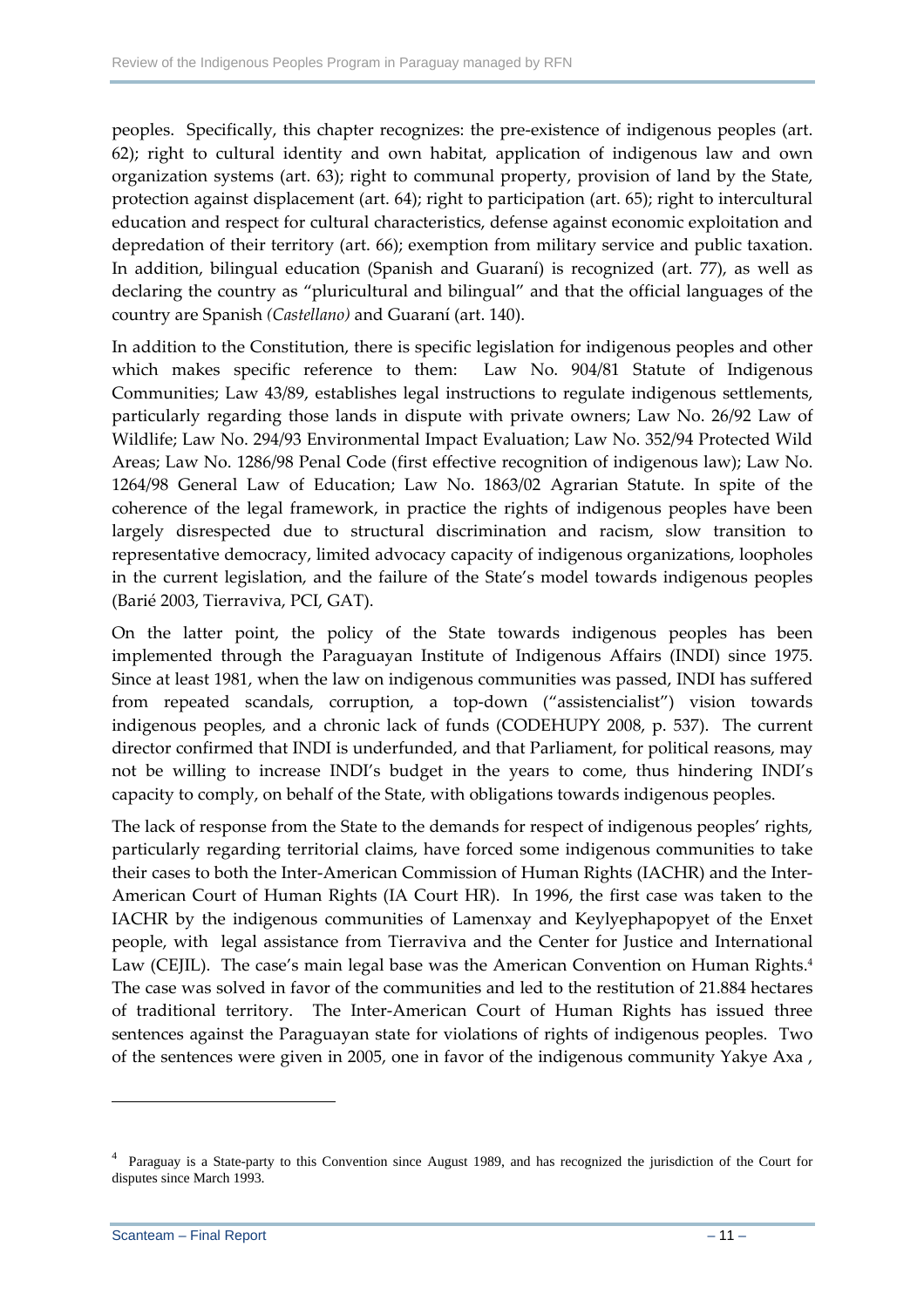Enxet ethnic group, and the second in favor of the indigenous community Sawhoyamaxa. The third and most recent sentence of the Inter‐American Court of Human Rights against the State of Paraguay was pronounced on 24 August 2010, for rights' violations of the indigenous community Xákmok Kásek of the Enxet people. Tierraviva legally represented the Xákmok Kásek community in this case.

#### **Inter-American Court of Human Rights Case of Xákmok Kásek indigenous community vs. Paraguay Sentence of 24 August 2010**

This sentence, in addition to ordering the State of Paraguay to return 10.700 hectares to the Xákmok Kásek community, and ordering a number of compensations to the community for rights' violations, makes important recommendations to the State regarding its legislation: "**5. Guarantees of no repetition**", "**5.2 Adapting internal legislation to the Convention**. **309**. …In the opinion of the Court, the international responsibility of the State in the present case has been generated by the **lack of adaptation of the legislation to guarantee the right of indigenous communities to property of traditional territory** *…* In the Court's judgment, the social interest of property regarding indigenous communities should be interpreted as to take into consideration the circumstance that these are ancestral indigenous lands, something that should be reflected both in the substantive norms and in the judicial process. **310**. Consequently, the State, should adopt, within two years, in its internal legislation, according to article 2 of the American Convention, the necessary measures --legislative, administrative or of any other kind-- to create an effective system for indigenous peoples' ancestral or traditional land claims, which would make it feasible to achieve their right to property. ..." (p. 78-79; translation of selected text from Spanish version by team)

In spite of these sentences by the Inter‐American Court of Human Rights, to this date Paraguay has not satisfactorily complied with them, particularly the two from 2005. The Yakye Axa community in the Chaco region is a clear example of this: Five years after the sentence, this community still lives in inhumane conditions alongside a main road in the Presidente Hayes province, and their land has not been returned. The Lugo administration seems to have the political will to comply with the sentences, but lacks the resources and the political clout in Parliament, and faces a judicial branch that lacks independence and is mostly biased against indigenous peoples.

*Summing Up.* The national and regional socio-economic and political context has been a significant external factor to the implementation of this program for indigenous peoples, and will continue to be a risk factor in the near future, particularly in the Chaco region. Deeprooted discrimination and racism, differences in values regarding the use of land and forests, and an agro‐export economic model that promotes, directly or indirectly, the illegal invasion of indigenous territories and deforestation, causing displacement and migration of indigenous peoples to urban areas, suggest a context that will pose serious challenges to future advances as regards indigenous peoples' rights. The legal framework regarding indigenous peoples is advanced and coherent, but does not work in practice due to lack of political will and deficiencies in the national legislation related to territorial claims. In spite of all this, the current inclusive approach of INDI and SEAM towards indigenous peoples and their organizations, and the strengthened capacity and credibility of some indigenous organizations, gives some reason for cautious hope towards the future.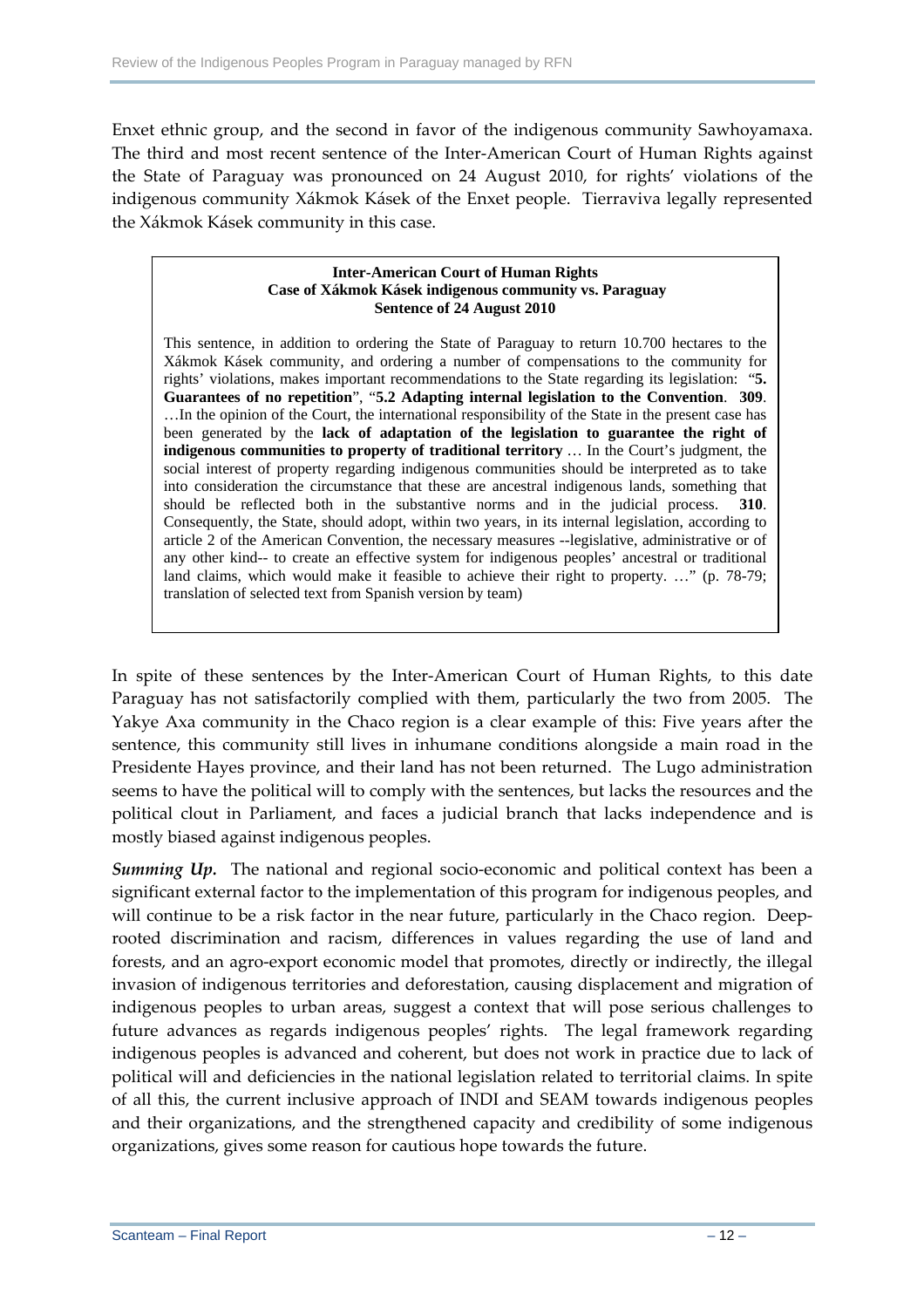# 3 Assessment of Program

### 3.1 The Program for Indigenous Peoples in Paraguay

*Background.* Norad has supported pro indigenous- (NGO) and indigenous organizations in Paraguay since the beginning of 1990's. Support was provided through the Indigenous Peoples program managed first by the research institute FAFO and then by Norad. In 2006, through an *Addendum5* to the framework agreement with Norad 2003‐2007, Rainforest Foundation Norway (RFN) gained responsibility of the administration and professional follow up of the programs in Peru and Paraguay. An additional NOK 7 million for the period 2006‐2007 was added to RFN's budget as part of the signed addendum to the framework contract.

In 2007, as part of their application/ program document 2008‐2012, RFN integrated the Peru and Paraguay programs as part of the framework agreement with Norad for the same period. Peru and Paraguay appear as *"Program 1B Direct Support to indigenous peoples in Peru and Paraguay"*<sup>6</sup> in RFN's program document. Program 1B is presented with development and program objectives plus regional and country indicators, as well as four overall expected results for the whole framework period with the respective regional and/ or country indicators for Peru and Paraguay. As this is the closest the review team came to a document with a Results Matrix for the whole program for indigenous peoples in Paraguay, the team used this as a basis for assessing program results although it only covers the last three years of the program.

*Rationale.* Norway has a long‐standing tradition of supporting indigenous people's rights around the world. In Latin America, Norway has supported indigenous peoples' organizations and pro indigenous NGO in Brazil, Guatemala, Chile, Peru and Paraguay since at least the 1980s. The most recent basis/ guidelines for support to indigenous peoples' organizations and NGO working as advocates for indigenous peoples' rights are found in *Norway's efforts to Strengthen Support for Indigenous Peoples in Development Cooperation – A human rights‐based approach* (2004), and the *Principles for Norad's Support to Civil Society in the South* (2009).

*Budget.* As said earlier, the budget allocated for the program in Peru and Paraguay is NOK 12,5 million per year for the period 2008‐2012. Of this, ca. 6,7+ million went to projects in Peru, and ca. NOK 4,7 million for projects in Paraguay for the year 2009. The grants to joint NGO‐indigenous organizations projects in Paraguay ranged in 2009 from NOK 630 000 to NOK 1,3 million. Most NGOs have one indigenous organization as partner. However, PCI is the exception with three‐way contracts with three separate indigenous organizations, two in Chaco and one in Itapúa.

*The Counterparts and thematic/ geographic distribution.*  There are two types of counterparts: NGO (SAI, PCI, GAT, Tierraviva, Iniciativa Amotocodie) and Indigenous

<sup>&</sup>lt;sup>5</sup> Signed January 2006.

<sup>6</sup> *Program 1B Direktestøtte til urfolk i Peru og Paraguay* (p.35)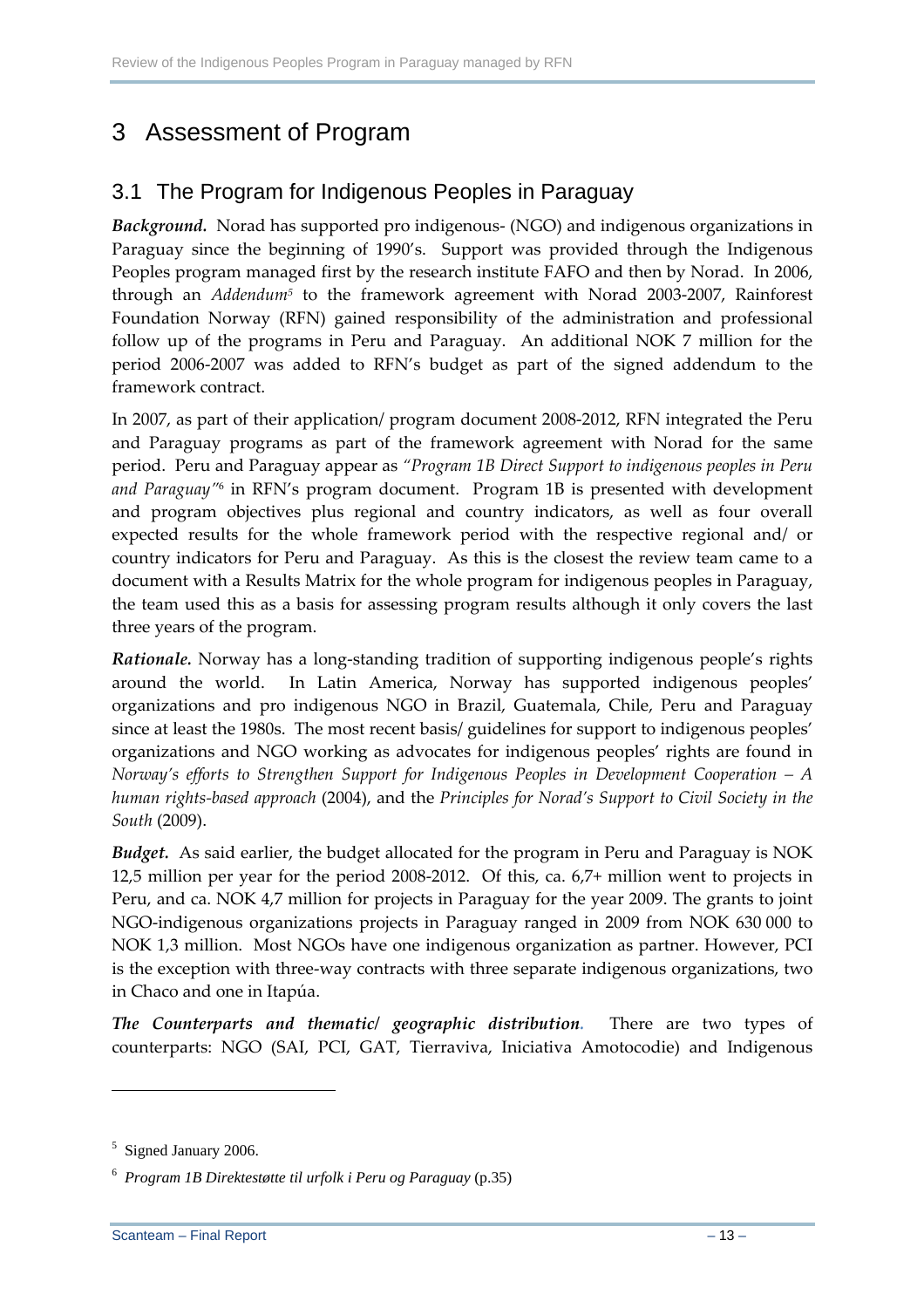Organizations (CAPI, Federación Guaraní, CLIBCH, OPIT, UNAP, ACIDI/GACII, NNE). Thematically, they focus their work on: Territorial recovery and legal protection of land (Tierraviva, GAT, IA, OPIT, UNAP, ACIDI/GACII); Intercultural bilingual education for Guaraní people (SAI, Federación Guaraní); Strengthening of indigenous organizations' capacity and competence (PCI, SAI, Tierraviva, GAT, IA, CAPI, Federación Guaraní); Recovery of language and cultural identity (NNE). The largest budget allocations in 2009 were for the education projects of SAI and Federación Guaraní, followed by those of PCI with CAPI, ACIDI/GACII and NNE. NNE, however, is both a different type of counterpart and runs a different kind of project compared to the rest: It runs a small, and relatively isolated research project channeled through PCI whose aim is the recovery of the Enlhet language and content of Enlhet culture through the audiovisual recording of oral history as told by the elders of the community. NNE does not have a political agenda as do the other indigenous organizations. Geographically, and based on their work, the counterparts are distributed as follows: In the West or Chaco (PCI, IA, GAT, CAPI, Tierraviva, OPIT, UNAP); East or Oriente (SAI, Federación Guaraní, ACIDI, GACII). Counterparts with offices in Asunción (PCI, GAT, SAI, Tierraviva, CAPI).

*Status of Contracts and Counterpart Relationships.* Counterpart relationships, particularly those in the three‐way contracts, are good and the projects are being implemented without any major problems. There is one exception: Iniciativa Amotocodie and UNAP have a conflict that dates to the beginning of 2010. The new leadership of UNAP does not want to have IA as an adviser anymore and accuses them of using the Ayoreo name for their own purposes. IA found alleged wrongdoing by the new leader of UNAP in the use of program funds, and communicated this to RFN. Both RFN and IA have taken this situation seriously. RFN decided to suspend further allocations for 2010 to UNAP, but it has included them in the application for 2011 to Norad, in the hope that the situation will be solved. The current conflict between IA and UNAP should be discussed carefully by RFN and IA, taking into consideration the previously good relationship sustained between the two organizations from 2005 to 2009, the importance of UNAP for the Ayoreo people, and in light of the hostile context in which IA and UNAP operate. The conflict, however, should not run indefinitely, as it may damage the credibility of the program.

### 3.2 Assessment of Program Results

*Introduction.* This chapter presents and assesses the results of the Paraguay program as a whole, using RFN's Program Document 2008-2012 as the basis for the assessment. This program document is the basis for the current framework agreement 2008‐2012 between Norad and RFN. The agreement Norad‐RFN is for five programs in four continents. The support to indigenous peoples in Paraguay appears under *"Program 1b: Direct Support to Indigenous Peoples in Peru and Paraguay".7* The Results Matrix, with the program's general objective, expected results and indicators, has been adapted from that document in order to present key program results. It is important to remark that the general objective and expected results are for the period 2008‐2012, and therefore this review can only assess what

<sup>7</sup> Programdokument: Flerårig Søknad om Samarbeisdavtale 2008-2012, Regnskogfondet, p. 35-40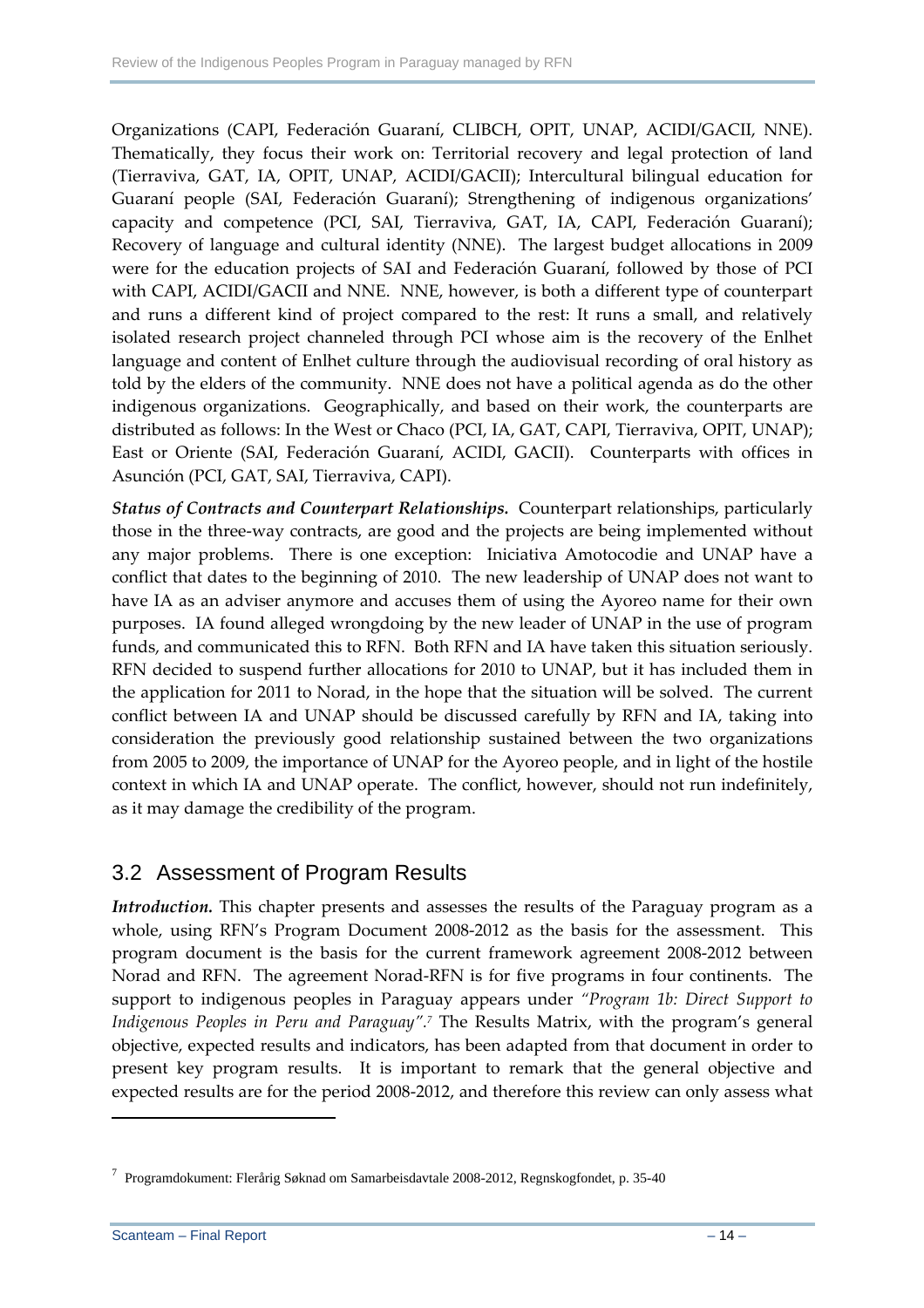has been achieved until 2010. Specific project results are presented in *Annex A: RFN's Counterparts and Main Project Results*.

#### *3.2.1 Program objectives and expected results*

**Program Objective (2008-2012):** The indigenous peoples of the Peruvian Amazon and Paraguay have strengthened their basic rights in the national legislation and in practice, and manage the territories where they live in a way that takes better care of the biological diversity than today<sup>8</sup>.

**Expected Result 1:** The capacity and competence of Indigenous Peoples to increase their influence on processes that impact their own future have been strengthened. (Six indicators)

*Key Results achieved*:

- CAPI, an indigenous umbrella organization, is one of the indigenous organizations that enjoys credibility and respect at the highest level, and is able to represent indigenous peoples at national level, and at the same time make proposals to the State on public policy for indigenous peoples, and represent indigenous peoples in international fora. However, the perception is that as CAPI continues to grow, it will need to strengthen its internal management and administration systems;
- Federación Guaraní is also an indigenous umbrella organization that has credibility and capacity, and has reached a level of organization where it can both represent the Guaraní people at national level, and at the same time work at local level through its indigenous associations on the advancement of bilingual and intercultural education, in the eastern region;
- Regarding the goal of 42 Guaraní teachers formed within 2009, 34 teachers have been trained as bilingual teachers, and are already in service and being paid by the Ministry of Education. One of them even has the position of education supervisor. These teachers, whom we met, are highly motivated to continue their education and training (SAI with Federación Guaraní and local indigenous associations);
- OPIT and UNAP, the two indigenous organizations that represent the Ayoreo people in Chaco have worked well together until 2009. Currently, OPIT regrets that new leadership of UNAP from 2010 does not share the same values and methods to advance the rights of the Ayoreo people as OPIT does. These two indigenous organizations, due to a hostile context in Chaco, are two of the most vulnerable RFN counterparts.

*Other Results achieved:* 

- The process to change Law 904/81, which Parliament was trying to modify without consulting indigenous peoples (especially CAPI and Federación Guaraní in alliance with other organizations), was stopped;
- Increased visibility and incidence of indigenous organizations vis-à-vis State and international organizations (especially CAPI and Federación Guaraní);
- Ad-hoc political decisions regarding wild and protected areas which reduced autonomy and control of indigenous peoples over their territories were stopped.

 $8\text{ }$  The review team assumes that the baseline was the status of program at the end of 2007.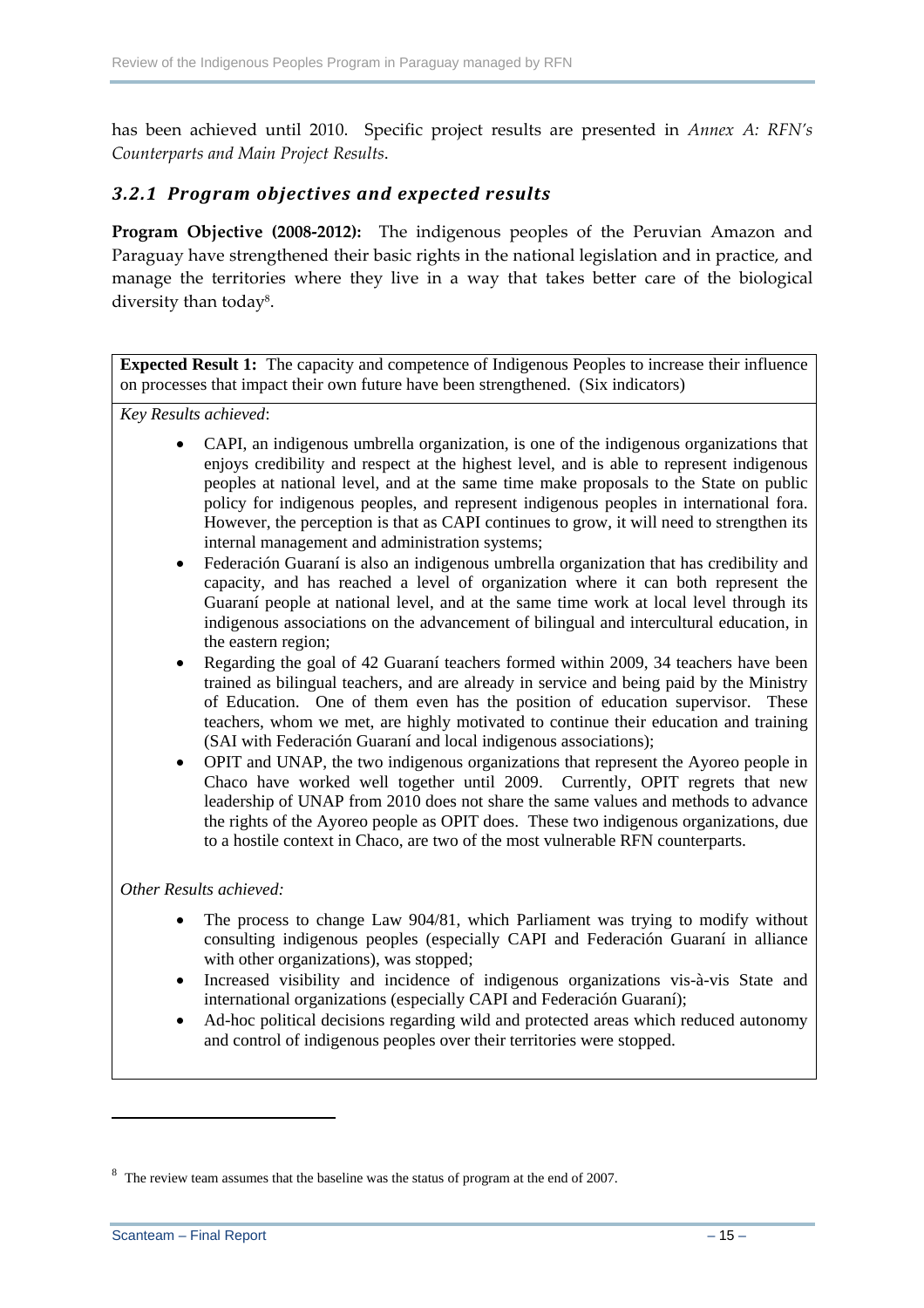The strengthening of the capacity and competence of indigenous organizations has been a long process in Paraguay, and therefore it cannot be attributed only to the last five years. Another important point is that the capacity and competence developed over the years is not balanced among counterpart indigenous organizations: Whereas some feel that they are at the threshold of a new phase where they can manage and administrate their own projects and affairs, others feel that they are many years away from achieving that point. This is due to organizational differences such as size, internal capacity, and whether they are based in a city or in rural areas. Some indigenous organizations are comfortable with an arrangement where they don't have to worry about papers, accounting and bureaucratic matters because these paper-based or electronic systems are foreign to their culture. The partner NGO takes care of the latter requirement in a 3‐way contract with RFN.

In conclusion, as one NGO counterpart put it, there is a significant change in capacity and competence of indigenous organizations in the last five years. Indigenous peoples have gone from being "invisible" to being able to speak for themselves through their organizations. However, differences in capacity and competence among them are noted.

**Expected Result 2**: RFN's counterparts, through studies, law proposals and lobbying, have established the basis for legislation that gives better protection to indigenous peoples' rights in Paraguay than today. (Three indicators)

*Key Results achieved:* 

- On systematizing documentation regarding the human rights situation of indigenous peoples, one important product/ result is the drafting and publication of the *Proposal of Public Policy for Indigenous Peoples* by CAPI; definition of compensation measures and proposal for law reform regarding procedures for land/ territorial claims (Tierraviva);
- Regarding the follow up of sentences against the State by the Inter-American Court of Human Rights: (i) through these sentences, new standards of international law have been established, and, at national level, the legal foundation for more accessible and shorter procedures for land or territorial claims has also been established (Tierraviva, CLIBCH); (ii) development of international jurisprudence as tool for new lines of incidence on public policy; (iii) the creation of an Inter-institutional Commission to follow up and facilitate compliance with the sentences of the IA Court of Human Rights (Tierraviva);
- Other results related to "systematic work with authorities so that legislation ensures indigenous peoples' rights": (i) Demand for compliance with the principle of previous and informed consultation in all projects and decisions that affect indigenous peoples (SEAM now practices this principle, as result of incidence from PCI, CAPI ACIDI); (ii) intervention in penal and labor cases related to territorial matters, such as stopping the 'criminalization of struggles' (Tierraviva); (iii) spaces have been opened for discussion of public policy with specialized agencies of the government, thus increasing incidence in resolutions and decisions (Federación Guaraní, CAPI).

The three sentences by the Inter‐American Court of Human Rights against the State set an important precedence in the country and jurisprudence internationally for territorial claims by indigenous peoples. The legal expertise and assistance of Tierraviva, PCI, GAT and SAI has been instrumental in the advances and proposals to reform the legislation so that it is adapted to the needs of indigenous peoples. Indigenous organizations themselves have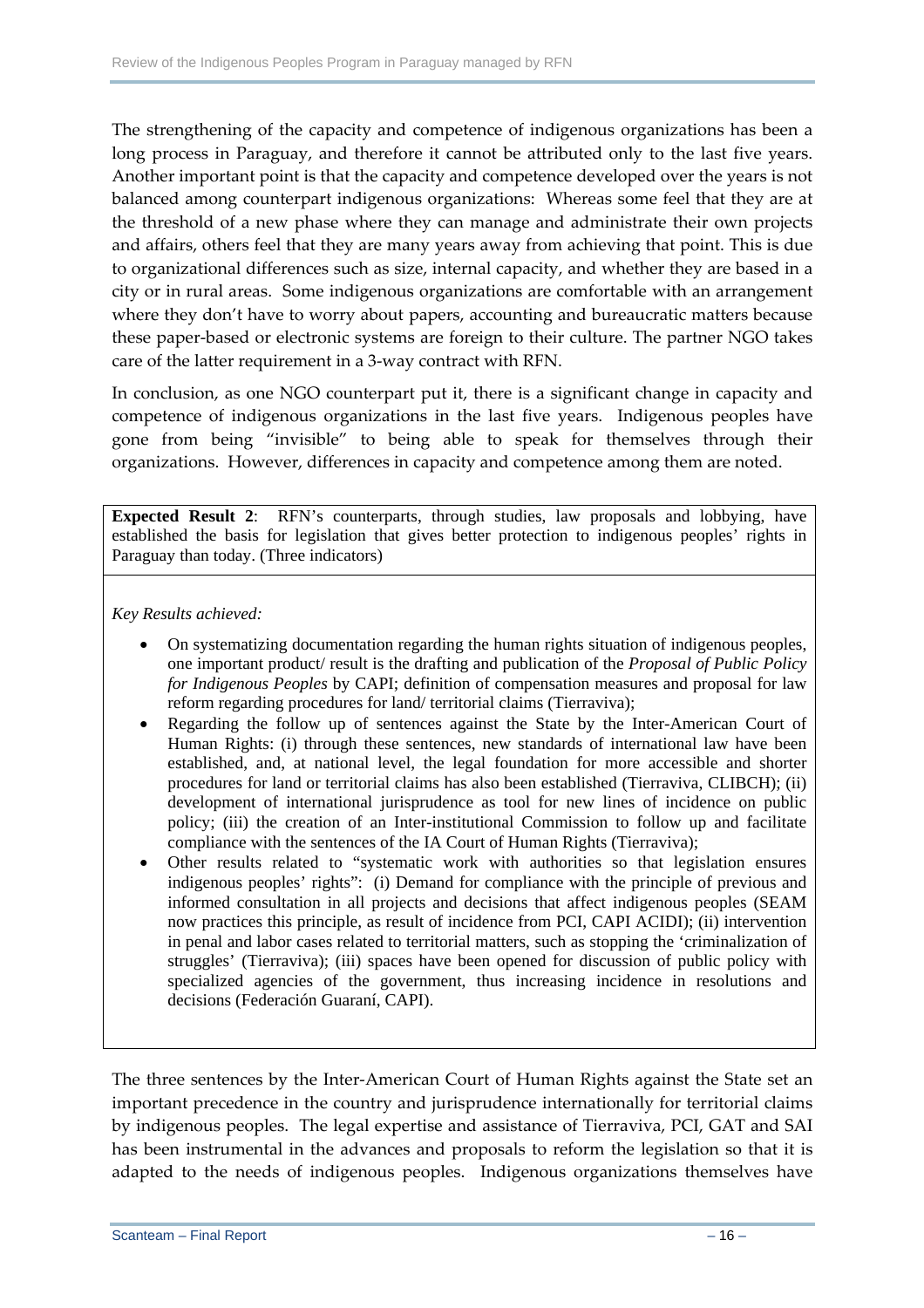grown in capacity and competence to have incidence in public policy development and resolutions by national and local authorities. CAPI, Federación Guaraní, CLIBCH and ACIDI are good examples of indigenous capacity to interact with national and international authorities.

**Expected Result 3:** The studies, advocacy work, and peoples' mobilization have produced a foundation for legal approval of more territories for indigenous peoples in Paraguay. (Three indicators)

*Key Results achieved:* 

- The three sentences of the IA Court of Human Rights against the State ordered the State to return ancestral territory to three communities, but the State is in non compliance particularly in the cases of 2005/06 (Tierraviva and CLIBCH);
- The resolution of the territorial claim of 100.000 hectares by the Ayoreo Totobiegosode and the title given to them is a paradigmatic case; the rights of isolated Ayoreo families/ groups have been made prominent (GAT, OPIT, IA);
- Working towards legalization of the Tekoha Guazú territory in Itapúa. In 2008 INDI recognized all 78.000 hectares as ancestral territory of the Mbya Guaraní. The legal petition is for 78.000 hectares; so far, 13.000 are legally secured (ACIDI, PCI-GACII);
- The recovery of 25.000 hectares of territory; the judicial measurement of an additional 20.000 hectares, and the purchase of 15.530 hectares with title in the name of UNAP/Ayoreo (Iniciativa Amotocodie and UNAP);

Recovery of traditional/ ancestral territories by indigenous communities is one of the most contentious issues in Paraguay. As most land is now in private hands, territorial claims by indigenous peoples are very difficult to follow through to a successful end in the current legal system. This is why the achievement of the title to 100.000 hectares for the Ayoreo Totobiegosode is a remarkable achievement. Also, the advancement in the negotiation by ACIDI‐GACII regarding the territory of the Mbya Guaraní in Itapúa, and the recognition by the State of 78.000 hectares as ancestral territory, even though the San Rafael nature reserve is within its limits, is another important result. The non compliance of the State with the three sentences by the IA Court of Human Rights shows that the issue of territorial claims will continue to be a struggle for years to come. Nevertheless, the precedence and jurisprudence established by these sentences is an important tool for future cases, and a foundation for proposals to adapt the national legislation.

**Expected Result 4:** Several actions to secure and support the sustainable management of indigenous territories and other protected areas, by local communities, are initiated and further developed in Paraguay. (3 indicators)

#### *Key Results achieved:*

 Some territory for the protection of isolated indigenous groups in Chaco and Itapúa has been secured, and the objective of making these isolated groups and their habitats visible has been achieved through publications, campaigns, radio programs, monitoring and protection from contact, stopping tree-cutting machines, etc. However, this is one of the more contentious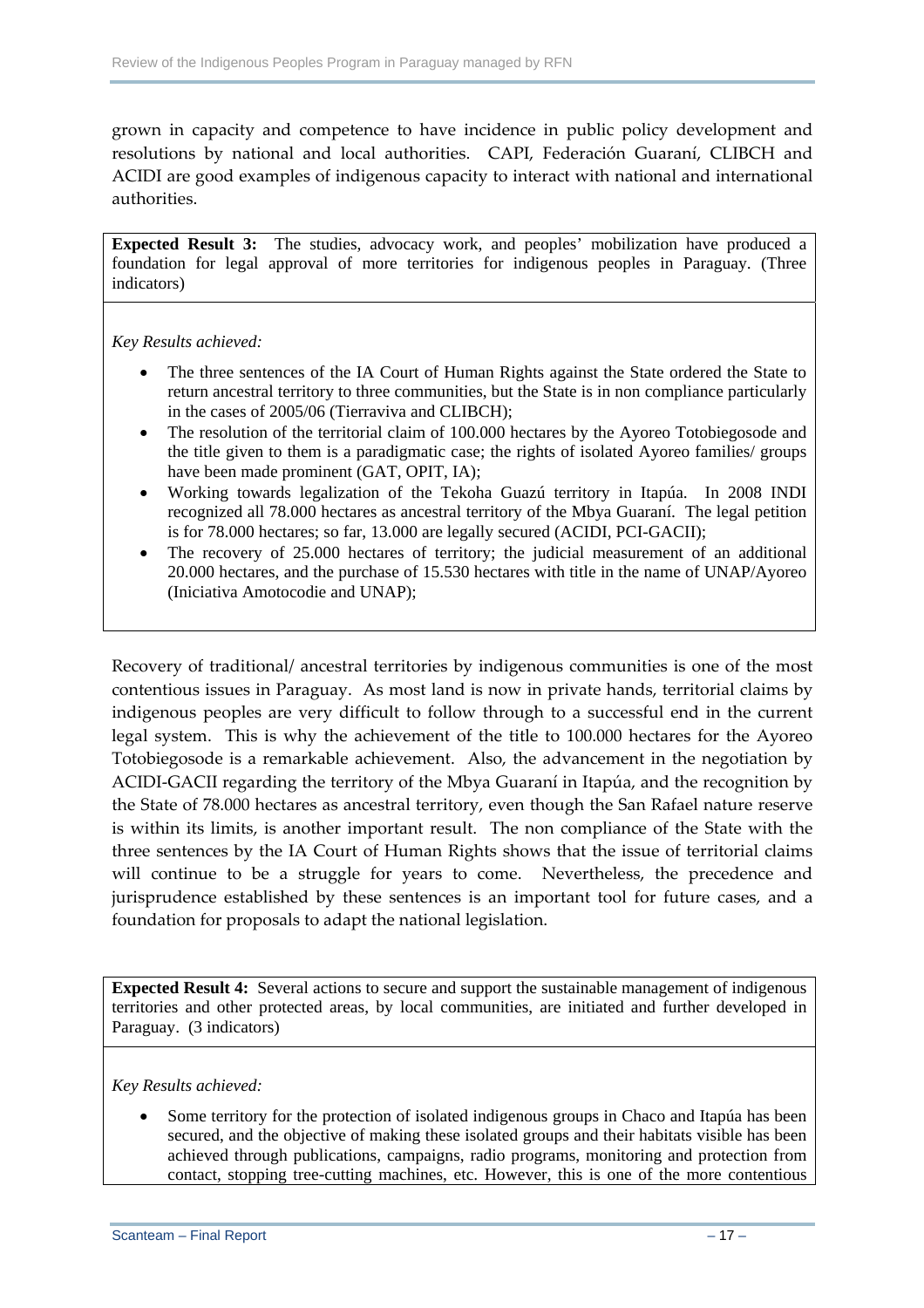issues today in Paraguay, especially in the Chaco region (Iniciativa Amotocodie, UNAP, GAT, OPIT, and ACIDI/GACII);

- The discussion on how to manage the San Rafael nature reserve in Itapúa between the State and the Mbya Guaraní people, represented by ACIDI-GACII, still ongoing; one step forward is the recognition by the State of 78.000 hectares, including land where the nature reserve superimposes on the indigenous territory, as being ancestral territory and the title given on 13.000 hectares of this territory;
- Indigenous organizations, particularly CAPI and ACIDI, have actively participated in the discussion of protected areas in indigenous territories; CAPI has had a proposal-based participation in national and international committees and forums on the debate related to climate change and environmental degradation (UN-REDD initiative and other). CAPI is part of the REDD project and is member of the Commission developing the National Joint Plan on REDD (UNDP-SEAM-CAPI-INFONA).

All NGO and indigenous organizations who are RFN counterparts in Paraguay have as a point of departure the protection of the environment and the sustainable management of natural resources, including the protection of isolated indigenous groups. Indigenous organizations and communities are the guardians of the last dry and humid forests that still exist in Paraguay, both in the west (Chaco region) and the east.

The protection of isolated Ayoreo groups in Alto Chaco is a difficult struggle for both the NGOs and the indigenous Ayoreo organizations. The political environment is very hostile, in general, to the rights of indigenous peoples in Chaco. The recent violent search of Iniciativa Amotocodie's offices on 1 December by the Prosecutor's Office *(Ministerio Público)* and the Police for an alleged crime, forcing entrance and taking documents, computers, etc., only shows the challenge of working for indigenous rights in this region. The illegal invasion on 30 November, denounced by ACIDI, of indigenous land belonging to the community of Makutinga, San Rafael Paraná, Itapúa, by a non indigenous landowner who claims to have title to more than 400 hectares, is another example of the pressures, challenges and legal maneuvering faced by indigenous peoples in the whole country.

Other challenges are the reduction of emissions initiatives –REDD, REDD plus and UN REDD9. These initiatives are being discussed in Paraguay through the drafting of a Joint National Plan. CAPI is the only indigenous organization that is a member of the technical group preparing the joint national plan. CAPI, however, was clear in its statement for the workshop on UN‐REDD of March 2010, that the revisions and recommendations proposed to the joint national plan were not taken into consideration by the technical group, and that "the participation of CAPI in the Technical Group does *not* represent the support of CAPI or its members to the REDD proposal, nor exonerates the Government from its obligation to consult with all indigenous peoples and communities ... and not just CAPI." CAPI has elaborated ten key points to be considered as part of the content of the national joint document. On the other hand, the position *"National Climate Change Program"* of SEAM‐

<sup>&</sup>lt;sup>9</sup> The United Nations Collaborative Programme on Reducing Emissions from Deforestation and Forest Degradation in Developing countries - http://www.un-redd.org/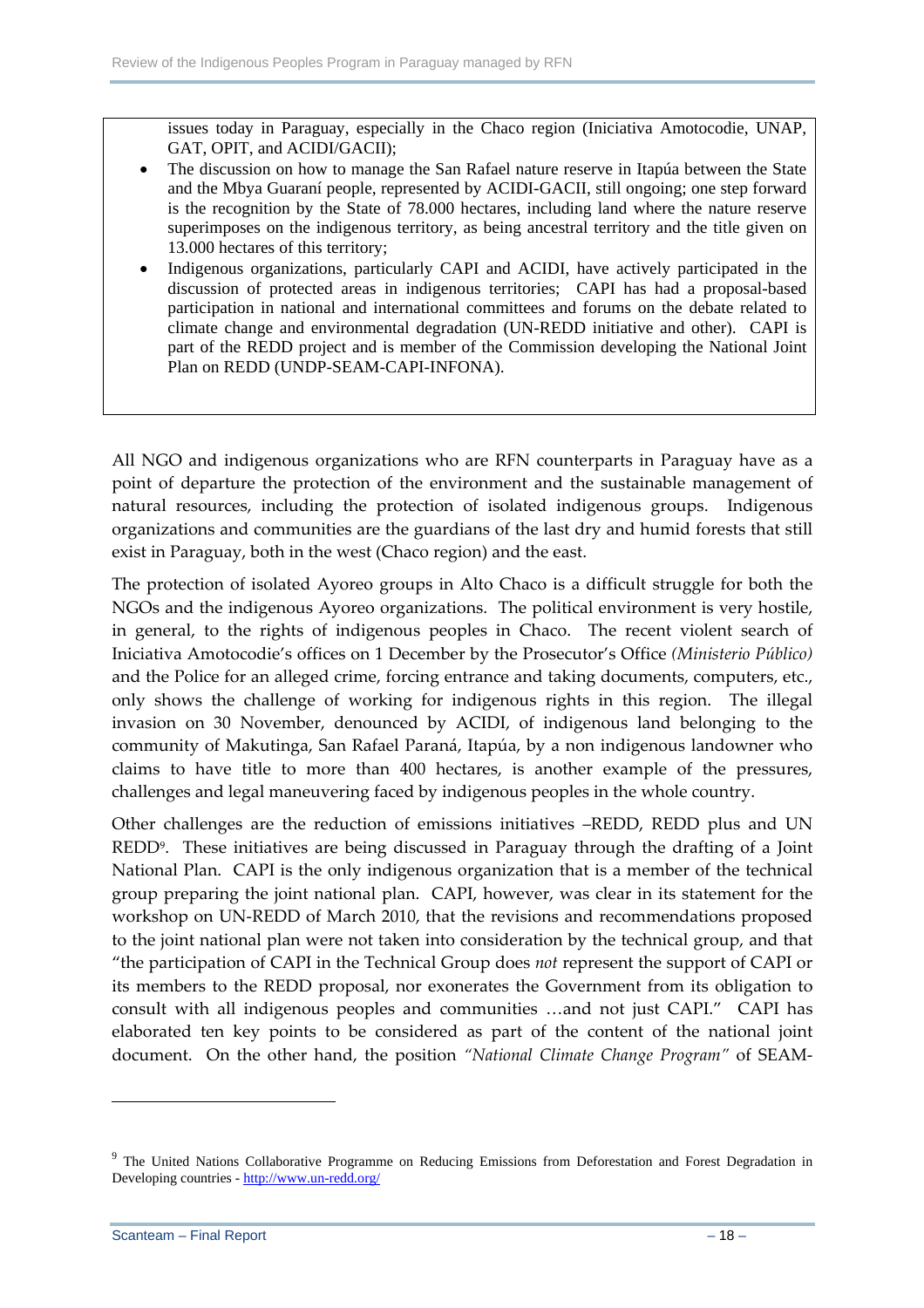Paraguay at the recent COP 16 UN Climate Change Conference in Cancún, México, is inclusive in its text of the participation of indigenous peoples and communities as part of fundamental considerations for the REDD program (points 2, 4 and 6 under REDD, p.6).10 The review team does not know if CAPI agrees with SEAM's position at the COP 16 Conference in Cancún.

These new environmental initiatives such as REDD are a challenge not only to CAPI, but to other indigenous organizations such as ACIDI because of their technical complexity. The San Rafael nature reserve in Itapúa, for example, is one of the areas considered for emission reduction projects *(e.g., The Paraguay Forest Conservation Project,* proposed by Swire Pacific Offshore, World Land Trust and Guyra Paraguay). The area proposed for the project includes land owned by Mbya Guarani communities represented by ACIDI. In conclusion, the REDD programs and projects may bring potential benefits to indigenous communities, but they also represent risks to them, and thus deserve careful consideration.

### 3.3 Assessment of Program using DAC evaluation criteria

#### *3.3.1 Relevance*

The Program for Indigenous Peoples in Paraguay, supported by Norad since at least the 1990s, and under the administrative and technical follow up of Rainforest Foundation Norway since 2006, has been relevant to this day to the needs and situation of indigenous peoples and their organizations in Paraguay, particularly regarding territorial rights and protection and access to services such as indigenous education; and is equally relevant to the country in its own process for democratic development with equity and dignity for all.

### *3.3.2 Effectiveness*

The program has achieved positive and tangible results regarding the strengthening of capacity and competence of indigenous organizations. However, the level of capacity and competence achieved varies across the counterpart indigenous organizations. Some are prominent, visible and capable of sound proposals at the highest level; others are only able to work at the local level and still lack capacity and competence. These differences can be explained by cultural, geographical and organizational factors as well as for the level or category of the organization. Overall, most counterpart indigenous organizations have been strengthened by the program, and even their community associations (as in the case of Federación Guaraní) have benefited from the specific projects and advisory follow up of the local NGO.

There are also important results tied to the restitution/ recovery of indigenous territory and efforts to ensure legal security (titles) of the same. Examples are the 100.000 hectares of the Totobiegosode, the three sentences by the Inter‐American Court of Human Rights for territorial restitution/ recovery by three communities in Departamento Presidente Hayes (even if compliance is still in process), and the 78.000 hectares recognized to the Guaraní

<sup>10</sup> http://www.seam.gov.py/images/stories/seam/documentos/posicin\_nacional\_cc\_ingles.pdf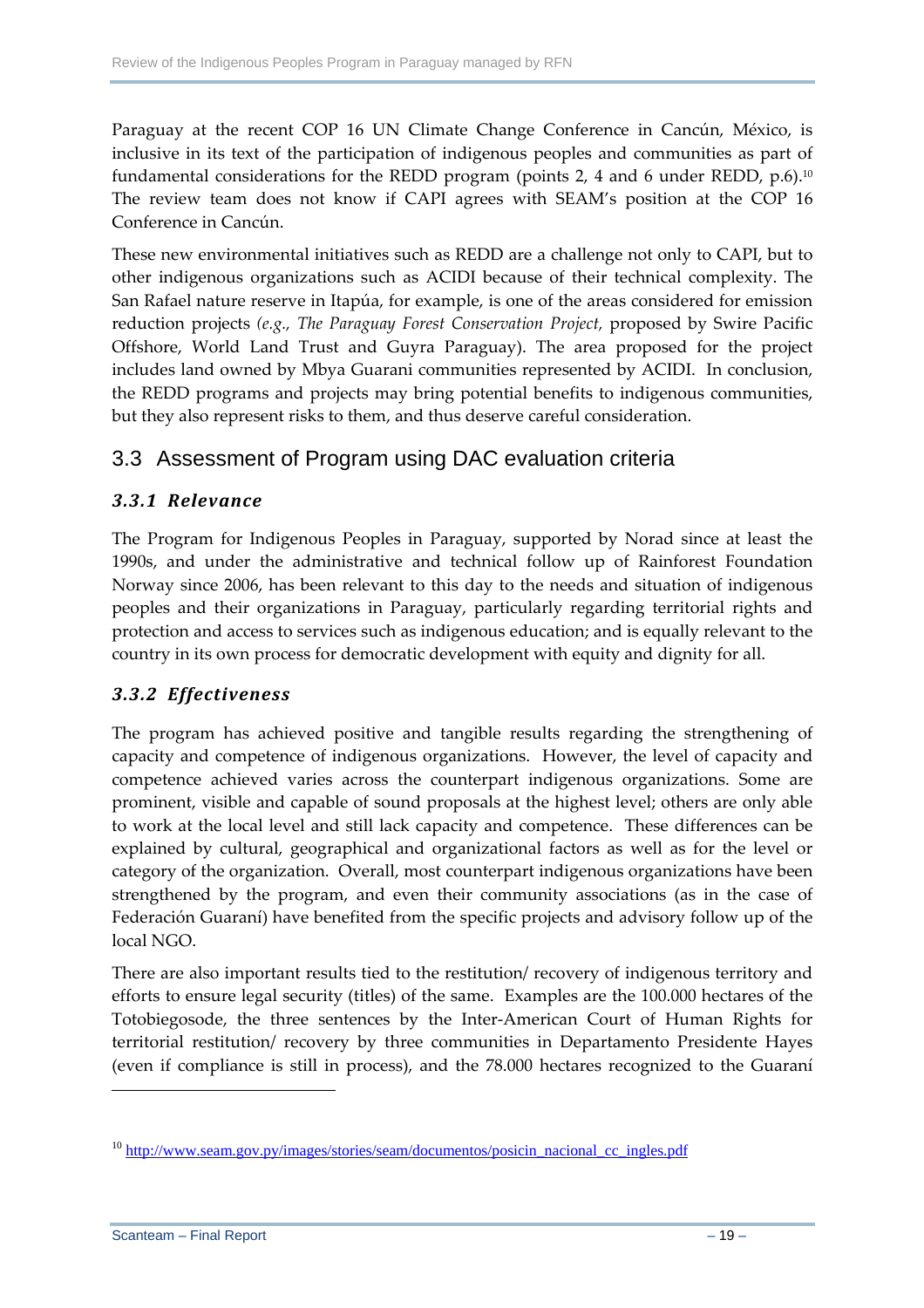communities in Itapúa (even if the process for titling may take a long time). There are also advances in the protection of isolated indigenous groups, and actions for recovery of cultural identity as well as advances in the promotion of indigenous education, especially in the east of the country. However, even with the significant efforts and achievements, it is important to remember, as one counterpart pointed out, that the situation of vulnerability persists and what has been achieved is minimal in relation to the needs for full respect of indigenous peoples' rights.

#### *3.3.3 Sustainability*

Even if several of the results and effects are sustainable (e.g. territories recovered with title, etc.), in the short term some ongoing processes of strengthening of indigenous organizations are not sustainable without support from external donors. All counterparts value the consistent and responsible support from Norad/ Rainforest Foundation over many years, and are hopeful that Norad/ RFN are respectful of a process that is on the verge of consolidating the gains regarding the strengthening of indigenous organizations. Several indigenous organizations may be close to reaching a higher level of capacity, competence and own management.

#### *3.3.4 Monitoring and Evaluation*

Most counterparts agree that the demands for monitoring procedures have increased since RFN took over the program in 2006. They appreciate, however, these new demands because they have been followed up with training, and these new skills have contributed to better planning, better reporting, and transparency in accounting and auditing of counterparts. The counterparts also see this model as appropriate to working with indigenous organizations, since it requires planning and follow up, but the application is sufficiently flexible.

### *3.3.5 Value Added of RFN*

The great majority of counterparts value the inputs and work of RFN since 2006. RFN maintains contact and dialogue in spite of the fact that it does not have an office in Paraguay. RFN has contributed with capacity development, access to networks, international actors through participation in international seminars, as well as the use of its specialized knowledge and experience in environmental issues, particularly in the protection and management of tropical forests. The methodology based on three-way contracts, with direct contracts with indigenous organizations, is a positive mechanism that provides confidence, responsibility and resources to indigenous organizations. In addition, RFN has made efforts to contact, meet and establish dialogue with key state institutions responsible for indigenous peoples' issues, such as INDI and SEAM, with the aim of presenting and discussing the program, and also to know the point of view of the State regarding indigenous issues. This contact and dialogue serves a bridge for dialogue between local counterparts and INDI/SEAM and gives legitimacy and feedback to their work.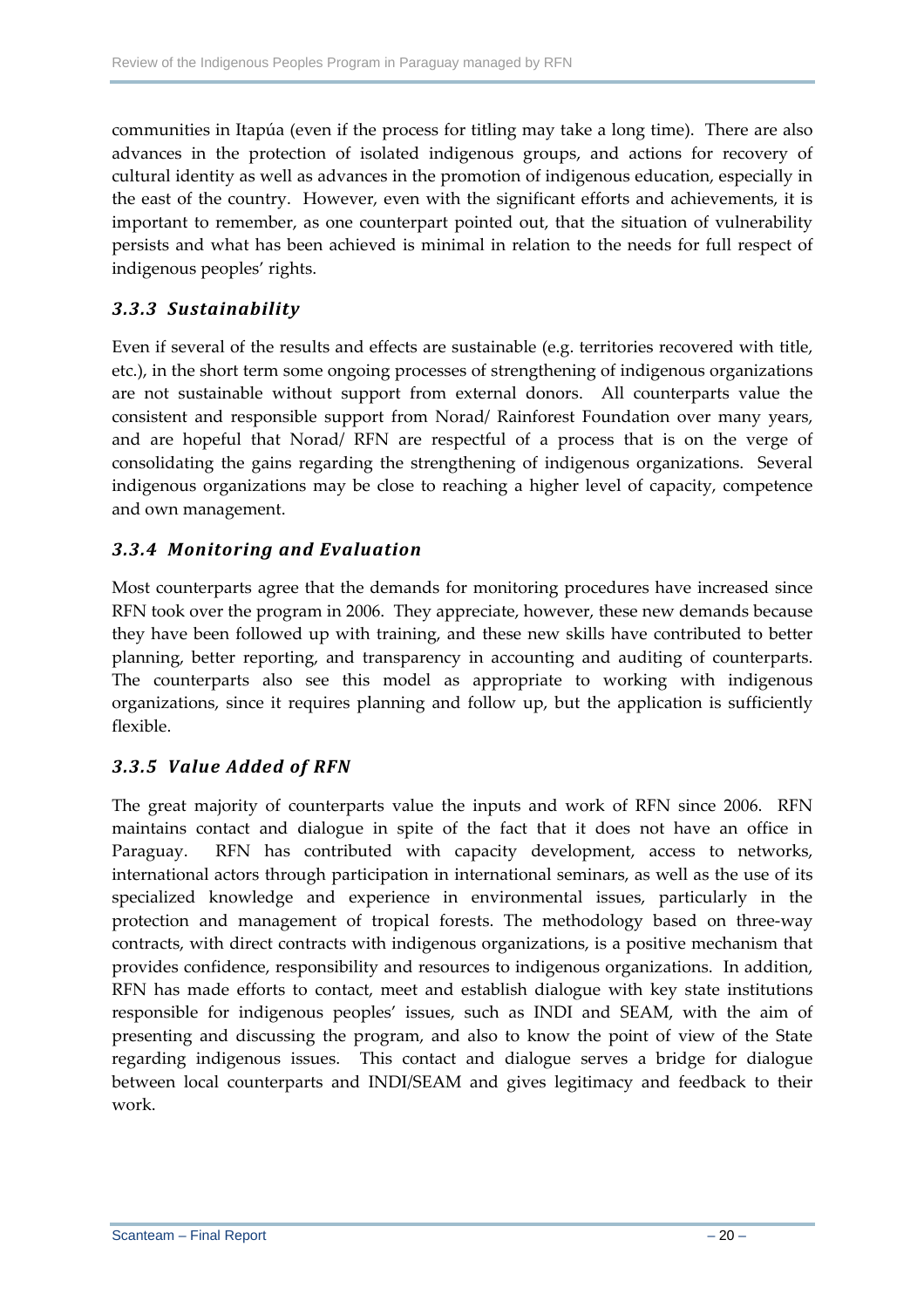#### *3.3.6 Risk Management*

There was an initial conversation about managing risks between RFN and counterparts, but the team did not find evidence that a discussion and analysis of risks took place and was incorporated in the planning process. However, by looking at annual plans for 2009 and 2010, individually some counterparts include in their application an analysis of the risks for the year (GAT as example), but this is not consistent across the applications. Given the pressures and high risks faced by the indigenous communities, especially in Chaco and the eastern border with Brazil, this discussion on risks and mitigation measures should be more systematic in the planning and follow up process.

#### *3.3.7 Anticorruption Measures*

RFN has established mechanisms for project and financial monitoring since 2006 through which it is able to detect misuse of resources or prevent it. The audits are not just for the project/s, they are for the whole organization. The current case of suspension of funds from RFN to UNAP due to misuse of project funds is an example that the mechanisms in place work.

#### *3.3.8 Efficiency*

The perception of the review team is that the counterparts do a lot with the limited resources provided by the program. They themselves totally agree with this perception, and add that the budget is so small that when the exchange rate is not in favor of the project, they have to cut important activities at community level (as has been the case this year). Their commitment, dedication and long term vision compensates for the lack of resources. They recommend, however, that when negative impact of exchange rate is anticipated, that RFN communicates this immediately to counterparts.

# 3.4 The Programs for IPOs in Brazil and Guatemala

The program for indigenous peoples in Brazil managed by the Embassy in Brasilia supports 17 organizations and 21 projects through direct bilateral agreements. The portfolio is comprised of agreements with NGOs and indigenous organizations. The budget for 2009 was NOK 20 million. This model would not work in Paraguay since there is no Norwegian embassy in the country. Norad also supports indigenous peoples in Brazil through RFN's Amazon program.

The current Maya Program of the Norwegian Embassy in Guatemala started only in 2009 and is channeled and managed by three UN organizations (UNDP, UNICEF and OHCHR). The program is a follow up on the long running bilateral support to indigenous organizations and NGO from 1983 to 2008, managed by the Norwegian Embassy. The Embassy's reduced capacity forced the change in support modality. In Paraguay, UNDP would be one of the UN organizations who has the capacity to manage the program, as they currently manage many projects, including one for indigenous peoples. The disadvantage of using UNDP as channel would be that communication and follow up with them would be difficult and distant given the fact that Norway does not have an embassy in Paraguay. Since we did not have the chance to meet with UNDP, in spite of our efforts to schedule a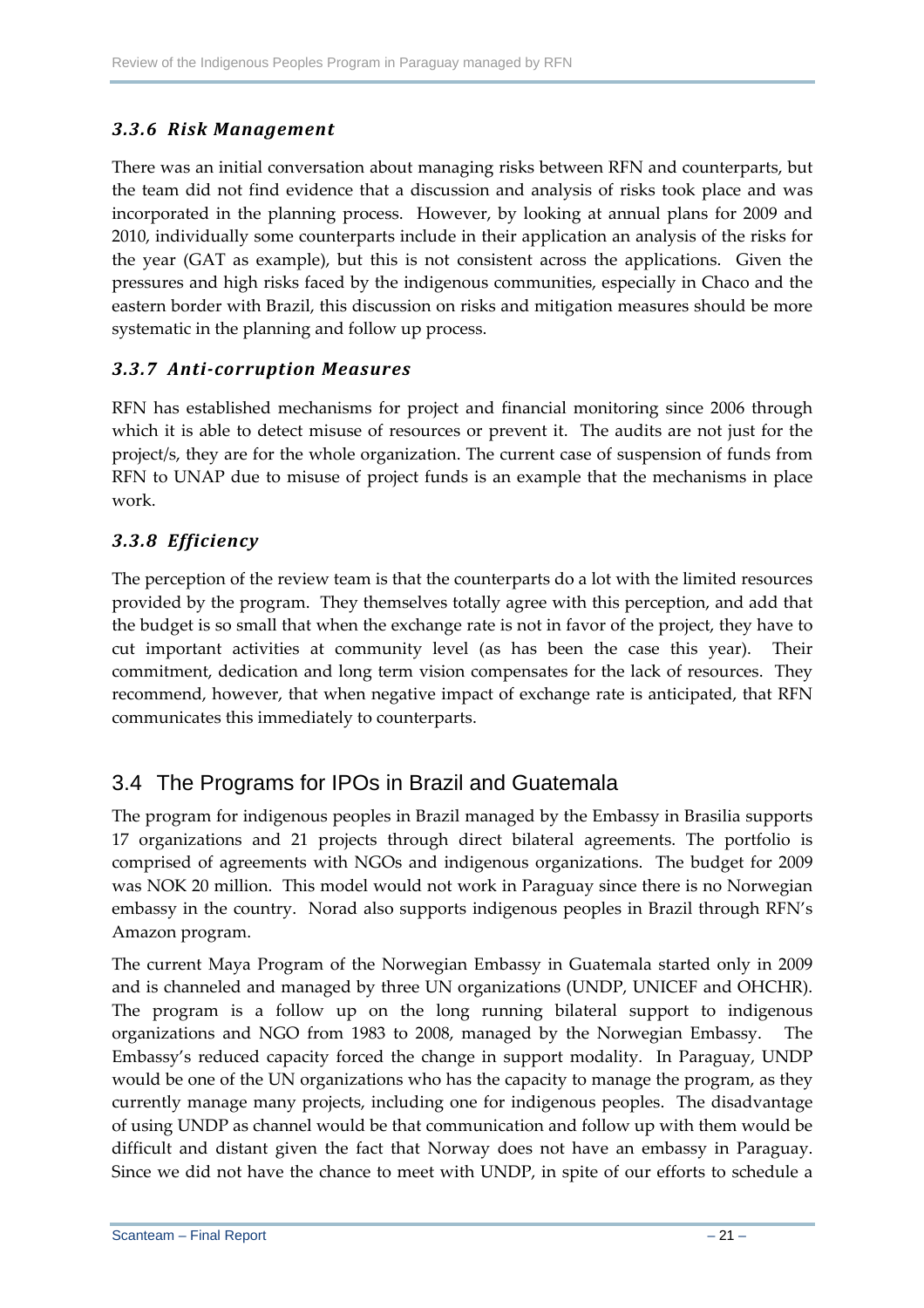meeting, it is difficult for the team to assess whether this channel can be an option. The opinion of the review team is that the modality of support to indigenous peoples through RFN works well, and that the only weakness is the lack of a field office in Paraguay, but this is due to budget limitations of the program and the management principles of RFN itself.

### 3.5 Other actors who support Indigenous Peoples in Paraguay

There are very few actors and donors who support indigenous peoples' organizations and communities in Paraguay. UNDP and AECID are two of them. Through an interview with AECID (Spanish Agency of International Cooperation for Development), the review team learned that they have supported indigenous peoples in the country since 2002/03. They base their work on AECID's general strategy for work with indigenous peoples. They do not have a defined program strategy for Paraguay; it is built through the proposals of the organizations. The objective is the strengthening of the indigenous organizations. The financial modality is diverse: Through international organizations (e.g. UNDP); through local NGOs; through community associations (legally recognized); and through bilateral cooperation with INDI.

AECID has had contact with all counterparts of Norad/RFN, but with some of them the relationship is more recent (e.g. Federación Guaraní). Regarding the goal of strengthening IPOs, AECID's assessment is that in the last three years there has been an increase in the strength and capacity of indigenous organizations; the fact that they are able to develop proposals for public policy is significant and implies organizational maturity. As to the main challenges: AECID concludes that, in spite of the advances, indigenous organizations still need the respectful follow up and advice of experienced NGOs ('there is still much lacking'); there is also a societal tendency, reinforced by the media, to make invisible the political agenda of indigenous peoples. Indigenous people are still seen as 'poor', as objects of charity, and not as humans with specific rights.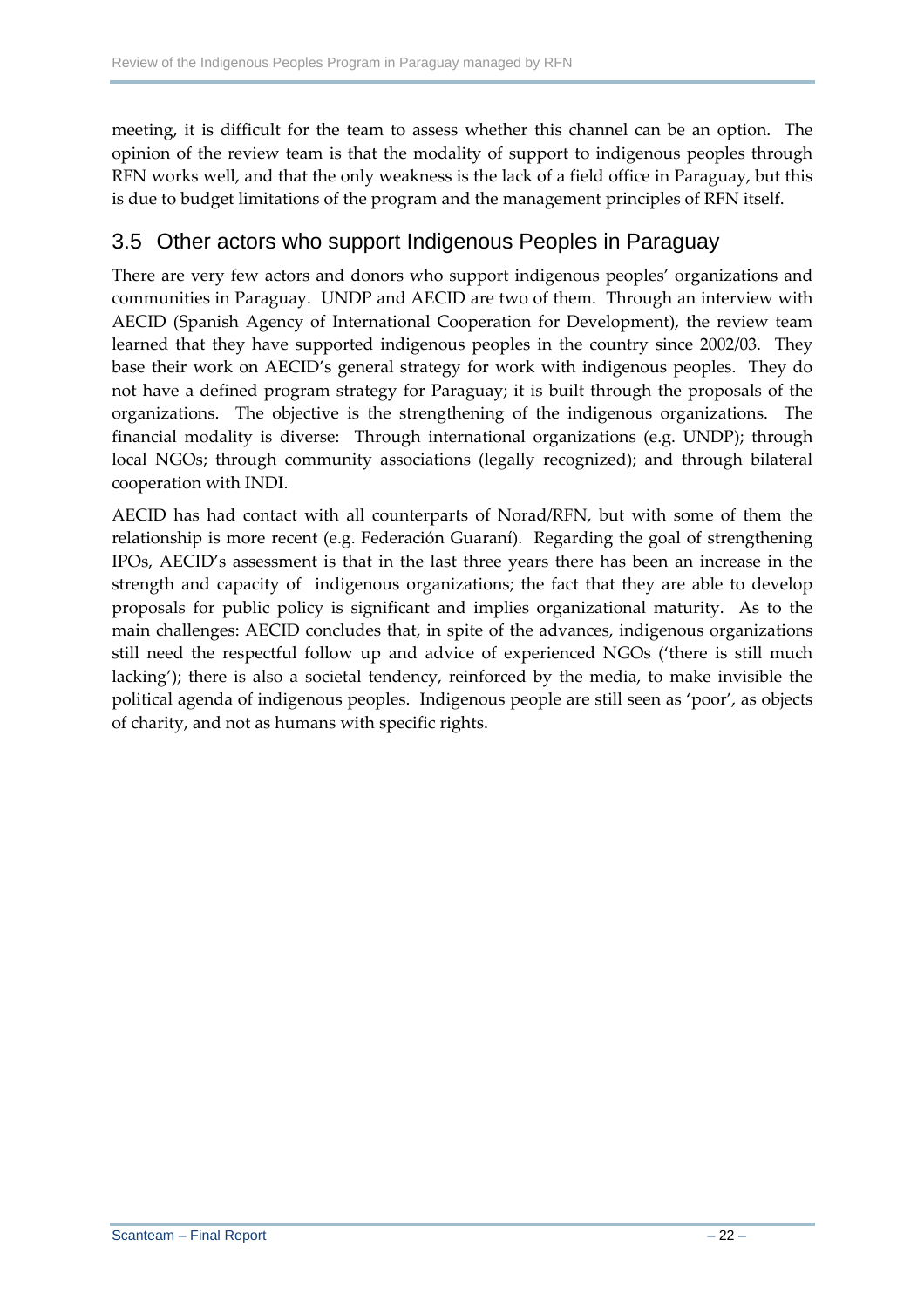# 4 Conclusions and Recommendations

# 4.1 Conclusions

- 1. The Program for Indigenous Peoples in Paraguay, supported by Norad and administered and followed up by RFN since 2006, has been highly relevant to the needs and vision of the indigenous peoples and organizations, particularly regarding recuperation and protection (legal assurance) of their ancestral territories. The program is also very relevant to the country's own process to achieve democratic development with equity and dignity for all citizens.
- 2. The program has been effective in strengthening the capacity and competence of indigenous organizations, particularly in the last five years. Some of the indigenous umbrella organizations are now able to be effective advocates of indigenous peoples' rights vis-à-vis the State. The program has contributed to the legal success of territorial claims of indigenous communities in the Chaco regions and in the Itapúa province, as well as to the efforts by two counterparts to take three cases to the Inter‐ American Court of Human Rights, which culminated in three sentences against the State handed down by the Court for rights' violations of three indigenous communities in El Chaco. It has also contributed to the promotion and recuperation of cultural identity, leadership training and capacity development, and to significant advances in indigenous bilingual education and indigenous teachers' training, the latter especially in the eastern part of the country.
- *3.* Rainforest Foundation has contributed since 2006 with a friendly but professional dialogue process with the twelve counterparts of the program. In particular, RFN has **added value** regarding (i) better planning instruments and provision of training in planning by results; (ii) good monitoring routines and instruments for submitting applications, narrative and financial reports, annual work plans, etc.; (iii) the modality of three‐way contracts, where indigenous organizations are also signing counterparts and in some cases are able to receive direct funding, is positive and creates trust among the parties; (iv) it has established direct dialogue with pertinent state institutions such as INDI and SEAM, a process that gives visibility to the program at the national level and at the same time RFN is aware of the point of view of the Government; it also serves as a bridge of communication between counterparts and INDI/SEAM, and adds legitimacy to their work. Overall, almost all counterparts in Paraguay are satisfied with the administrative and technical follow up performance of RFN. Some, however, identified a problem with communication in general. A few expressed that RFN's technical monitoring and follow up system should include in‐depth discussions on the content, process and results at the project level*.*
- 4. In spite of the positive program results, and the significant advances in capacity and competence by indigenous organizations, the current Paraguayan context still presents high risks for a program that promotes indigenous peoples' rights. There are several external factors (e.g., hostile judiciary and congress, powerful interest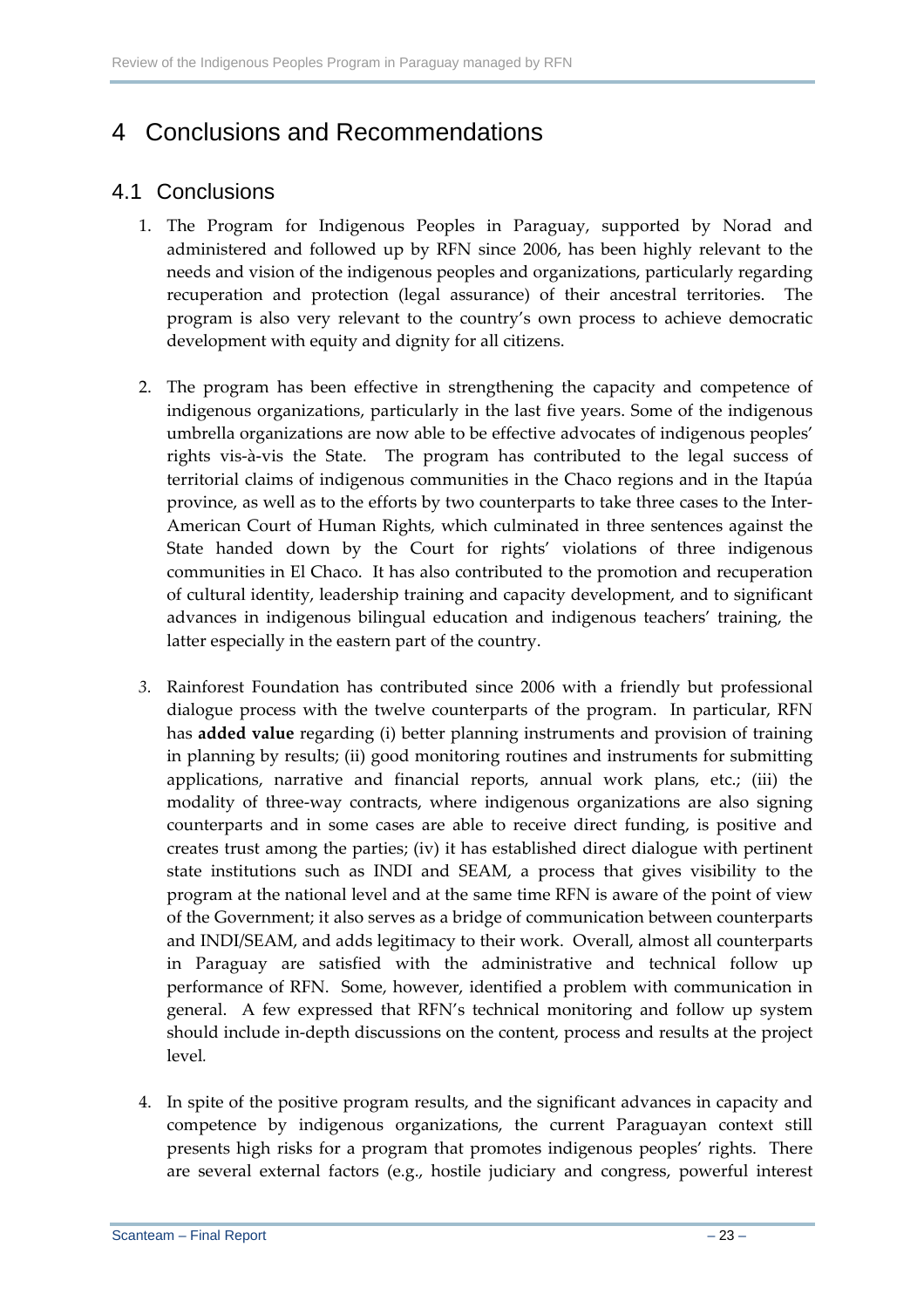groups who are completely opposed to the territorial rights and life vision of indigenous peoples, weak government, etc.) that could in the near future be stumbling blocks for new achievements or even inhibit the positive effects that the program has had so far. As this program is essentially about strengthening the capacity of indigenous organizations to be credible advocates of indigenous peoples' rights, there is a need to incorporate a discussion on risk identification and management in the planning process.

### 4.2 Recommendations

1. **Norad should continue the program for indigenous peoples in Paraguay through the current agreement period with RFN (through 2012), and possibly beyond the current commitment.** The reasons for this are: (i) this is a program that has been effective in contributing to the strengthening of the capacity and competence of emerging and credible indigenous organizations in the country; (ii) the program has had tangible results in territorial restitution/ recovery for indigenous communities, protection of isolated groups, and also in the promotion of cultural identity and indigenous education; (iii) the positive outcomes achieved so far through the program are not completely consolidated, and the indigenous peoples and their organizations, being minorities, will continue to face a hostile environment in the near future; and (iv) the process to achieve full respect of indigenous peoples' rights is a long term one.

Although, based on the above reasoning and current findings, the review team believes that this support model for indigenous peoples in Paraguay is good and should be continued after 2012, a final review/evaluation (in 2012) should re-evaluate the situation and results, and give recommendations on whether and how to continue the program.

2. **Norad and RFN should maintain the number of counterparts as is, and the current partner configuration of NGO and corresponding indigenous organization should also be maintained**. There are several reasons for this: (i) The modality introduced by RFN since 2007, pairing an NGO with an indigenous organization, has worked well and has contributed to increased competence and capacity of indigenous organizations in the last four years. The indigenous organizations themselves are satisfied with this arrangement because they have benefited from the expertise and advice of the NGO staff, particularly on legal matters, and at the same time have gradually increased their management and administrative capacity; (ii) the three-way annual contracts (RFN-NGO‐IO) gave indigenous organizations both rights and responsibilities towards the program, and a sense of belonging to a serious effort and process; (iii) even though there are positive results at project level and outcomes at program level, the long term objective of consolidating the capacity and competence of indigenous organizations has not been fully achieved; (iv) although this program supports only a small group of indigenous organizations in Paraguay, this group of indigenous organizations is one of the most representative and credible in the country; and (v) given that very few donors support the theme of indigenous peoples' rights in Paraguay, the support from Norad/ RFN is very important to all counterparts.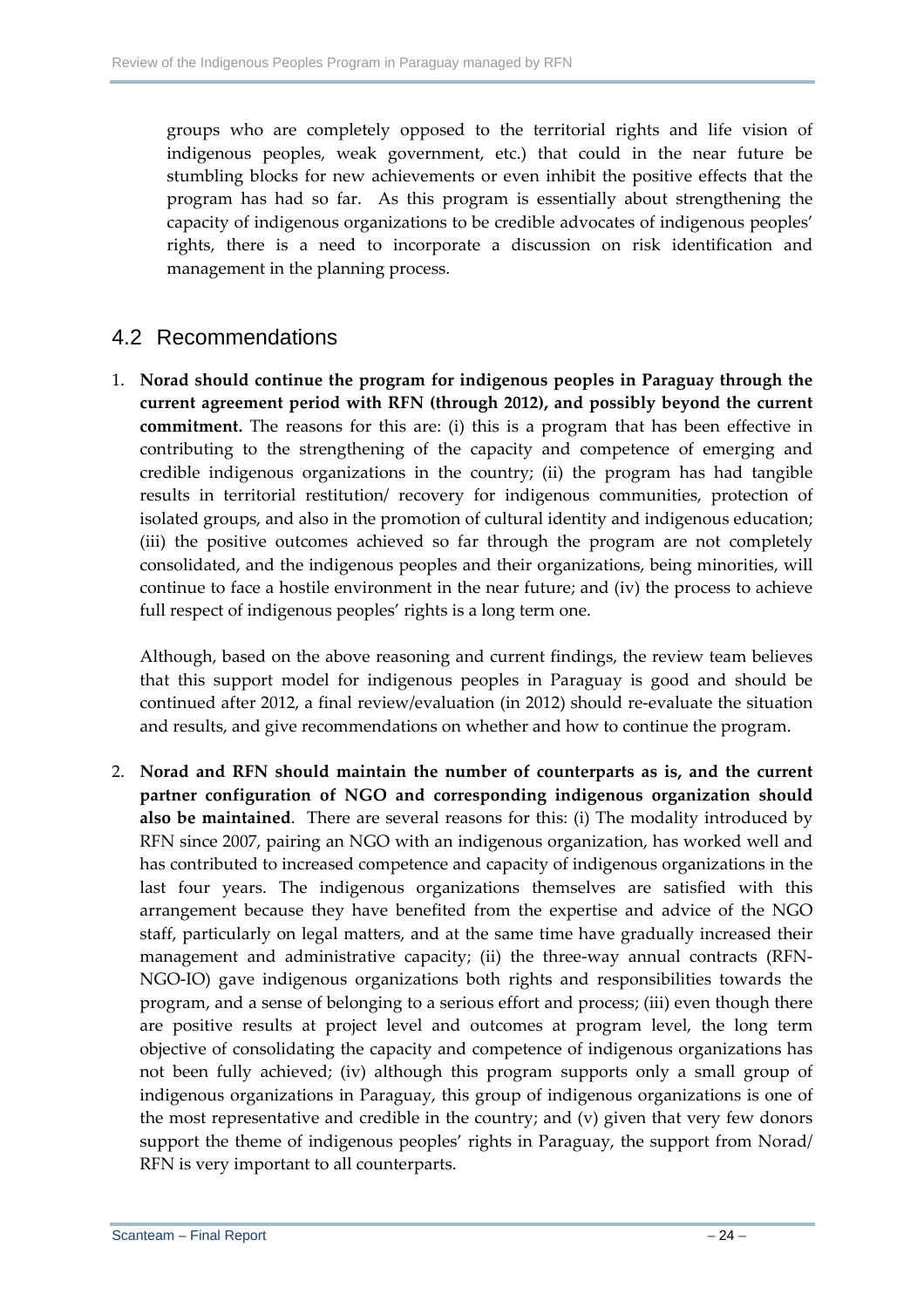- 3. **RFN should improve the process and methods of communication and exchange with the counterparts, so that the dialogue is of mutual benefit.** In particular, the monitoring visits to Paraguay, to the extent possible, should include substantive conversations on the content and results of each counterpart's project, in addition to discussions on the administrative and monitoring requirements of the contract.
- 4. **RFN and Counterpart organizations in Paraguay should, towards the end of each year, conduct a joint analysis of the national and regional context and the risks faced by the program and projects, including a practical plan on how to manage/ mitigate these risks.** In addition, each counterpart should include in its annual application and work plan a short analysis of the risks/ external factors for project implementation in the local area, and a discussion on how these identified risks will be managed/ mitigated.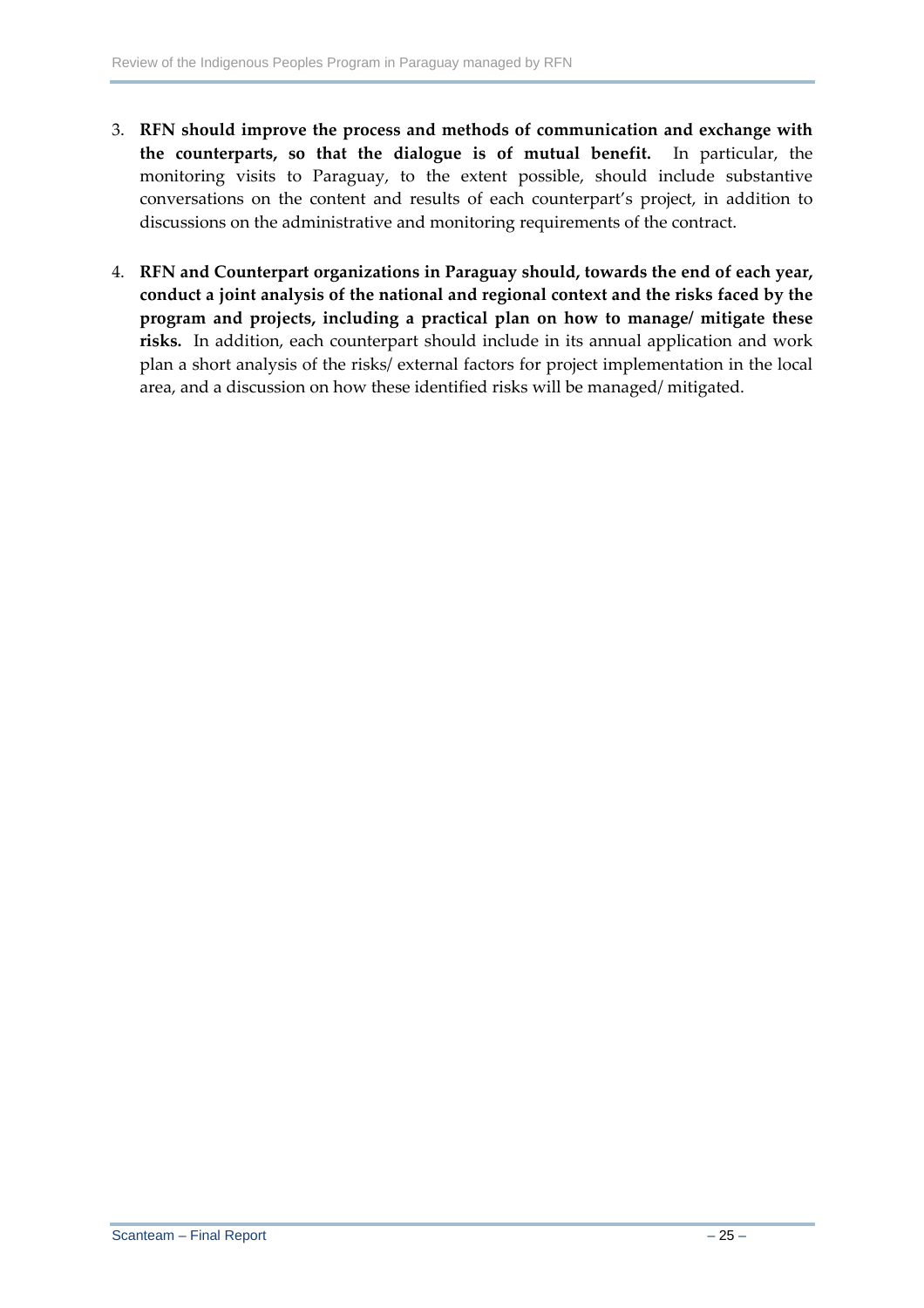# Annex A: RFN's Counterparts and Main Project Results

At the time when RFN took over the Paraguay program in 2006 there were only four partners (PCI, SAI, GAT and Tierraviva). From 2007, RFN expanded the program to include one more NGO (Iniciativa Amotocodie) and seven indigenous organizations (CLIBCH, OPIT, CAPI, ACIDI/GACII, NNE, Federación Guaraní, and UNAP), for a total of 12 contractual partners. In 2007 RFN introduced the modality of three-way contracts (RF-NGO-indigenous organization). The contracts are for one year, and the counterparts are required to present annual work plans to RFN. The title of the projects approved in 2009 are used as examples of projects implemented. The summary of results for each counterpart is not project specific, but rather the results of their work since at least 2006.

#### **Tierraviva (a los pueblos indígenas del Chaco)**

**Tierraviva** is a NGO founded in 1994 as a non‐profit civil organization. It is a human rights organization with a rights‐based approach to the indigenous issue. They work for the recognition of the land rights to the Enxlet and Toba Qom peoples through (i) case litigation regarding collective land ownership; (ii) incidence in public policy, particularly regarding territorial rights; (iii) strengthening of indigenous organizations; (iv) humanitarian assistance (e.g., in cases of forced displacement, etc). They work primarily in the Chaco region (Departamento Presidente Hayes and Bajo Chaco), but with legal interventions in Asuncion particularly before INDI *(Instituto Paraguayo del Indígena)* and INDERT (National Institute for Land Regulation). They define themselves as an actor "with own voice" even if they legally represent indigenous communities and their organizations.

They have worked with a co‐financed *institutional program*. The support from Norad/RFN represents 30 to 35% of the institutional budget. Other funding sources have come from Diakonia and ICCO (institutional support), Intermon and Pan para el Mundo (eventual support), and IEPALA and AECID (with support for punctual activities). Regarding the relationship with Norad/RFN since 2006, it is important to highlight not only the institutional support but also the support to the process. The relationship with RFN is one of trust and transparency. It is also important to point out the importance of the direct support to indigenous organizations, who with the new resources are able to define their own roles and develop intervention strategies according to the juncture of the country. It has contributed to the construction of their own identity, different from that of an NGO. The relationship Tierraviva‐CLIBCH is now qualitatively different from 2006. The support is now more technical, such as systematization of processes and a greater involvement of the indigenous organization in administrative issues.

Tierraviva has a direct partnership with CLIBCH (indigenous organization of Bajo Chaco) through a three‐way contract with RFN. It also works with other indigenous organizations such as UCINI (ISHIR people), OMMI (indigenous women's organization), ONAI (national organization of indigenous peoples) and CPI (indigenous peoples coordinator). It articulates work and is part of CODEHUPY (national coordinator of human rights of Paraguay), REDESPI (network against discrimination), and has international alliances with Amnesty International and FIAN (FoodFirst Information and Action Network).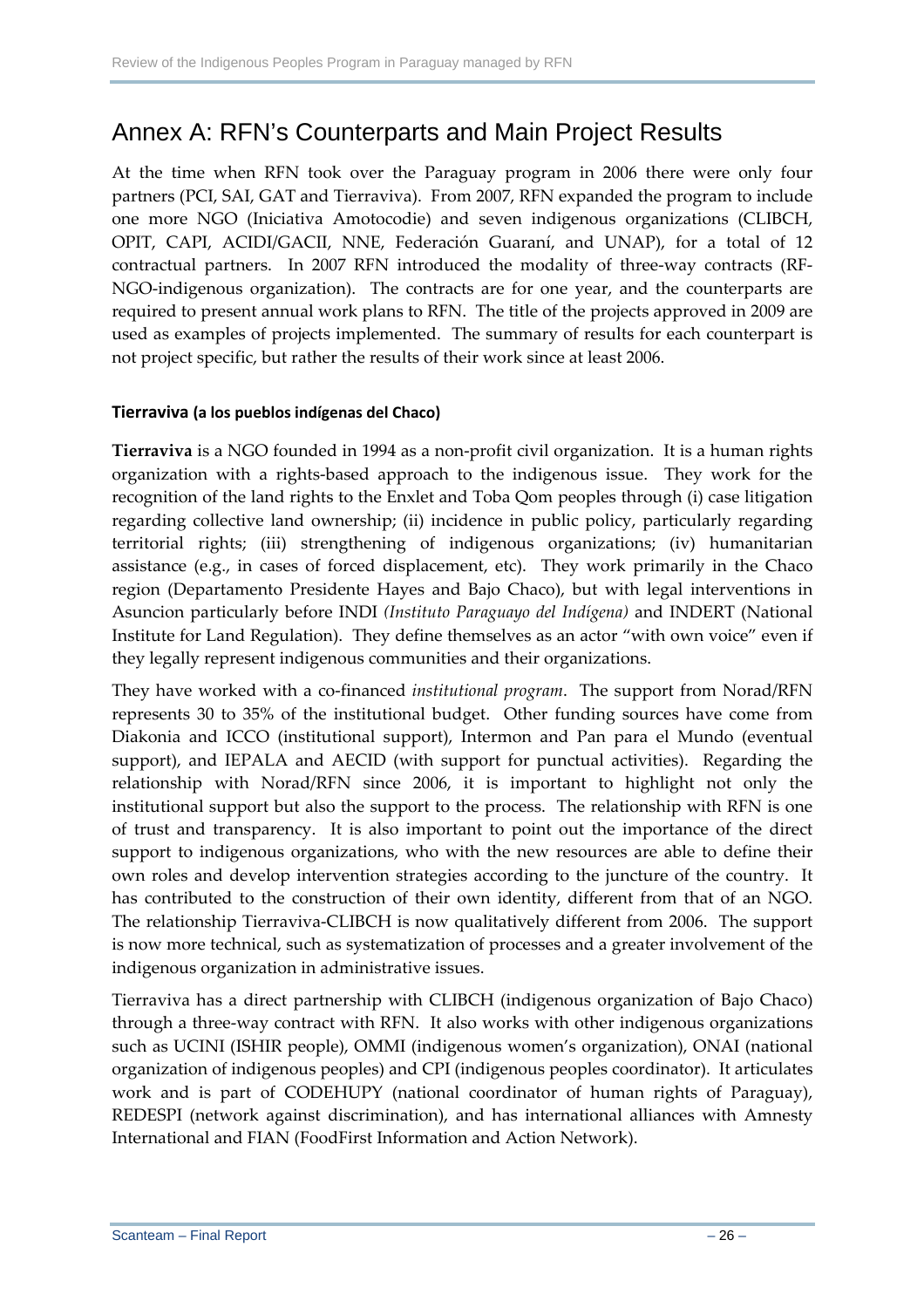The Project for 2009 was called "*Legal advice, litigation attention and organizational support to indigenous communities",* which had a well presented work plan for the year.

*Main Results* of Tierraviva's work:

- The sentences against the State of Paraguay of 2005‐2006 and 2010 by the Inter‐ American Court of Human Rights, which created a legal framework and tool for other countries to use for incidence and changes in public policy;
- Definition of reparation measures;
- Proposal for law reform related to procedures for land claims/ restitution;
- Stopping the criminalization of the struggle for land rights/ restitution

#### **CLIBCH (Indigenous Leaders Organization of Bajo Chaco)**

The process to organize CLIBCH started in 1996. In 2000 they received legal recognition with the category of non-profit Association. It represents 60 indigenous communities of five linguistic/ ethnic groups (Angaite, Sanapana, Enxlet Sur, Toba Qom y Nivaclé) of the Presidente Hayes province. Its objectives: Defence of the rights of indigenous peoples and the recuperation of their territory; unity among its members; strengthening of the community organizations. Main partners among NGO: Tierraviva, CIPAE y SAI; among indigenous organizations: CPI Chaco, UCINI, Federación Guaraní, ONAI.

Since 2006 is part of the program supported by Norad/RFN through a three‐way contract (RF‐Tierraviva‐CLIBCH) which for them it implies administrative dependency which produces delays in execution. They want autonomy in the administration of funds. Communication with RFN is indirect (through Tierraviva), mainly due to language difficulties. But they would welcome a more direct communication with RFN.

The name of the Project in 2009 was: "Support to the organizational consolidation of the Coordination of Indigenous Leaders of Bajo Chaco (CLIBCH)".

The most *important results* are: Strengthening of CLIBCH with greater visibility and political positioning; the increase of interest and sense of ownership of the organization, the internal training/ capacity building on administration and planning; articulation with other organizations at national level; the second sentence against State by Corte IDH; purchase of land (10 030 hectares), San Fernando case; the participation in the formation of a *National Table for Indigenous Organizations of Paraguay.* A positive result was the exchange of experiences at international level with other indigenous organizations.

#### **GAT (Gente, Ambiente y Territorio)**

This NGO started in 1993 as a Support Group to the Ayoreo Totobiegosode's claim for territorial restitution. They obtained legal recognition in 1998. In 2005 changed its name to Gente, Ambiente y Territorio. Initially the mission was legal advice for territorial restitution; afterwards it was decided to do follow up in the field and they opened an office in Filadelfia. They have two programs: 1) legal support program to the Totobiegosode for legal territorial restitution; 2) information and dissemination program. They worked primarily in Alto Paraguay y Alto Chaco con los Ayoreo Totobiegosode y los Chamacoco. GAT was first to submit a legal claim for territory, not a claim for land but a claim for restitution of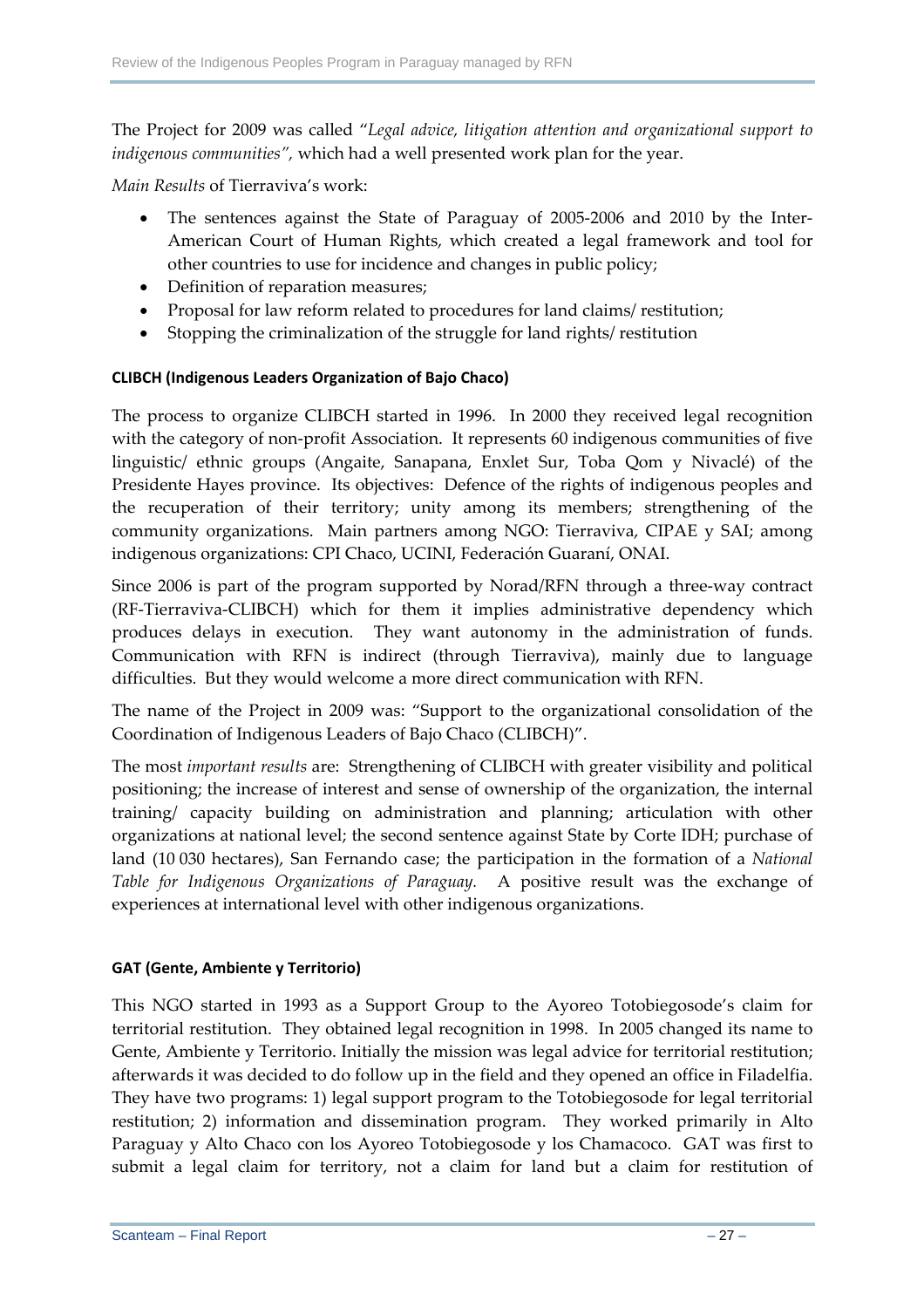indigenous territory. It has eleven judicial references. Currently it works for legalization of remaining land and the protection of isolated Totobiegosode people. They have greater impact regarding territory claimed: 550 000 hectares.

They worked with indigenous organizations of 1<sup>st</sup> level: OPIT (counterpart in RFN program); 2<sup>nd</sup> Level: CPI Chaco; and 3<sup>rd</sup> level: CAPI, with macro incidence at national level (Federacion Guaraní is also at this level).

*Main Results of GAT's work:*

- The resolution of the case of territorial claim by the Ayoreo Totobiegosode and the title to 100 000 hectares (the Chaidi community visited by review team is located inside this territory owned by the Totobiegosode) is a paradigmatic case;
- They have maintained the territorial claim over the whole nucleus of the patrimonial territory of the Totobiegosode, thus preventing deforestation in one farm;
- In spite of asymmetric relations, the rights of isolated Totobiegosode *(silvícolas)* have been made prominent, tree-cutting machines stopped, and land recovery advanced.
- Development of increased capacity working with networks and incidence;
- Incidence in public policy at the National Council for the Environment (installing indigenous peoples' rights in a transversal way).

In 2010, GAT is implementing two projects: 1) *Strengthening of indigenous socio‐ environmental management in Alto Paraguay, Chaco Region*; 2) *Sociopolitical Strengthening of the PAYIPIE Ichadie Totobiegosode (OPIT).* Note: The review team received hard copies of the project application 2010 by GAT to RFN (Apendice 1A GAT-OPIT) and the signed work plans for the two projects. The two projects financed in 2009, according to electronic documents/ reports submitted by GAT to RFN, were two projects with the same name as in 2010.

#### **OPIT (Payipie Ichadie Totobiegosode Organization)**

The meeting with OPIT took place at the Chaidí Totobiegosode community. This community was formed in 2004. The meeting was with the community (24 families), 23 people participated (11 women and 12 men), with the presence of three community leaders of OPIT. OPIT is an indigenous Ayoreo Totobiegosode organization that has as objectives: (i) the struggle for the Ayoreo territory "to have access to the things given by the earth"; (ii) the protection of the forest *(monte)* and the resources that the forest preserve "we do not touch nor will we touch the *monte*, just for our own food", and for the peace of the relatives (isolated Ayoreo) who live in the forest; (iii) the well being of the communities.

There are conflicts with landowners regarding territorial limits. There is also a high concern for the high costs of monitoring the territory (financial resources are not sufficient for the costs of mobility and maintenance of vehicles). They ask for resources to purchase own vehicle for monitoring purposes. Another concern relates to other Ayoreo communities who are using the forest to produce and sell coal *(carbón)* for their subsistence; they understand the situation, but are concern about depletion of their own resources.

They are working well with GAT at the level of organizational support. They decide how to use the funds and GAT supports them with the administration. The funds are well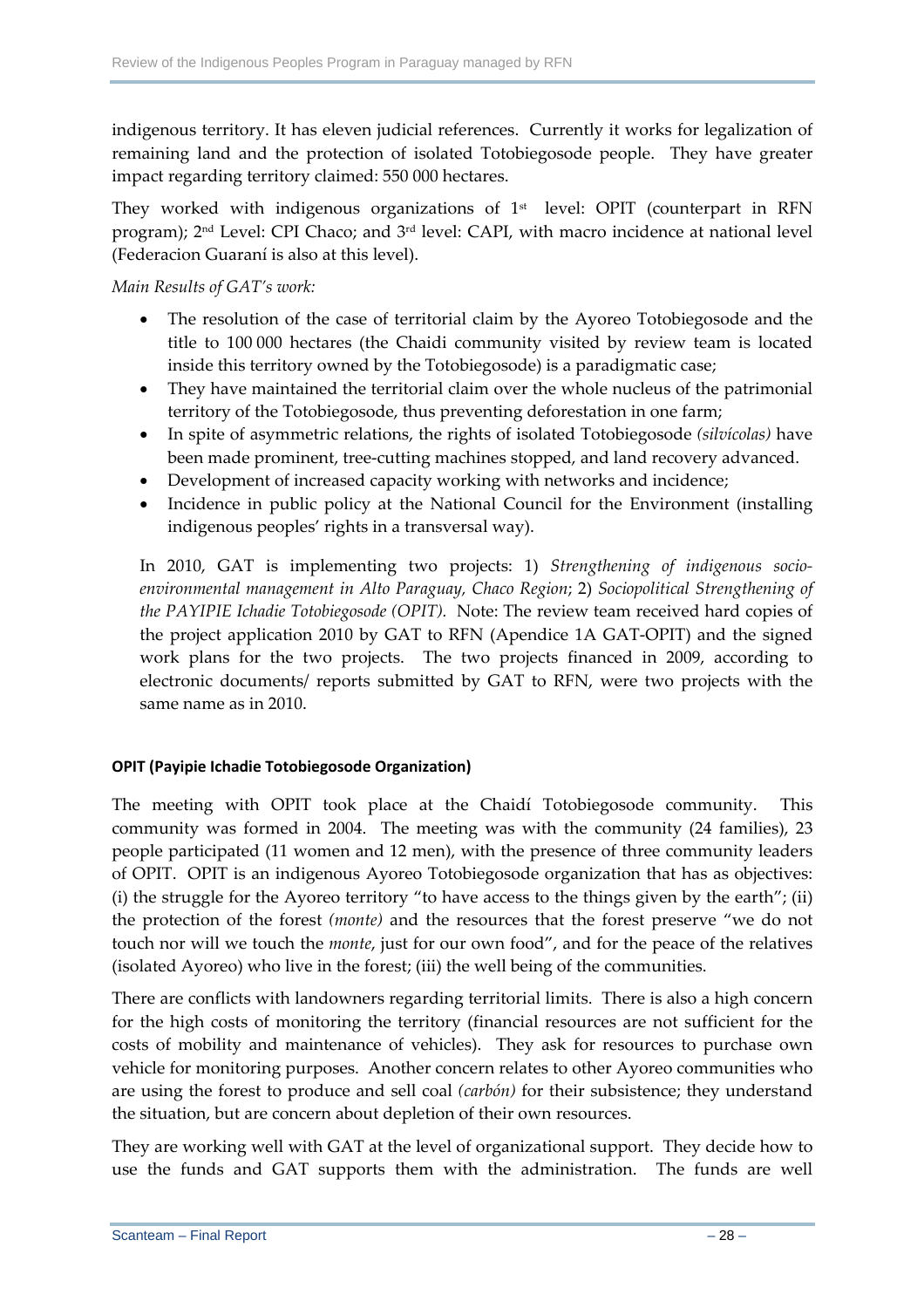managed and expenses are controlled carefully to have enough at the end of the year. This year the exchange rate affected negatively their activities. They do not see right now how they can survive without external aid due to poverty situation in the community. They asked for the continuation of support to GAT and OPIT.

#### **SAI (Servicio de Apoyo al Indígena)**

**SAI** was formally recognized as an independent and non‐profit organization in 1991. SAI's objectives are: Strengthening of indigenous organizations through leadership training, articulation and integration of women into development work, and the capacity building of human resources. Their main work themes are: Legalization of land/ territory; strengthening of indigenous organizations; training at three levels: community, associations, federation; development of human resources; Guaraní education.

The relationship with Norway started in 1994 through FAFO, and tied to the theme of Guarani education. Later, there were annual contracts with RFN from 2005 and 2007, and currently one year agreements in the context of RFN's program document 2008‐2012. The Federación Guaraní became a partner and part of three-way contracts since 2008. Their formal participation of Federación Guaraní in the agreement RFN‐SAI is considered a value added by RFN since it became a three‐way contract which contributed to strengthening the Guarani Federation (and its nine associations). SAI's project funded through RFN in 2009 was called *"Guarani education and strengthening of Indigenous Organizations".*

During the second week of field work, the review team had a group meeting/ interview with the Pai Reta Joaju Association (representing nine indigenous communities), a member of Federación Guaraní in the city of Pedro Juan Caballero. The team visited the relatively distant indigenous communities of Ivy Katu and Cerro Akangue (Pai Tavytera) in the district of Bella Vista, Amambay; and the indigenous community of Fortuna (Ava Guarani), near Curuguaty, Canindeyu province, for a meeting with the NO'OVUSU association and a group of indigenous teachers of the Guarani Education program. Through these visits to indigenous communities and collective meetings/ dialogue, the team could ascertain that in the eastern region of Paraguay the indigenous communities are well organized and their associations and Guarani Federation are strengthened. The meetings were vibrant, enthusiastic and with hope for the future. They highly value the support from Norway through FAFO, Norad and now RFN. The greatest contribution has been to leadership training and to the development of appropriate Guarani education in their communities, including the formation of 34 Guarani education teachers who are in service and recognized/ paid by the Ministry of Education. Some of the trained indigenous teachers have even become supervisors in the education system. But these achievements in pertinent education have created a high demand and motivation for more and better education, so they want more teacher training and more support to their indigenous education projects.<sup>11</sup>

<sup>&</sup>lt;sup>11</sup> The team brought back formal petitions to RFN/Norad for extended support to indigenous education.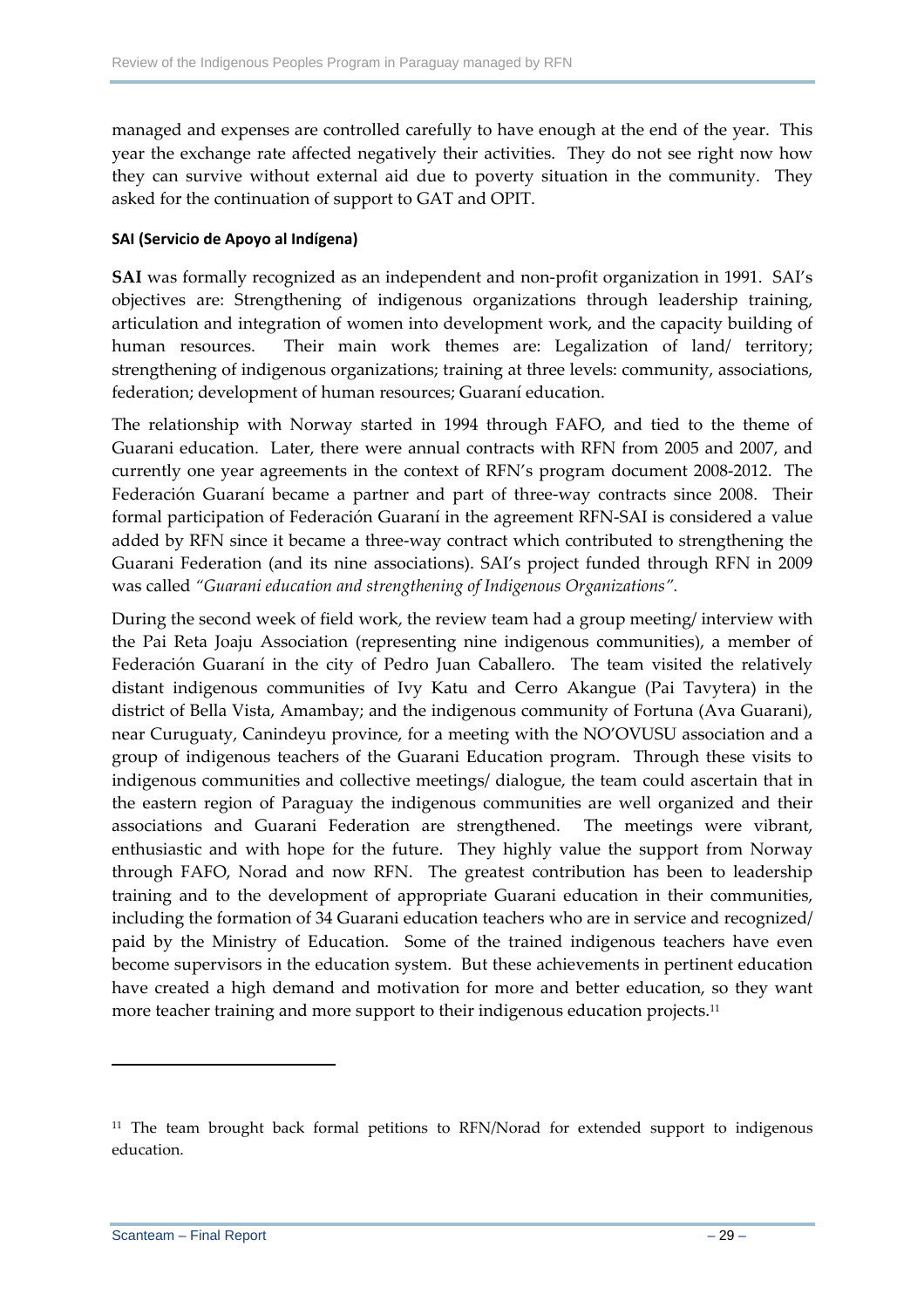The role of women in the community and in the projects has also been enhanced since 2000. Women participate actively in the community through women's groups/ commissions, and their participation was evident during community meetings.

In spite of the great advances, the challenges are also great: the Guarani indigenous communities are surrounded by large cattle and soya farms *(estancias)* and several communities are located near the border with Brazil. Narcotraffic actors are present in the area and this creates pressures against the indigenous communities and even incidents were their communities have been attacked and people killed (such as the recent attack to the Ivyraija community in Amambay). Insecurity and forced displacement were cited as problems they face today.

In sum, the Guarani indigenous are the only ones protecting the few tracts of land left with forests in the eastern region, and this creates tension with cattle ranchers, soya farmers and narcotraffickers who are politically and economically powerful in this area, and in tune with an agro‐export model promoted by the State. In order to preserve their cultural identity, protect their organizational and education advances, and be able defend their ancestral territorial rights, indigenous education and leadership training were mentioned as key to their survival.

#### **Guarani Federation (Federación Guaraní)**

It was created in 2002 with six organizations (currently it is comprised of 9 associations representing a total of 157 indigenous communities). It has statutes, but not legal recognition *(personería)*. Objectives: defence of indigenous peoples' rights, land and territory. The board of GF is comprised of 27 people (3 representatives for each association who are elected through an assembly process). The Federation has presence in 7 provinces of the eastern region of the country. It represents 9 associations and 4 Guarani ethnic groups (Ava Guarani, Ache, Pai Tavytera and Mybia Guarani).

The Guarani Federation is considered a third level indigenous organization (meaning that it works at national, departmental and community levels), same as CAPI. They do advocacy at national and provincial level, as well as play a role as political and religious leaders at community level. They conduct periodic training on rights and laws.

Before 2007 they received support from Norad/ RFN through SAI. Since 2008, they are part of three‐way contracts with RFN and SAI. They are required to present an annual project application and work plan. They value the direct support because they are able to administer their own budget, have access to training opportunities, autonomy to decide, and support from RFN on environmental issues.

Among the relevant *results:*

- The visibility and capacity of the Federation and leaders for political incidence at national and international levels;
- They were able, in alliance with CAPI and other organizations, to stop the modification of Law 904 in Congress.
- Spaces were opened for discussion of public policy, and contact with specialized agencies of the State established, which allowed for incidence in resolutions, etc;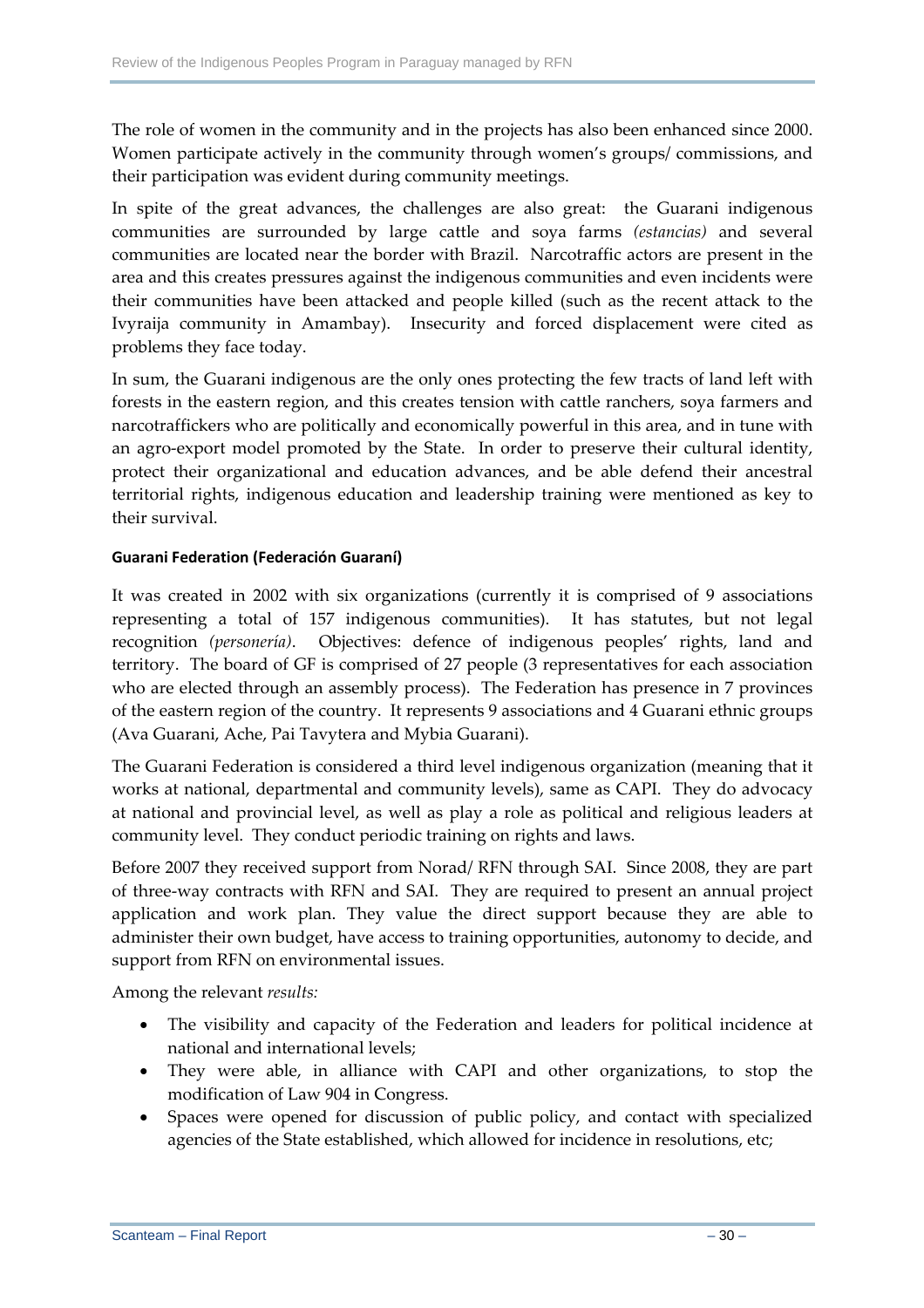- Professionalization of more than 30 indigenous teachers, and access to technical/ administrative positions of the Ministry of Education by two of the trained teachers;
- Creation of the National Directorate for Indigenous Health;
- Participation in the Permanent Forum for Indigenous Peoples of the United Nations;
- Increased political presence and trust of organizations and communities, facilitating articulation – *"They come to us because we have gained credibility"*

#### **PCI (Pro Comunidades Indígenas)**

PCI started in 1995 as an initiative to support indigenous peoples and indigenous communities in El Chaco who want to propose actions from their own perspective/ vision, without the influence of the religious line of the Mennonite colonies. The support to health and informal training projects from Norad started in 1998. From 2000 there were proposals to articulate ideas to establish partnerships with indigenous organizations. In 2005 there is contact with CAPI, and from 2006 there was follow up and financial support through RFN. Later, they established a partnership with ACIDI and GACII, first with the support from ICCO, and then with RFN from 2007. PCI manages three three‐way contracts with CAPI, ACIDI/GACII and NNE.

PCI performs articulated and low profile work with CAPI and ACIDI. It is the indigenous organizations who have gained visibility and capacity to formulate proposals. PCI follows up what the organizations do; it does not impose upon them. PCI did not become a political actor (different from Tierraviva's approach); it is the indigenous organizations and their communities which become visible.

In 2009, the project funded through RFN was called *"Right and Participation of Indigenous Peoples‐Paraguay (technical support to institutional process and incidence of the CAPI/ ACIDI organizations)".*

PCI's *main results:*

- Today the organizations supported (CAPI, ACIDI) are visible and have proposal development and incidence capacity;
- One achievement of the organizations is that now SEAM (Secretariat for the Environment) demands consultation and participation of indigenous peoples in any intervention or project (private or public);
- ACIDI is working towards the legalization of the Tekoha Guazú territory; in 2008 INDI recognized this territory as indigenous (Mbya). The legal petition is for 50 000 hectares; so far, 13 000 hectares have been legally secured;
- There is a notable change in the last five years the indigenous peoples went from being invisible and manipulated to be able to speak for themselves through their organizations.

#### **CAPI (Coordination for the Self‐determination of Indigenous Peoples)**

It was created in 2000 in response to the danger of the proposed modification of Law 904. It represents 13 organizations, 7 from the west and 6 from the east. They are legally registered. Objective: Autonomy and defence of indigenous peoples' rights. It has a community base in nine provinces since 2006. The support to CAPI started with RFN in 2007.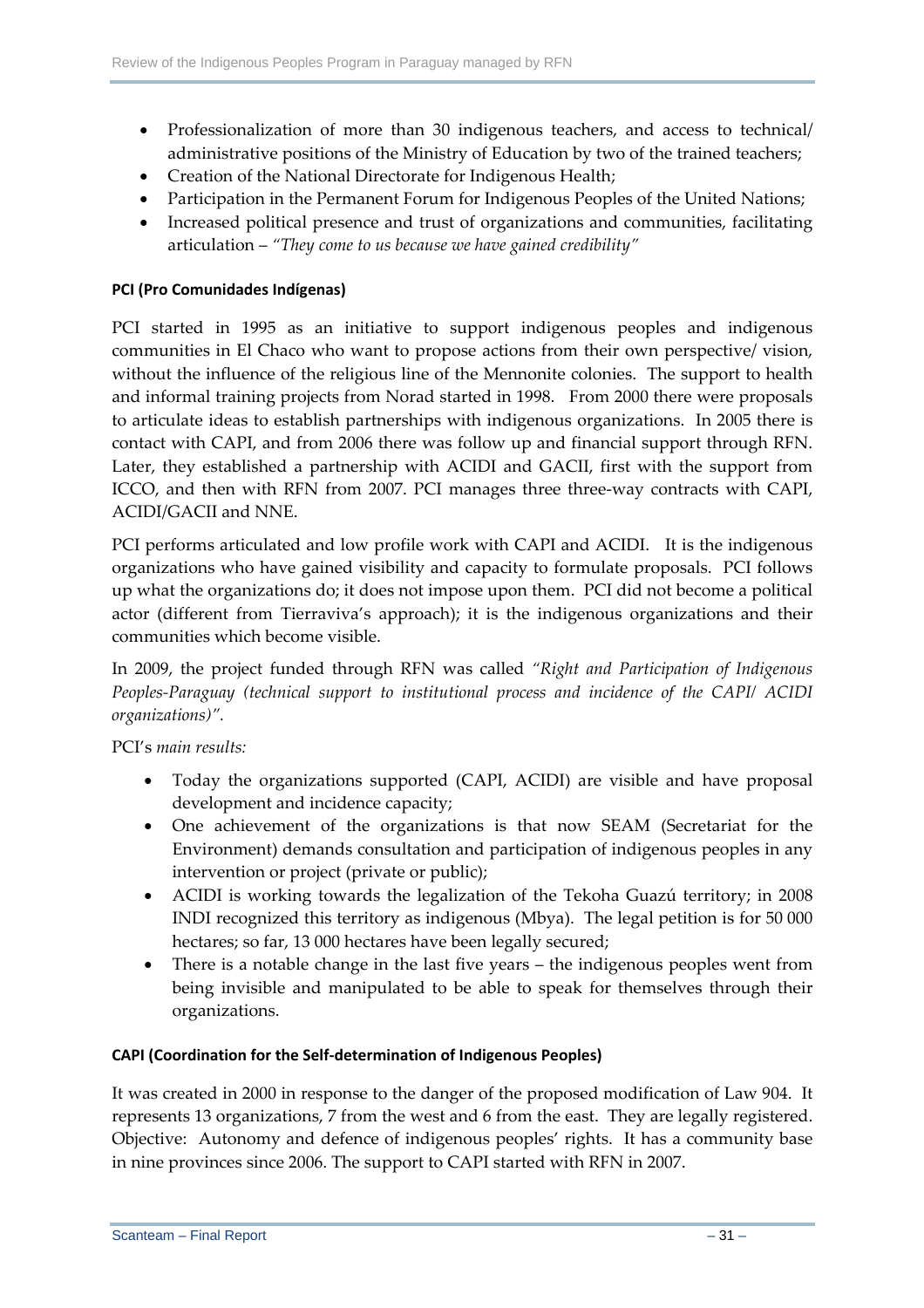CAPI's project funded through RFN in 2009 was called *"Strengthening of CAPI for incidence in national and international public policy for Indigenous Peoples".*

CAPI is one of the indigenous organizations in high regard in Paraguay. It has achieved a high level of organizational capacity and is also able to represent the indigenous peoples before State agencies and institutions. They have published *"Propuestas de Políticas Públicas para Pueblos Indígenas"* (2009). CAPI has participated in several national and international fora, and is part of multi-agency committees to discuss important issues/ projects such as the REDD initiative, and the discussion on protected areas in indigenous territories.

The funds from RFN are channeled through PCI, as part of the three-way contract (RFN-PCI-CAPI). There is a discussion between PCI and CAPI on a process to gradually transfer accounting and administrative responsibilities from 2011. An expressed concern is that because of its visibility and enhanced technical capacity, CAPI may be at risk of receiving too many funds from different donors, and at the same time not have the administrative or management capacity to absorb them. One consequence may be, if not prepared, is that suddenly they become too busy with management and administration issues rather than working on political incidence.

#### **NNE (Nengvaanemkeskama Nempayvaam Enlhet)**

**NNE**, which means "Give life to our own word/ language", is a small research group dedicated to the recovery of language and values of the Enlhet people. The objective is the recovery of the content of the identity of the Enlhet people. The work started in 1995 with the original idea of record, recover, systematize and publish books about the historical memmory of the enlhet and toba-enenlhet peoples; some books have already been published, others are being edited. The first agency that supported NNE was Norad. NNE is not exactly an NGO or an association because they don't have legal recognition *(personería jurídica*). Therefore, they don't provide services, except the recuperation of the cultural memory and identity through several activities such as a radio program started 2001. The objective in what NNE does is to increase the capacity for comprehension and cultural differentiation in relation to their own life and their environment, in order to increase the possibilities for self‐determination in their own community life, and in their relationship with others.

NNE believes that the three‐way contract and the administrative agreement with PCI works well for them because it allows them to focus on the work. But they feel that there is no serious exchange with the donor (on concepts), just inform, there is no feedback. There was no real change after the insertion of RFN as administrator; the changes are superficial, not qualitative. NNE does not see what the value added of RFN is. There is also a problem of of lack of exchange and dialogue on the content of the project. The financial support, however, is highly valued by NNE, even if extremely limited. In fact PCI is of the opinion that NNE's budget should be doubled.

The name of NNE's Project for 2009 was *"Ethnic, linguistic and cultural strengthening of the peoples of the enlhet‐enenlhet nation (particularly enlhet y toba‐enenlhet)". Results:* NNE has done intensive research work with 28 Enlhet elders for ten years, but this work has been done with many more, including toba-enenlhet elders; they have produced 700 hours of audio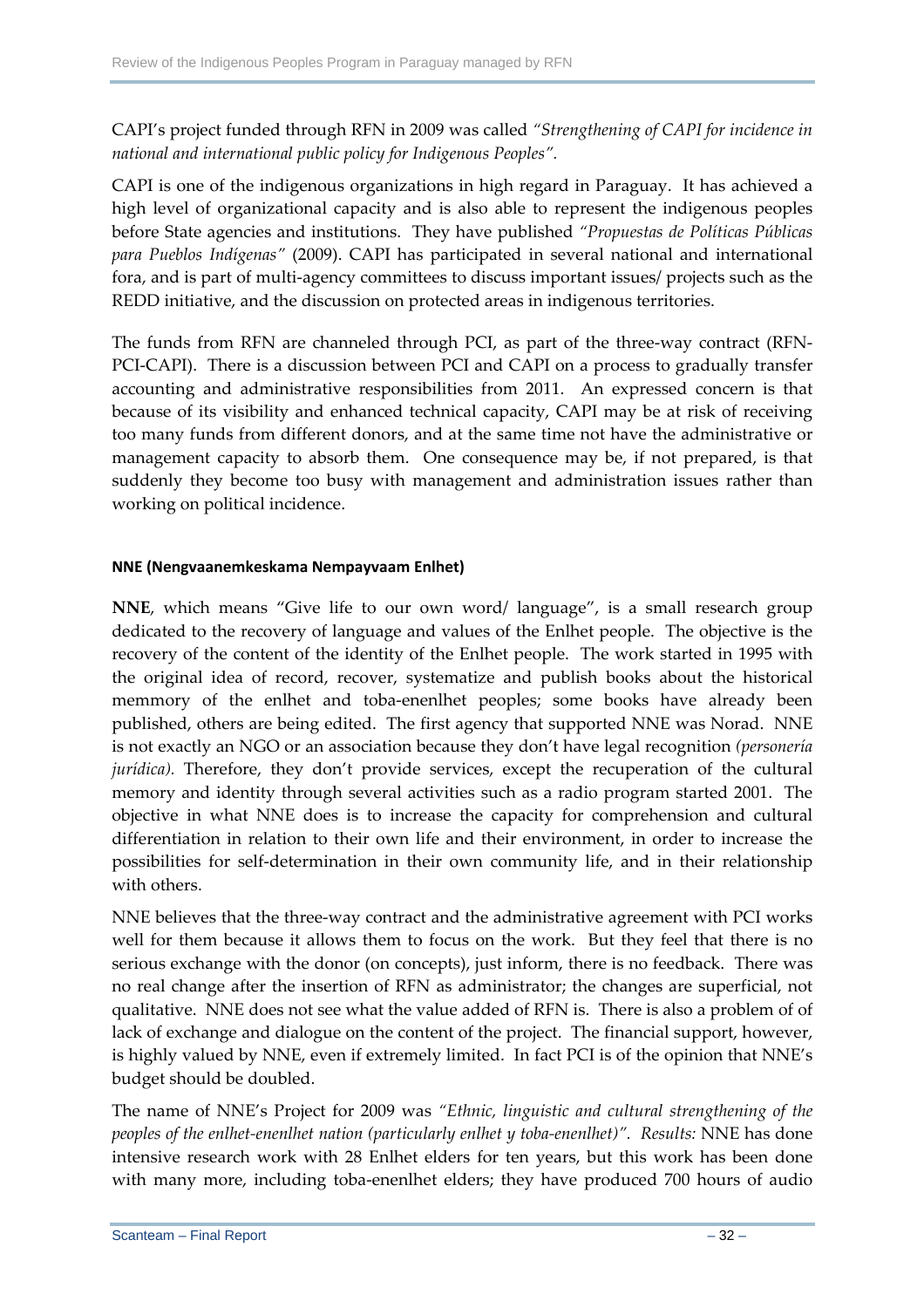material in ten years and 300 radio programs since 2001, as well as 7 films. Above all, the highest result is that a process of self-reflection, recognition and value of Enlhet's culture, values and language has started in the communities. This long process of self-reflection increases the possibilities for cultural differentiation and, thus, the possibilities for assertiveness and self‐determination.

#### **ACIDI/GACII**

**ACIDI** (Asociación de Comunidades Mbya‐Guarani de Itapúa) was formed in 1996 as 22 communities decided to form an association. They have statutes and legal recognition *(personería)* since 2008. Their objectives are cultural strengthening and territorial restitution. ACIDI is a member of CAPI. Mission: Legally secure their territory so that they will be living in land that belongs to them; in their own place and with a title. Structure: they have an assembly every three months. The board is elected by the assembly; 9 people comprise the executive commission with representatives elected for four years. They worked with GACII/PCI since at least 1999. *Decision making process*: It takes time, sometimes up to 2‐3 days to make a decision; it is a process where all participate; the religious leaders have a lot of influence in the individual and collective decisions. Plan de Trabajo annual: proposal developed by executive board and GACII and then approved in quarterly assembly.

**GACII** is an advising and follow up group to the indigenous communities in Itapúa and to ACIDI. GACII/PCI is a technical group based in Itapúa since 2002. They have worked with ACIDI since 2002. Contact with Norad through PCI since 2002.

The agreement with RFN for 2006 and 2007 was annual through a three-way contract: RFN-PCI‐ACIDI/GACII. ACIDI/GACII has continued to sign three‐way contracts with RFN and PCII since 2008, but they have their own five-year plan for the period 2008-2012. The objective of the quinquennial plan 2008‐2012 is two‐fold: (i) Territorial restitution; and (ii) protection of communities in voluntary isolation. Expected results are: 1. Restitution of 78.000 hectares. 2. Restitution of minor territories.

The relationship with RFN since 2006 has been solid; there were no great changes. The annual agreements gives them security and more resources. Staff from Rainforest have visited the communities. The monitoring requirements are demanding, but it helps them as joint revision and learning; they become disciplined.

ACIDI/GACII's *Results:*

- 13 communities have land with title (4 titles still in the name of INDI); others in process of legalization;
- All 22 communities are recognized by the State;
- The State has recognized all 78.000 hectares as ancestral territory and of institutional interest (INDI); 220 families live in this territory (average of seven members in each family); of those 78.000, 13.000 have already been legally secured;
- SEAM signed an agreement with ACIDI that says that no project can be implemented in their territory without consulting with ACIDI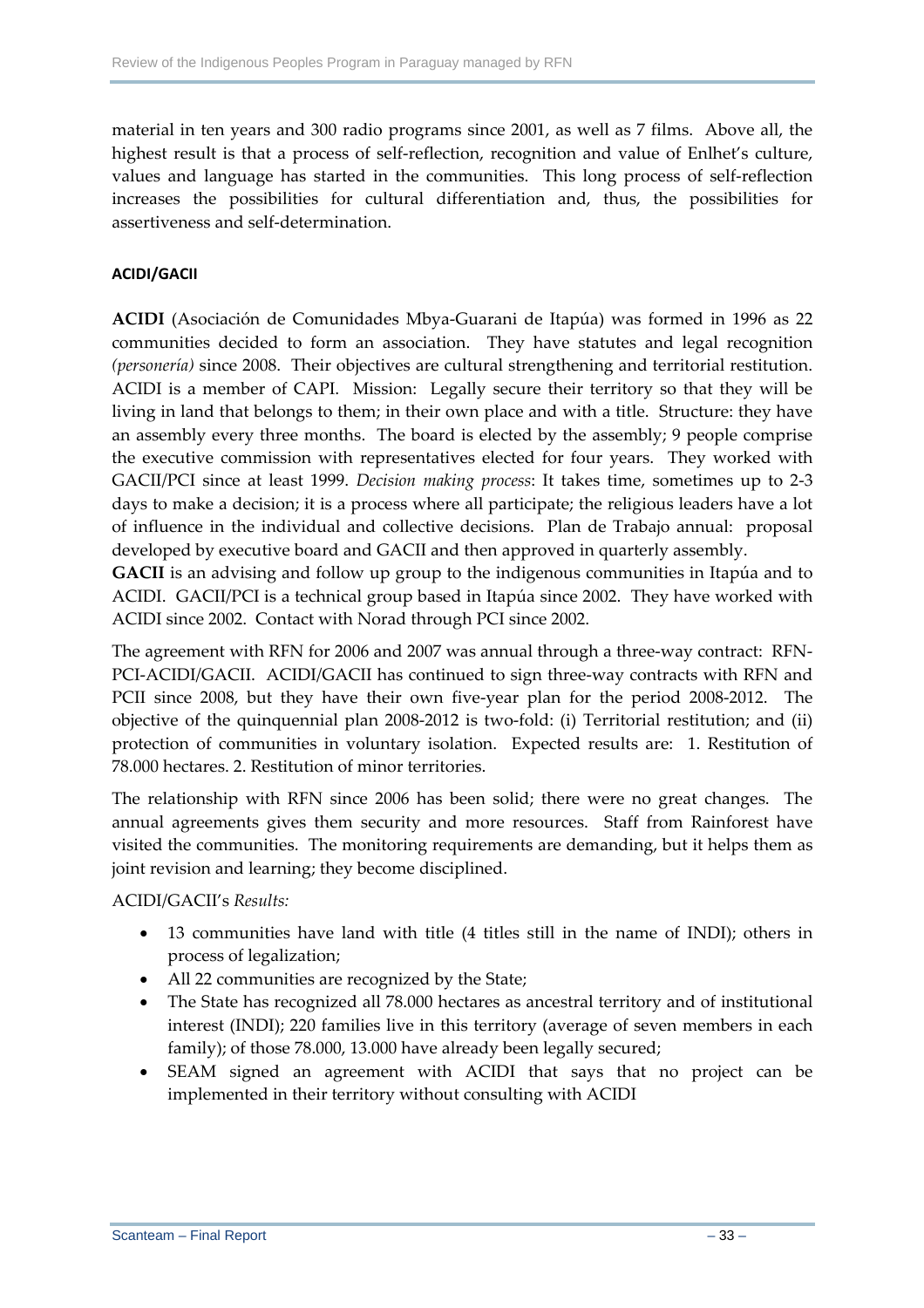#### **Iniciativa Amotocodie (IA)**

IA was founded in 2002 as a non‐profit association with objective of the protection of isolated groups, in particular those in the Amotocodie area. The population of Ayoreo are between 4 700 to 5 000, of which about 2 000 to 2 700 are in Paraguay. IA's objectives are: The protection of the isolated Ayoreo groups in Paraguay, the recovery of their historical memory and follow up to alleviate the trauma of the contact and colonization. Two themes: indigenous rights and environmental rights. The monitoring work of isolated peoples conducted by IA and UNAP at the border between Paraguay and Bolivia was recognized by the Bolivian government and the United Nations (methodology). The work of 10 years had incidence on the recognition by the state and international bodies of the rights of isolated peoples.

They worked with the indigenous Ayoreo organization UNAP. Two members of IA are advisers since 2005 (designated by UNAP's general assembly). From 2005 to 2009, IA and UNAP worked well together. UNAP gained capacity and had incidence in CAPI. From this year UNAP became weak due to the misuse of funds by the current group of elected leaders. RFN has suspended the support to UNAP for the rest of the year.

The name of IA's project for 2009 was *"Protection of the isolated groups and strengthening of the Ayoreo people in the world"*

#### **Iniciativa Amotocodie's main** *results:*

- The recovery of 25 000 hectares of territory;
- The judicial measurement of an additional 20 000 hectares;
- The purchase of 15 530 hectares with title in the name of UNAP.
- In addition, together with other organizations, SEAM demands the right to consultation of indigenous peoples in the face of any project (public or private) in their territories, as well as the right to control, access and make use of national parks in their territories.

#### **UNAP (Unión de Nativos Ayoreo de Paraguay)**

**UNAP12** was created in 2002 with 10 communities (six in Alto Paraguay and four in Boquerón). Currently they represent 13 communities (approximately 2000 people) of Ayoreo Guidaigosode. They are legally recognized since 2003. The objectives of UNAP are: Recovery of territory; defence of the rights of the Ayoreo people; and defence of the communities in isolation.

They did not have any significant support in 2004/2005. In 2006 they received support from Pan para el Mundo, and through RFN from 2007. For three periods they had worked well and had good results such as the HF radio in all the communities which facilitated

<sup>&</sup>lt;sup>12</sup> Unfortunately, the review team did not meet with the current leaders of UNAP (from 2010) is spite of efforts to that effect. A meeting was scheduled in Filadelfia at the offices of PCI, but they did not come. However, we interviewed the two previous leaders of UNAP (2004-2009) who are familiar with the support through RFN and IA.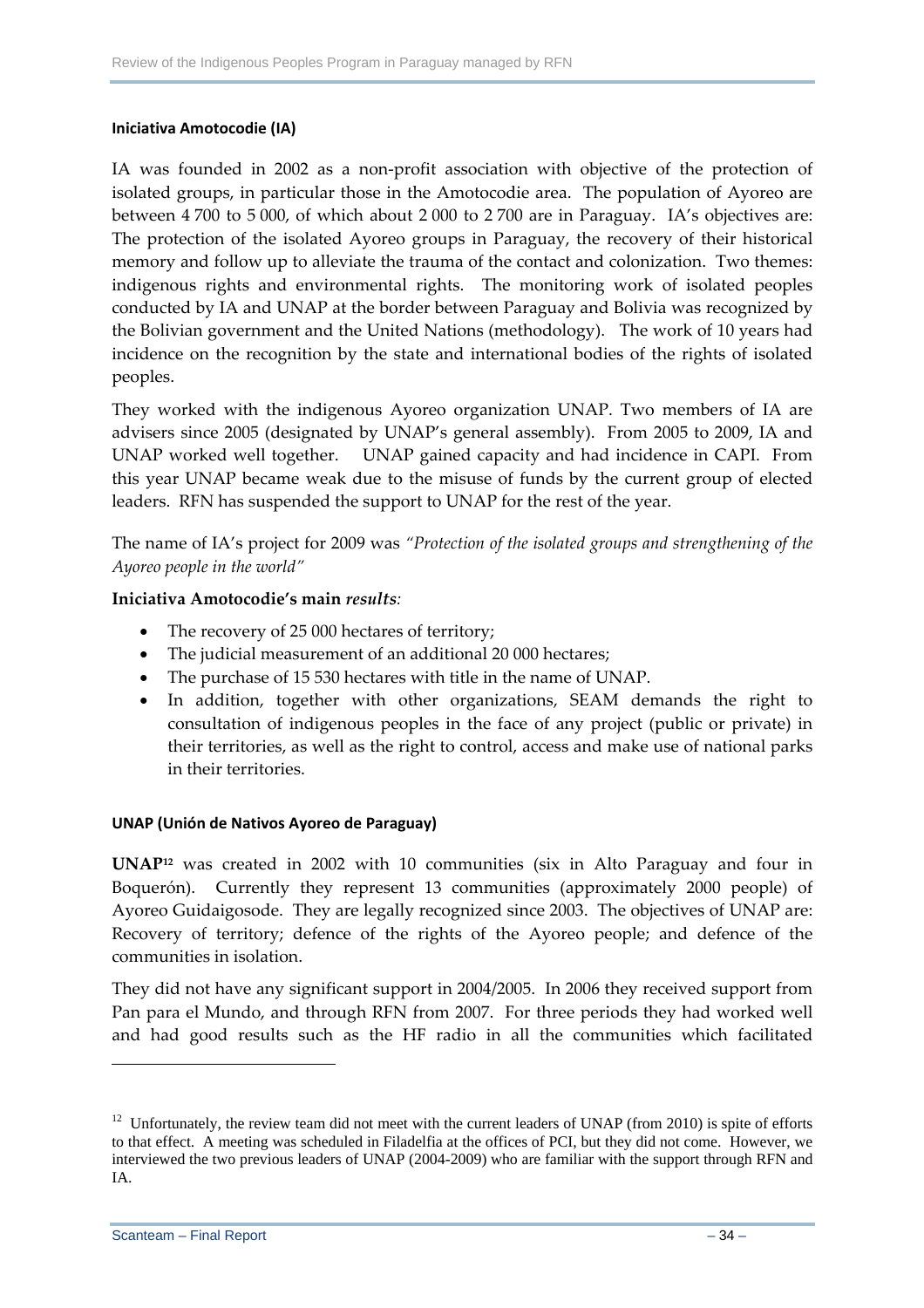communication, particularly regarding health emergencies. However, they have faced a backlash by those who don't want the Ayoreo communities to have their own voice.

*Results:*

- The program supported by Norad/RFN facilitated resources so that it was possible to travel and do reconnaissance of the territory; visit and consult with other leaders and communities;
- Support to community leaders for administrative errands and learning processes;
- Support in case of health emergencies;
- Titling of 15.000 hectares for the isolated groups in 2008;
- Permanent monitoring for the presence of isolated groups and the risks of contact;
- Radio program since 2008 with the history of the Ayoreo people
- Frequency radio devices in the communities which facilitated communication and information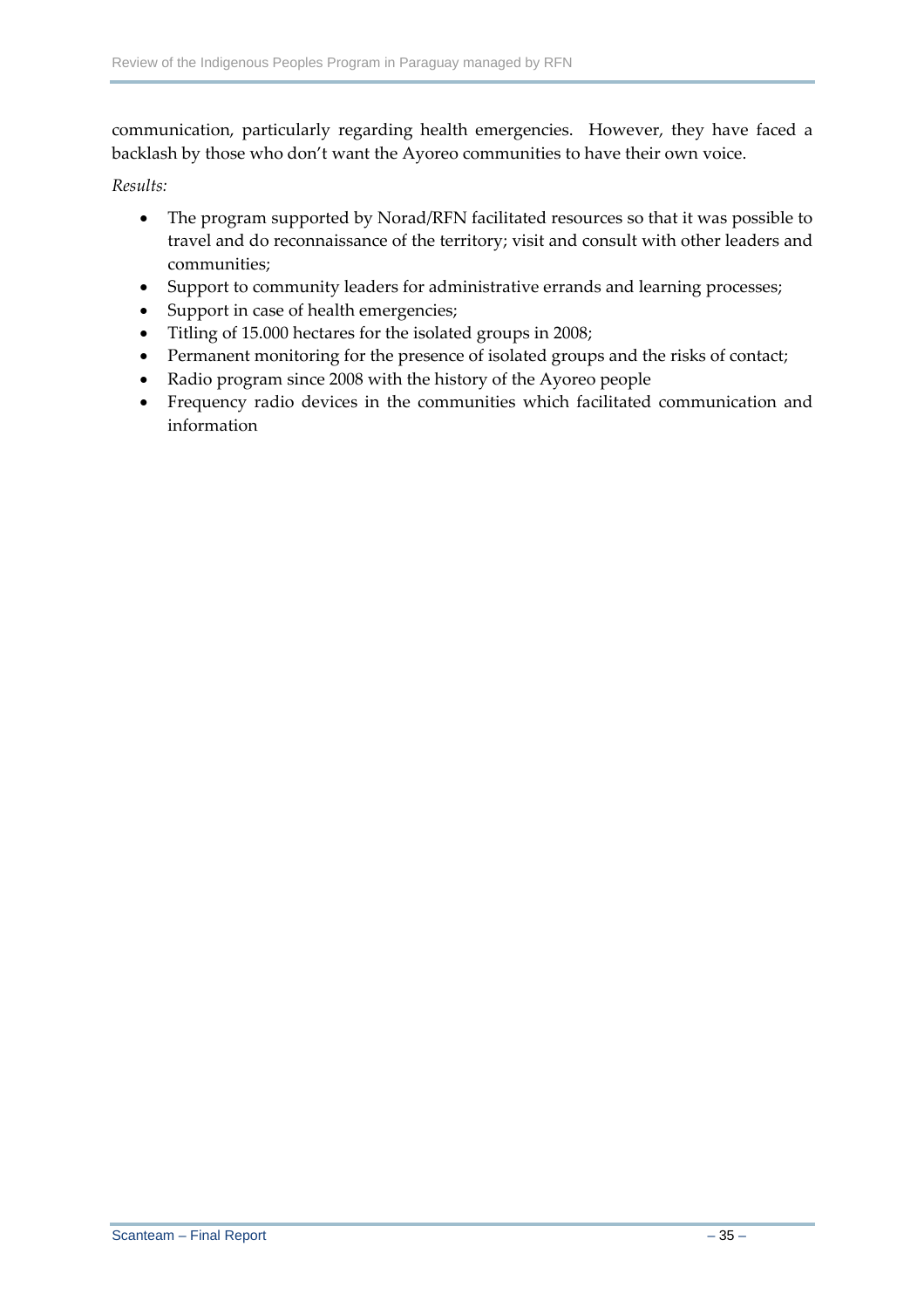# Annex B: Terms of Reference

#### **Terms of reference for review of the Indigenous Peoples Program managed by Rainforest Foundation Norway (GLO‐0850 GLO‐06/010, GLO‐0850 GLO‐07/387)**

#### **1 Background**

From 1983 to 2006, Norad provided direct support to indigenous peoples' organisations in Peru and Paraguay through the Indigenous Peoples Program<sup>13</sup>. In 2006, the Rainforest Foundation Norway (RFN) was given the professional and administrative responsibility to manage the programs in the two countries on Norad's behalf (as an addendum to the cooperation agreement 2003‐2007). From 2008 the 'Indigenous Peoples Program' was integrated into RFN's cooperation agreement with Norad, under the same terms as RFN's regular program portfolio, though as a fully Norad‐financed program (with earmarked annual funding at NOK 12,5 million).

RFN's current cooperation agreement with Norad (2008‐2012) has a total tentative frame of NOK 60 million annually and covers thematic programs on rights-based, sustainable rainforest management in four continents.

In Paraguay, RFN works in partnership with 12 partners (five contractual NGO partners, one small, local NGO and six indigenous organizations) to secure indigenous peoples' rights, specifically land rights, to strengthen indigenous organisation and cultural identity (incl through bilingual education). RFN works with organisations targeting the four largest guaranígroups in the East, as well as the organisations of eight ethnic groups in Chaco, in western Paraguay. In addition, RFN supports indigenous peoples' umbrella organisation CAPI at national level. All indigenous groups in Paraguay are defined as the target group for the program.

In Peru, RFN works with six different contractual partners as part of the Indigenous Peoples Program. Two of the six partners are NGOs whilst the rest are indigenous organizations. Thematically, the work focuses on indigenous peoples' rights, establishment and protection of indigenous territories, incl sustainable rainforest management, and bilingual education.

This review is initiated to examine whether the Indigenous Peoples Program managed through the RFN has produced results according to the agreement and the unique Paraguayan context. The review will focus on results in Paraguay since Norad handed over the program to RFN in 2006, and on the value added of RFN to the program. For Peru, a review of the Indigenous Peoples Program was carried out in 2005 (before handover of the management to RFN). Since RFN's takeover of the Indigenous Peoples Program in Peru, two independent reviews have been carried out on partners involved in the Program.

The review shall assess and make recommendations as to how support to indigenous peoples in Paraguay should be continued after 2012. The analysis of the RFN managed program should be

<sup>&</sup>lt;sup>13</sup> The Indigenous Peoples Program included direct support to indigenous peoples' organizations in five Latin American countries, Brazil, Guatemala, Chile, Peru and Paraguay. In 2002-2003, the management of the Brasil and Guatemala programs was transferred to the Norwegian embassies in the two respective countries, while the Chile program was phased out.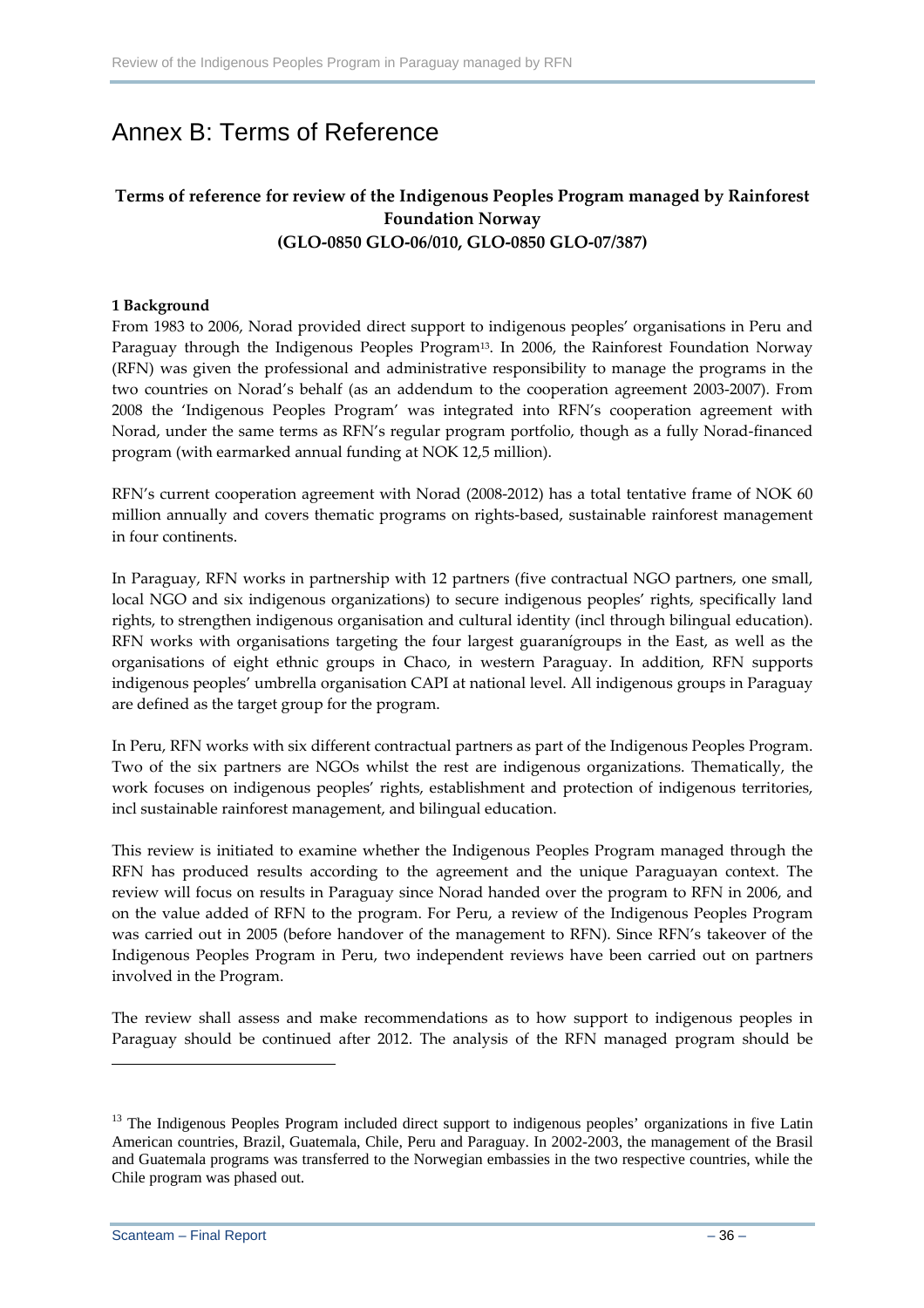viewed in light of overall developments in the programs managed by the Embassies in Brazil and Guatemala.

#### **2 Purpose, context and intended use**

The purpose of the review is to examine to what extent RFN through the Indigenous Peoples Program has achieved results (outcome and, if possible, likelihood of achieving impact) according to agreed program plans, and to assess the value added of RFN to the program in Paraguay. The review will also inform Norad's and RFN's decision on whether and how to continue the program in Paraguay.

#### **3 Scope of work**

The review shall provide an assessment of the following issues for the Indigenous Peoples Program as managed by RFN, using selected partnerships and projects of the program in Paraguay as case examples:

- Effectiveness: to what extent has the program achieved its intended results?; what is the reason for the achievements and/or non‐achievements?; to what extent can identified developments be attributed to RFN's interventions?; what can be done to improve effectiveness of the program?; and to what extent is the program adapted to changing conditions? To what extent is the program making a differences among the partners?
- Relevance: how does the program respond to the political context in Paraguay, with a new government and Paraguay recognized as a Reduction of Emissions caused by Deforestacion and Degradacion (REDD)‐land, and to the specific challenges of indigenous peoples in Paraguay? how does the program respond to the developments in indigenous peoples' organisation in Paraguay (moving from working with intermediary organisations to indigenous peoples' own organisations)?; Is the program dealing with RFNs overall goal of rights‐based, sustainable management of forests? how do RFN and partners work to follow up the rulings of the Inter‐American Court of Human Rights against the Paraguayan State in several cases regarding the situation of indigenous groups? is the program consistent and complementary with other related interventions?;
- Value added of RFN: how has RFN been able to use its competence and capacity to strengthen partners; how has it contributed to development of partners' knowledge
- Sustainability: what is the role of partners in program formulation?; how does the program address the challenges of securing a livelihood on established indigenous territories? Are there any changes in the situation of women or men that can be observed as a result of the program implementation?
- M&E: what has been the nature and quality of RFN's program monitoring? how can it be improved?
- Risk management by RFN and partners
- Anti-corruption measures: are sound routines for reporting, accounting and auditing in place?; are measures to avoid and detect corruption functioning satisfactorily?
- Efficiency: is there a reasonable balance between resources spent/input and results achieved?

#### **4 Implementation of the review**

#### **Team**

The review shall be carried out by a team of two consultants, one international and one local (Paraguayan national or from the region) with documented evaluation experience in the field of development cooperation, who are fluent in Spanish and who combined have expertise on

- ‐ indigenous peoples' rights (incl territorial rights), sociopolitical situation, and indigenous peoples' organisation in Latin America, and preferably Paraguay in particular
- ‐ civil society organisations as actors in the public sphere (as voice for the population and watchdogs and change agents vis‐á‐vis the state and private business), as well as a channel for development aid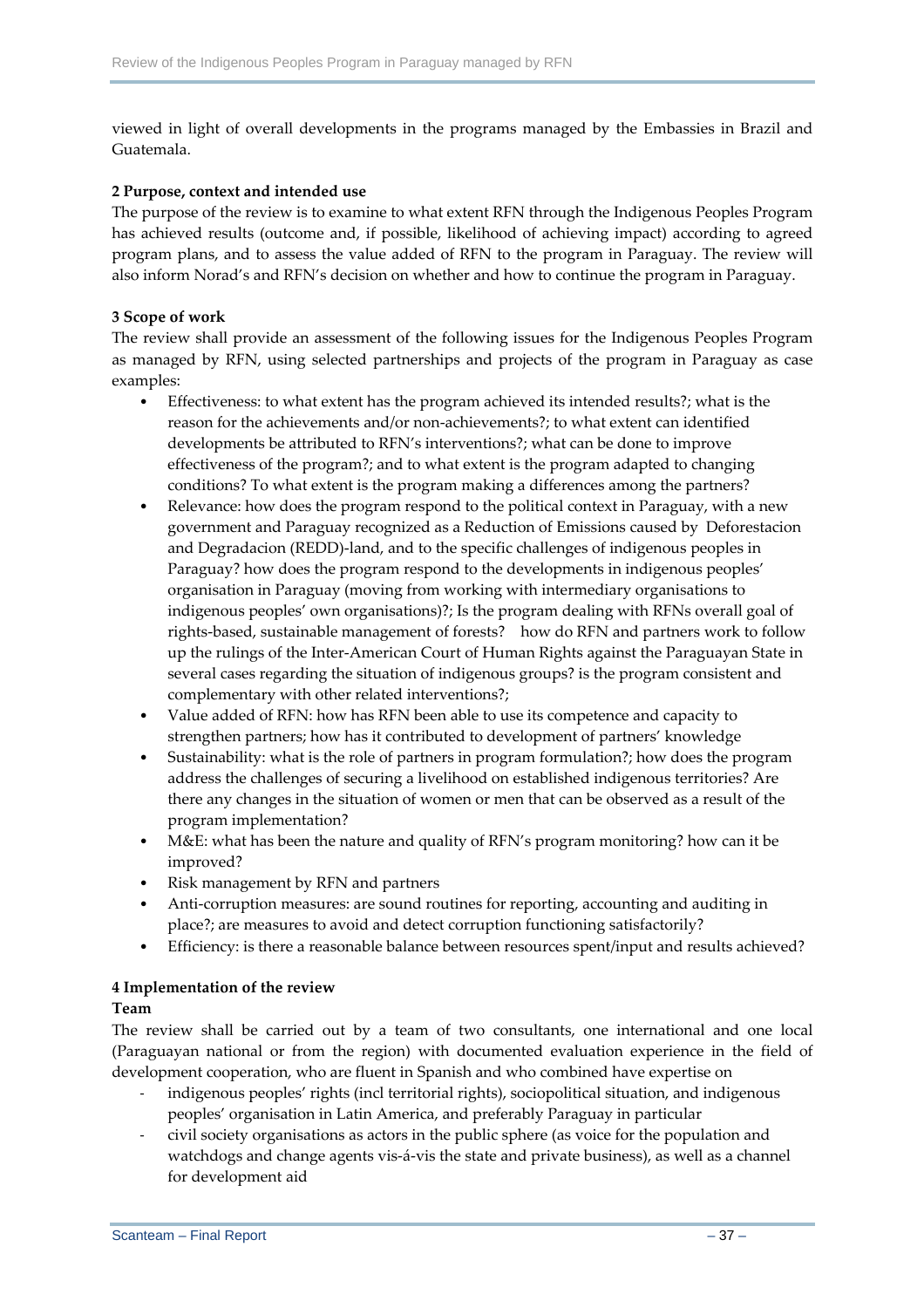‐ results assessment.

The international consultant shall be the team leader, and will be responsible for delivery of the final report. The local consultant will be hired by the international consultant (advice will be provided by Norad/embassies as required).

#### **Methods**

The review shall be based on a study of relevant documents, interviews with stakeholders and a field visit in Paraguay.

Relevant documents include:

- ‐ Addendum to cooperation agreement 2003‐2007 for Indigenous Peoples Program (GLO‐ 06/010),
- ‐ Cooperation agreement between Norad and RFN 2008‐2012 (GLO‐07/387 ),
- ‐ RFN programme plans Indigenous Peoples Program 2006‐date,
- ‐ RFN annual reports Indigenous Peoples Program 2006‐date,
- ‐ Organisational performance Review of RFN (Norad Report 9/2007 Review),
- ‐ RFN's policy and strategy for aid work,
- ‐ RFNs internal documentation on the Indigenous Peoples Program,
- ‐ Applicable guidelines for grants to civil society (2001),
- ‐ Principles for Norad's Support to Civil Society in the South (2009),
- ‐ Guidelines: Norway's Efforts to Strengthen Support for Indigenous Peoples in Development Cooperation. A Human Rights‐based Approach (2004),
- ‐ Norwegian Action Plan for Environment in Development Cooperation (2006),
- ‐ Review of the Norwegian Support for the Indigenous People in Peru (2005),
- ‐ Norad's transfer notes for projects and country strategy notes (2005)
- ‐ ILO Convention 169 on Indigenous and Tribal Peoples (1989) (reference document)
- ‐ United Nations Declaration on the Rights of Indigenous Peoples (2007) (reference document)
- ‐ Any other relevant documents

Interviews shall be conducted with all parties the team finds relevant for the review, including RFN and partners in Paraguay, indigenous peoples' organisations (other than partners), peers, i.e. other actors who work within the same field in the same country (e.g. UN‐agencies, national and international NGOs/CSOs), Norwegian Embassies in Brazil and Guatemala, Norad‐advisers.

Paraguay has been selected for the country case. RFN did not have any program activities in Paraguay prior to taking over Norad's Indigenous Peoples' Program (as opposed to Peru, which was already a RFN program country).

#### Time schedule<sup>14</sup>

| Activity                                                                                                                                                                           | <b>Deadline</b>       |
|------------------------------------------------------------------------------------------------------------------------------------------------------------------------------------|-----------------------|
| Hiring of consultants                                                                                                                                                              | August/September 2010 |
| Desk study and interviews in Oslo                                                                                                                                                  | September 2010        |
| Meeting Norad/RFN/consultants to discuss the   27 September 2010<br>consultants approach to the ToR, preliminary findings<br>from the desk study and interviews, and focus for the |                       |

<sup>&</sup>lt;sup>14</sup> Subject to revision according to availability of consultants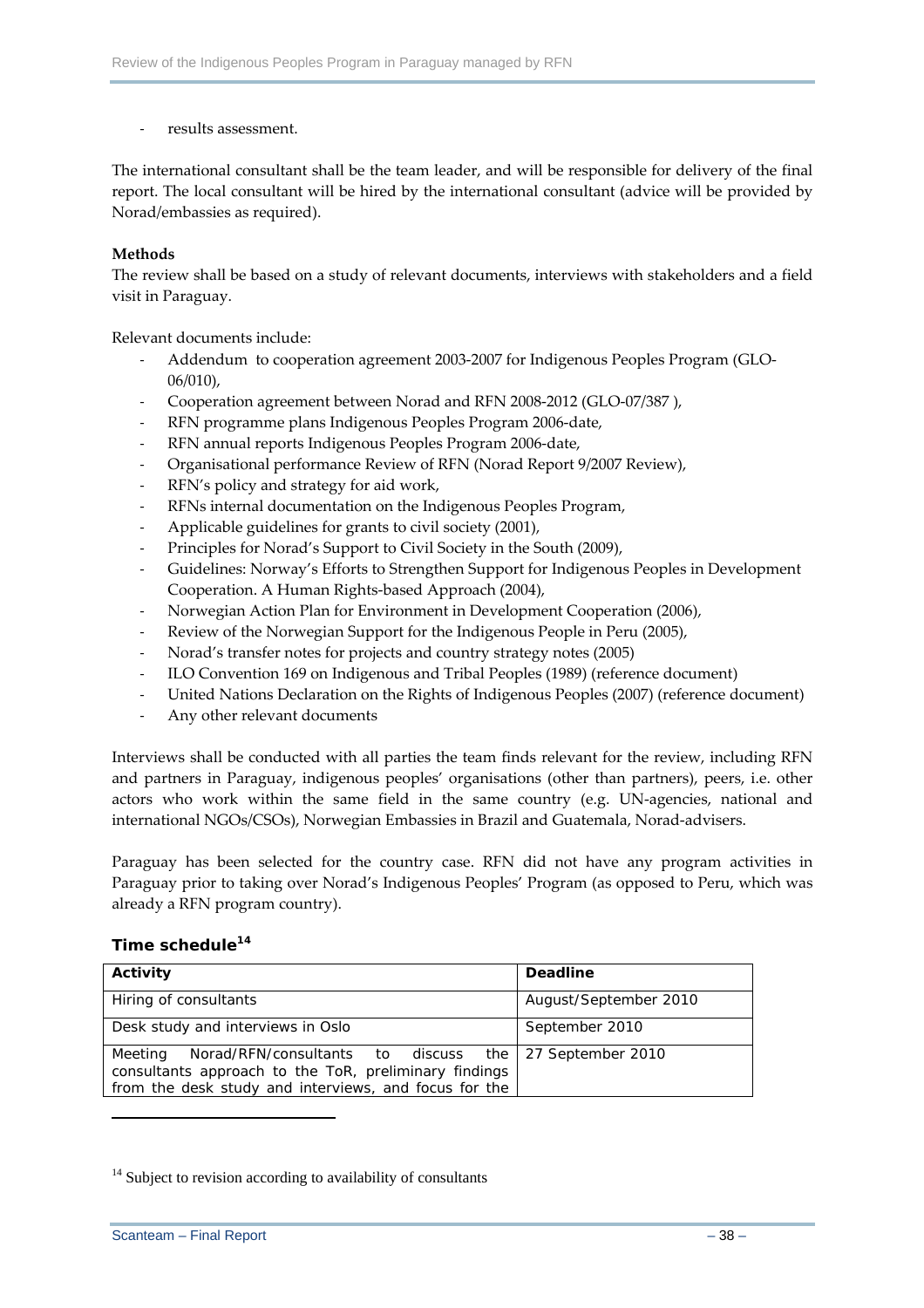| field visit                                                                                                                                                    |                                                 |
|----------------------------------------------------------------------------------------------------------------------------------------------------------------|-------------------------------------------------|
| Field work Paraguay (ten working days)                                                                                                                         | September/October 2010                          |
| Draft report                                                                                                                                                   | 25 October 2010                                 |
| Comments to draft report by Norad and RFN (one week<br>after submission of draft report)                                                                       | 1 November 2010                                 |
| Final report (one week after comments)                                                                                                                         | 8 November 2010                                 |
| Presentation of the report; discussion of findings with<br>Norad/RFN                                                                                           | November 2010                                   |
| Publication at www.norad.no                                                                                                                                    | November 2010                                   |
| to<br>Workshop in<br>the<br>Paraguay<br>share<br>results/findings/recommendations<br>including<br>all<br>partners. The local/regional consultant should attend | decided<br>the<br>be<br>with<br>To<br>partners. |

#### **Budget**

See annex 1. The budget includes five working weeks for one international consultant, four working weeks for one local/regional consultant, travel expenses for two working weeks (ten working days), and a workshop in Paraguay after the end of the review.

#### **3 Reporting15**

The final report shall be written in English and translated into Spanish. The draft report shall also be translated into Spanish to allow for comments from RFN's partners. The final report shall contain an executive summary, including a list of recommendations. The report shall be no more than 20 pages, incl. executive summary. Appendices can be added. The final report shall be sent to Norad in electronic format (word).

<u> 1989 - Johann Barn, mars ar breithinn ar chuid ann an t-</u>

<sup>&</sup>lt;sup>15</sup> The contract signed between Norad and Scanteam states that the draft report shall be written in English with a translation of the executive summary into Spanish, and that the final report shall be written in English with a full translation into Spanish.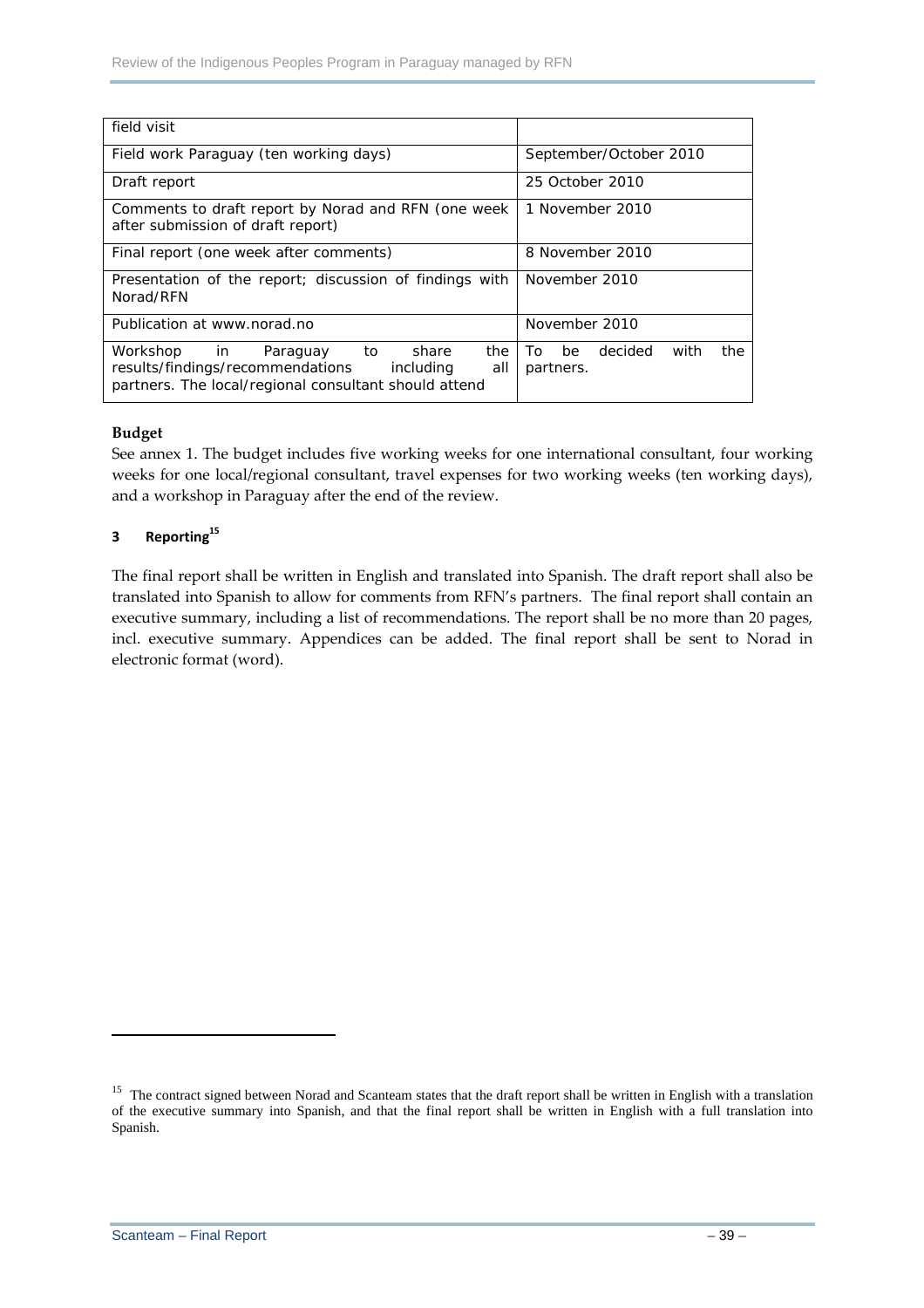# Annex C: Persons interviewed

#### *Norad*

- ‐ Tina Hageberg, Adviser
- ‐ Turid Arnegaard, Senior Adviser on Indigenous Peoples Issues

#### *Rainforest Foundation Norway*

- ‐ Trond Berget, program coordinator
- Siri Nærland, administration officer and former program coordinator
- ‐ Anna Bjørndal, Amazonas Program coordinator
- ‐ Lars Løvold, executive director

#### *RFN's Counterparts in Paraguay*

- ‐ Oscar Ayala, executive coordinator, Tierraviva
- ‐ Julia Cabello, lawyer, program coordinator, Tierraviva
- ‐ Petrona Benítez, administrator, Tierraviva
- ‐ Jorge Vera, general coordinator, GAT
- ‐ Gladys Casaccia, sociologist and anthropologist, GAT
- Seven members of executive board, CLIBCH
- ‐ Fourteen members of executive board, Federación Guaraní
- ‐ Hipólito Acevei, president of executive commission, CAPI
- ‐ Julio Martínez, member of executive commission, CAPI
- ‐ Hannes Kalish, research group, NNE
- ‐ Rolando Unrun, research group, NNE
- ‐ Ernesto Unrun, research group, NNE,
- ‐ Manolo Romero, research group, NNE
- ‐ Carlos Giesbrecht, general coordinator, PCI
- ‐ Mirta Pereira, lawyer and advisor, PCI
- ‐ Jieun Kang, adjunct coordinator, Iniciativa Amotocodie
- ‐ Junior Alarcón, program officer, Iniciativa Amotocodie
- ‐ Poai, Gabidé and Ohoi, leaders of OPIT
- ‐ Aquiraoi Picanerai, former president (2004‐2007), UNAP
- ‐ Mateo Sobode, former president (2008‐2009), UNAP
- ‐ Emilio Caballero, general coordinator, SAI
- ‐ Ana María Fernández, lawyer, SAI
- Silvio Chirife, lawyer, SAI
- ‐ Luciano Cáceres Fernández, community leader, treasurer, ACIDI
- Santiago Chapano, community leader, secretary, ACIDI
- ‐ Domingo Leguizamón, coordinator, GACII (PCI‐Itapúa)
- ‐ Lourdes Escobar, administrator, GACII

#### *Independent Observers*

‐ Monseñor Lucio Alfert, member of the Indigenous National Council *(Pastoral Indígena),* CONAPI, Filadelfia, Chaco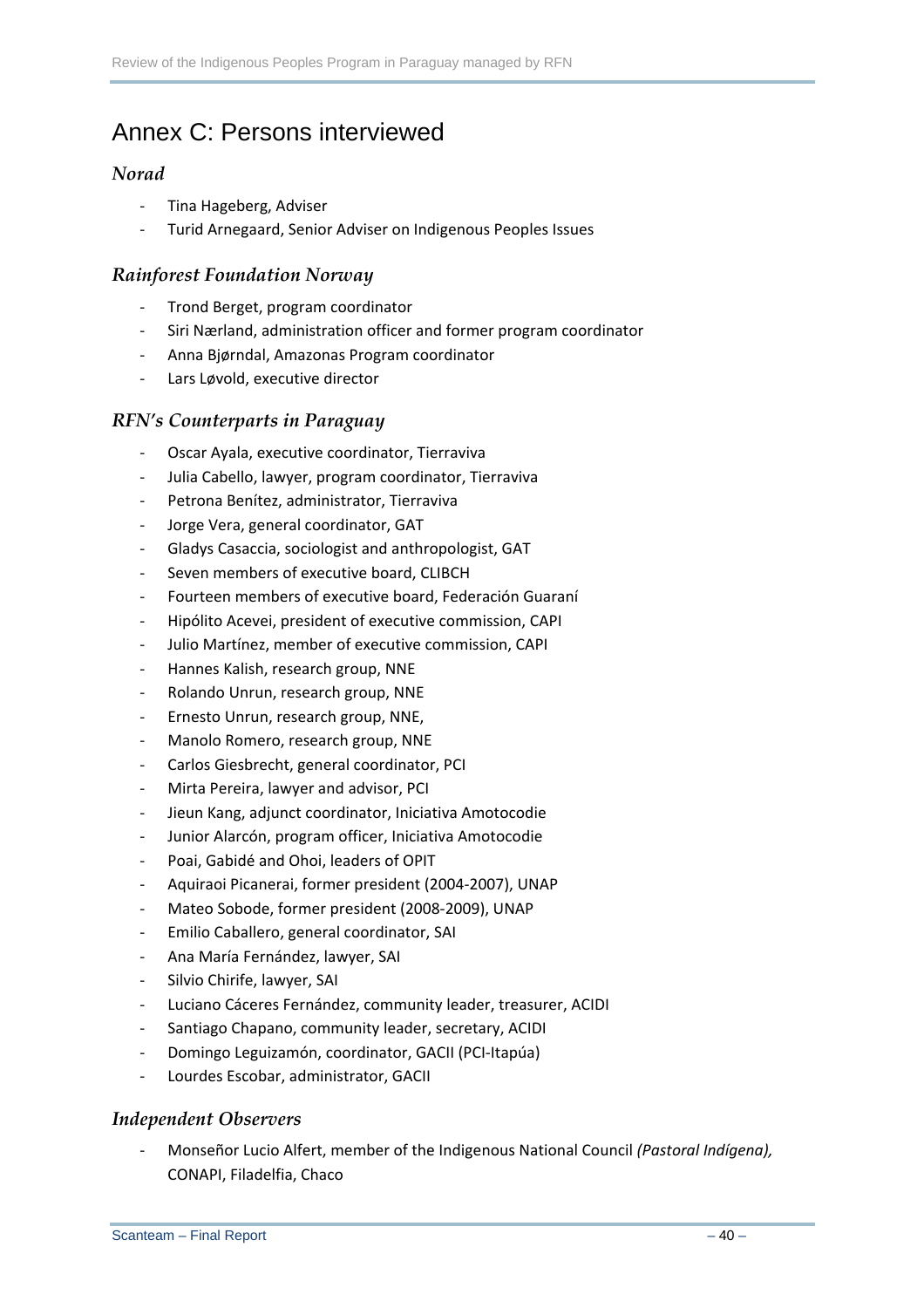‐ Verena Regehr, anthropologist, Neuland, Chaco, Boquerón

#### *Government Agencies*

‐ Lida Acuña, director, INDI *(Instituto Paraguayo del Indígena)*

#### *International Agencies*

‐ Micaela Parras, AECID (Agencia Española de Cooperación Internacional para el Desarrollo)

#### *Beneficiary Communities/ indigenous associations*

- ‐ Comunidad Chaidí Totobiegosode, community meeting and with leaders of OPIT, Alto Paraguay, Chaco
- ‐ Comunidad Yakye Axa, community meeting including community leaders, womens' group leaders, Presidente Hayes, Chaco
- ‐ Community meeting with Association Paî Reta Joaju, including leaders, Pedro Juan Caballero, Amambay
- ‐ Community meetings with Ivy Katu and Cerro Akangue (Pai Tavytera) indigenous communities and their leaders, district of Bella Vista, Amambay
- ‐ Community meeting with association Ava Guarani NO'VOUSU and a group of teachers of the Guarani education program, Fortuna community, Curuguaty, Canindeyú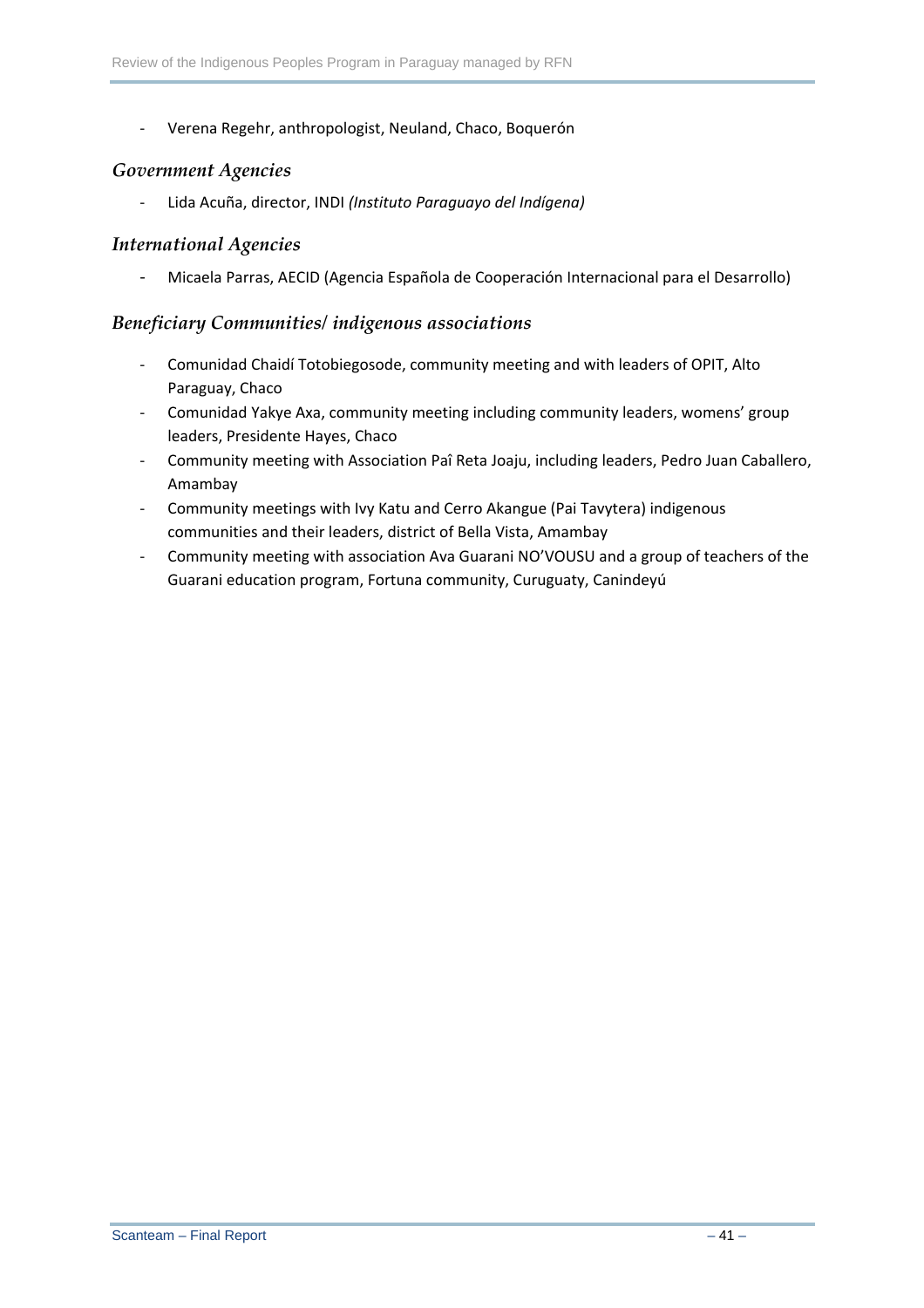# Annex D: List of documents and references

#### Documents:

- 1. Addendum to cooperation agreement 2003‐2007 for Indigenous Peoples Program (GLO‐06/010)
- 2. Cooperation agreement between Norad and RFN 2008‐2012 (GLO‐07/387 )
- 3. RFN programme plans Indigenous Peoples Program 2006‐date
- 4. RFN annual reports Indigenous Peoples Program 2006‐date
- 5. Organisational performance Review of RFN (Norad Report 9/2007 Review)
- 6. RFN's policy and strategy for aid work
- 7. RFNs internal documentation on the Indigenous Peoples Program
- 8. Counterpart project documents (narrative and financial, annual applications, work plans, etc.) for year 2009 and some for 2010
- 9. Applicable guidelines for grants to civil society (2001)
- 10. Principles for Norad's Support to Civil Society in the South (2009)
- 11. Guidelines: Norway's Efforts to Strengthen Support for Indigenous Peoples in Development Cooperation. A Human Rights‐based Approach (2004)
- 12. Norwegian Action Plan for Environment in Development Cooperation (2006),
- 13. Review of the Norwegian Support for the Indigenous People in Peru (2005)
- 14. Norad's transfer notes for projects and country strategy notes (2005)
- 15. ILO Convention 169 on Indigenous and Tribal Peoples (1989) (reference document)
- 16. United Nations Declaration on the Rights of Indigenous Peoples (2007) (reference document)

#### References:

- *1.* Coordinadora de Derechos Humanos del Paraguay CODEHUPY (2009). *Derechos Humanos en Paraguay 2009.*
- *2.* Coordinadora de Derechos Humanos del Paraguay CODEHUPY (2008). *Derechos Humanos en Paraguay 2008.*
- 3. Coordinadora de Derechos Humanos del Paraguay CODEHUPY. Información EPU ‐ *Examen periódico Universal al Estado Paraguayo – Correspondiente al periodo Enero 2011*– Paraguay
- 4. Ayala Amarilla, Oscar. *Relatoría temática del derecho de los pueblos indígenas*. 2005. Paraguay
- 5. Barié, Cletus Gregor (2003). *Pueblos Indígenas y Derechos Constitucionales en América Latina: Un panorama.* 2nd edition, updated. Bolivia.
- 6. Bedoya Silva‐Santisteban, Alvaro and Eduardo Bedoya Garland. Oficina Internacional del Trabajo, Ginebra. *Servidumbre por Deudas y Marginación en el Chaco*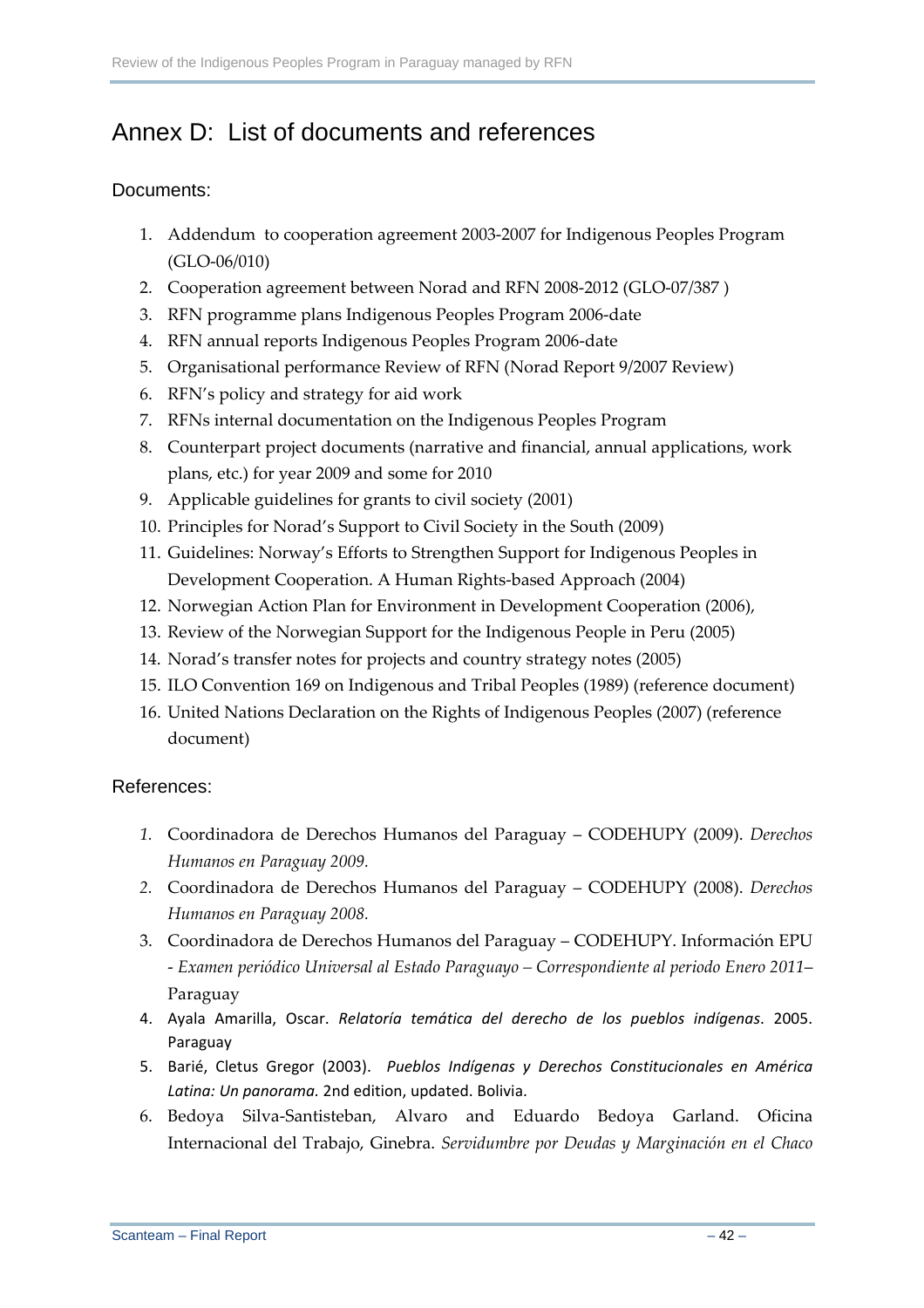*de Paraguay.* Programa de acción especial para combatir el trabajo forzoso. Documento de trabajo. 2005.

- 7. Chamorro, Andrea and Adriana Martínez. Acción Contra el Hambre/AECID*. La situación de la mujer indígena en Paraguay*. Febrero 2008. Mariana Franco, Paraguay
- 8. Dirección General de Estadísticas Encuestas y Censos ‐ DGEEC. *Encuesta Nacional de Hogares Indígena*s (EHI, 2008). Principales Resultados.
- 9. Dirección General de Estadísticas Encuestas y Censos ‐ DGEEC. *Encuesta Permanente de Hogares*, Paraguay 2009 (EH 2009)
- 10. Dirección General de Estadísticas Encuestas y Censos ‐ DGEEC. *Encuesta Permanente de Hogares. Principales Indicadores de Empleo*. EPH 2009.
- 11. Censo Agropecuario Nacional, Ministerio de Agricultura y Ganadería ‐ MAG, 2008. Paraguay
- 12. Revista DIM, febrero 2010. Consejo nacional de la Pastoral Indígena‐CONAPI. Paraguay
- 13. Dirección General de Estadísticas Encuestas y Censos ‐ DGEEC. *Principales resultados de la revisión, actualización y mejora de la metodología de medición de la pobreza en el Paraguay. Período 1997‐2008*, Paraguay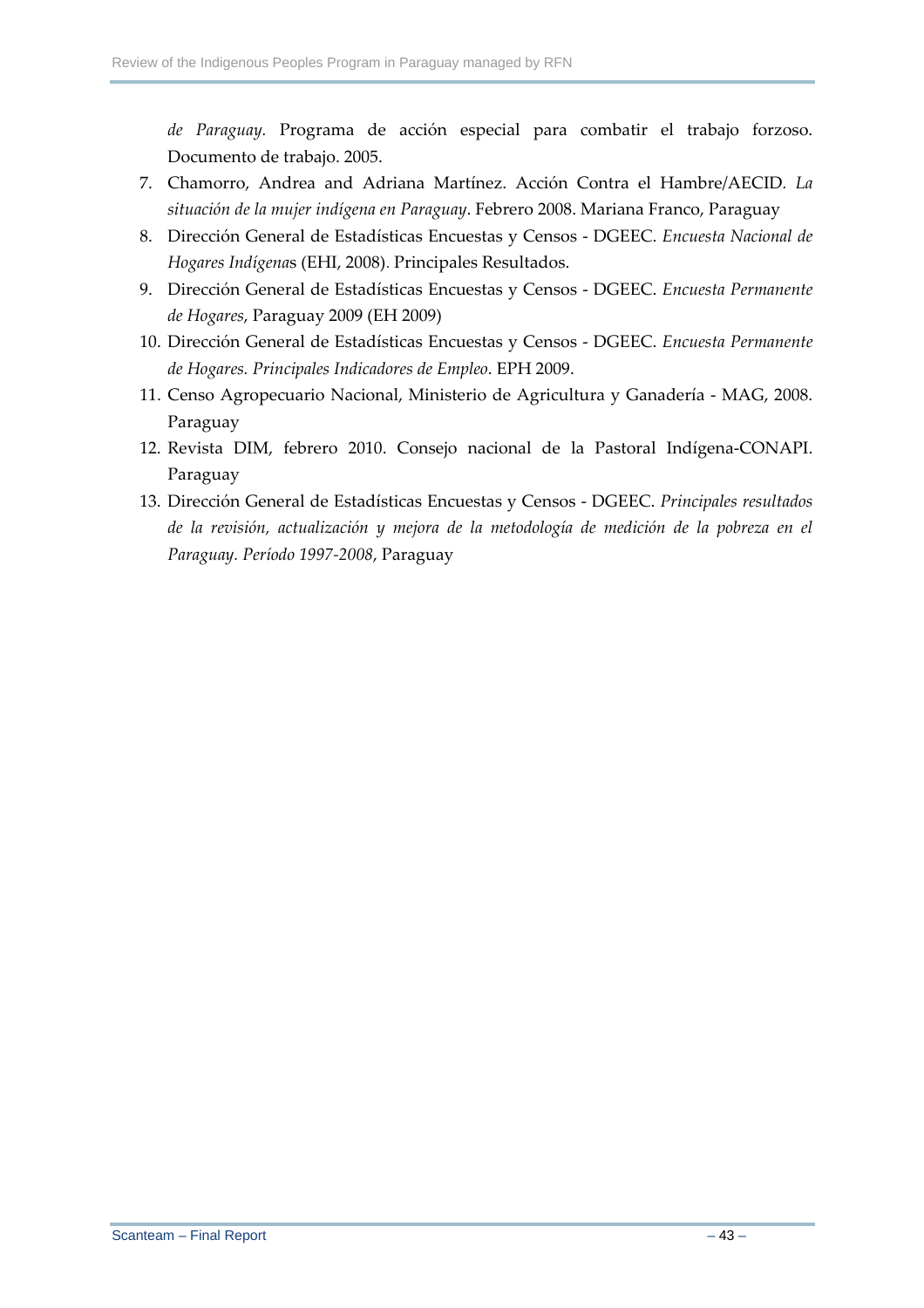



*Source*: General Directorate of Statistics, Surveys and Census. II National Indigenous Census, 2002